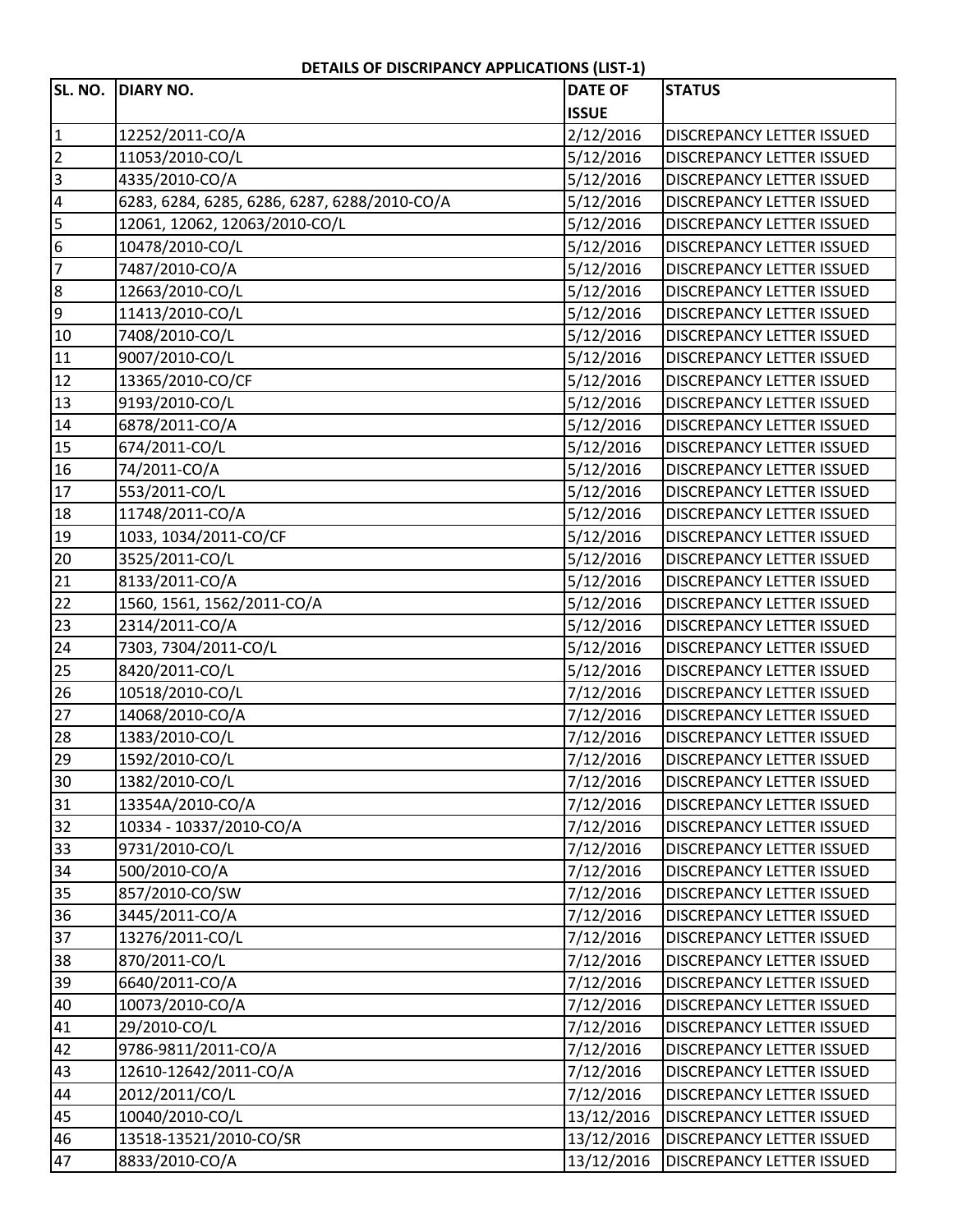| 48           | 12865, 1265A, 12868/2010-CO/L                       | 13/12/2016 | <b>DISCREPANCY LETTER ISSUED</b> |
|--------------|-----------------------------------------------------|------------|----------------------------------|
| 49           | 7042/2010-CO/L                                      | 13/12/2016 | <b>DISCREPANCY LETTER ISSUED</b> |
| 50           | 12138, 12137/2010-CO/SW                             | 13/12/2016 | <b>DISCREPANCY LETTER ISSUED</b> |
| 51           | 2999/2010-CO/L                                      | 13/12/2016 | <b>DISCREPANCY LETTER ISSUED</b> |
| 52           | 64/2010-CO/A                                        | 13/12/2016 | <b>DISCREPANCY LETTER ISSUED</b> |
| 53           | 2685-2686/2010-CO/A                                 | 13/12/2016 | <b>DISCREPANCY LETTER ISSUED</b> |
| 54           | 1791/2010-CO/A                                      | 13/12/2016 | <b>DISCREPANCY LETTER ISSUED</b> |
| 55           | 2381/2010-CO/L                                      | 13/12/2016 | <b>DISCREPANCY LETTER ISSUED</b> |
| 56           | 622/2010-CO/A                                       | 13/12/2016 | <b>DISCREPANCY LETTER ISSUED</b> |
| 57           | 57/2010-CO/L                                        | 13/12/2016 | <b>DISCREPANCY LETTER ISSUED</b> |
| 58           | 822/2010-CO/L                                       | 13/12/2016 | <b>DISCREPANCY LETTER ISSUED</b> |
| 59           | 2660/2010-CO/A                                      | 13/12/2016 | <b>DISCREPANCY LETTER ISSUED</b> |
| 60           | 10007,10013/2010-CO/SR                              | 13/12/2016 | <b>DISCREPANCY LETTER ISSUED</b> |
| 61           | 5963/2010-CO/L                                      | 13/12/2016 | <b>DISCREPANCY LETTER ISSUED</b> |
| 62           | 1792 - 94/2010-CO/A                                 | 13/12/2016 | <b>DISCREPANCY LETTER ISSUED</b> |
| 63           | 11838/2010-CO/L                                     | 13/12/2016 | <b>DISCREPANCY LETTER ISSUED</b> |
| 64           | 10409,10410/2010-CO/A                               | 13/12/2016 | <b>DISCREPANCY LETTER ISSUED</b> |
| 65           | 9635,9642/2010-CO/SR                                | 13/12/2016 | <b>DISCREPANCY LETTER ISSUED</b> |
| 66           | 6455 to 6464/2010-CO/L                              | 13/12/2016 | <b>DISCREPANCY LETTER ISSUED</b> |
| 67           | 1670/2010-CO/L                                      | 13/12/2016 | <b>DISCREPANCY LETTER ISSUED</b> |
| 68           | 12289/2010-CO/SW                                    | 13/12/2016 | <b>DISCREPANCY LETTER ISSUED</b> |
| 69           | 10430 to 10435/2010-CO/SR                           | 13/12/2016 | <b>DISCREPANCY LETTER ISSUED</b> |
| 70           | 45510/2010-CO/A                                     | 13/12/2016 | <b>DISCREPANCY LETTER ISSUED</b> |
| 71           | 7695/2010-CO/A                                      | 13/12/2016 | <b>DISCREPANCY LETTER ISSUED</b> |
| 72           | 9684/2010-CO/A                                      | 13/12/2016 | <b>DISCREPANCY LETTER ISSUED</b> |
| 73           | 8236/2010-CO/L                                      | 13/12/2016 | <b>DISCREPANCY LETTER ISSUED</b> |
| 74           | 5912, 5913, 5914, 5915, 5916, 5917, 5918/2010-CO/SR | 13/12/2016 | <b>DISCREPANCY LETTER ISSUED</b> |
| 75           | 3190/2010-CO/L                                      | 13/12/2016 | <b>DISCREPANCY LETTER ISSUED</b> |
| 76           | 2492, 2493/2010-CO/L                                | 13/12/2016 | <b>DISCREPANCY LETTER ISSUED</b> |
| $\boxed{77}$ | 1396/2011-CO/A                                      | 13/12/2016 | <b>DISCREPANCY LETTER ISSUED</b> |
| 78           | 2423/2011-CO/L                                      | 13/12/2016 | <b>DISCREPANCY LETTER ISSUED</b> |
| 79           | 86/2010-CO/A                                        | 13/12/2016 | <b>DISCREPANCY LETTER ISSUED</b> |
| 80           | 3148/2010-CO/A                                      | 13/12/2016 | <b>DISCREPANCY LETTER ISSUED</b> |
| 81           | 9178-9187/2011-CO/CF                                | 13/12/2016 | <b>DISCREPANCY LETTER ISSUED</b> |
| 82           | 15388-15391, 15393/2011-CO/CF                       | 13/12/2016 | <b>DISCREPANCY LETTER ISSUED</b> |
| 83           | 648/2012-CO/SR                                      | 13/12/2016 | <b>DISCREPANCY LETTER ISSUED</b> |
| 84           | 11572/2012-CO/CF                                    | 13/12/2016 | <b>DISCREPANCY LETTER ISSUED</b> |
| 85           | 9351/2012-CO/A                                      | 13/12/2016 | <b>DISCREPANCY LETTER ISSUED</b> |
| 86           | 1632/2011-CO/A                                      | 13/12/2016 | DISCREPANCY LETTER ISSUED        |
| 87           | 7306/2011-CO/SW                                     | 13/12/2016 | <b>DISCREPANCY LETTER ISSUED</b> |
| 88           | 10184 & 10185/2011-CO/L                             | 13/12/2016 | <b>DISCREPANCY LETTER ISSUED</b> |
| 89           | 7315/2011-CO/L                                      | 13/12/2016 | <b>DISCREPANCY LETTER ISSUED</b> |
| 90           | 16472, 16477/2012-CO/L                              | 13/12/2016 | DISCREPANCY LETTER ISSUED        |
| 91           | 15602/2012-CO/L                                     | 13/12/2016 | <b>DISCREPANCY LETTER ISSUED</b> |
| 92           | 6051/2012-CO/A                                      | 13/12/2016 | <b>DISCREPANCY LETTER ISSUED</b> |
| 93           | 13085/2012-CO/L                                     | 13/12/2016 | <b>DISCREPANCY LETTER ISSUED</b> |
| 94           | 6960/2012-CO/L                                      | 13/12/2016 | <b>DISCREPANCY LETTER ISSUED</b> |
| 95           | 11633, 11631/2012-CO/A                              | 13/12/2016 | <b>DISCREPANCY LETTER ISSUED</b> |
| 96           | 13437/2012-CO/A                                     | 13/12/2016 | <b>DISCREPANCY LETTER ISSUED</b> |
| 97           | 8016/2012-CO/A                                      | 13/12/2016 | DISCREPANCY LETTER ISSUED        |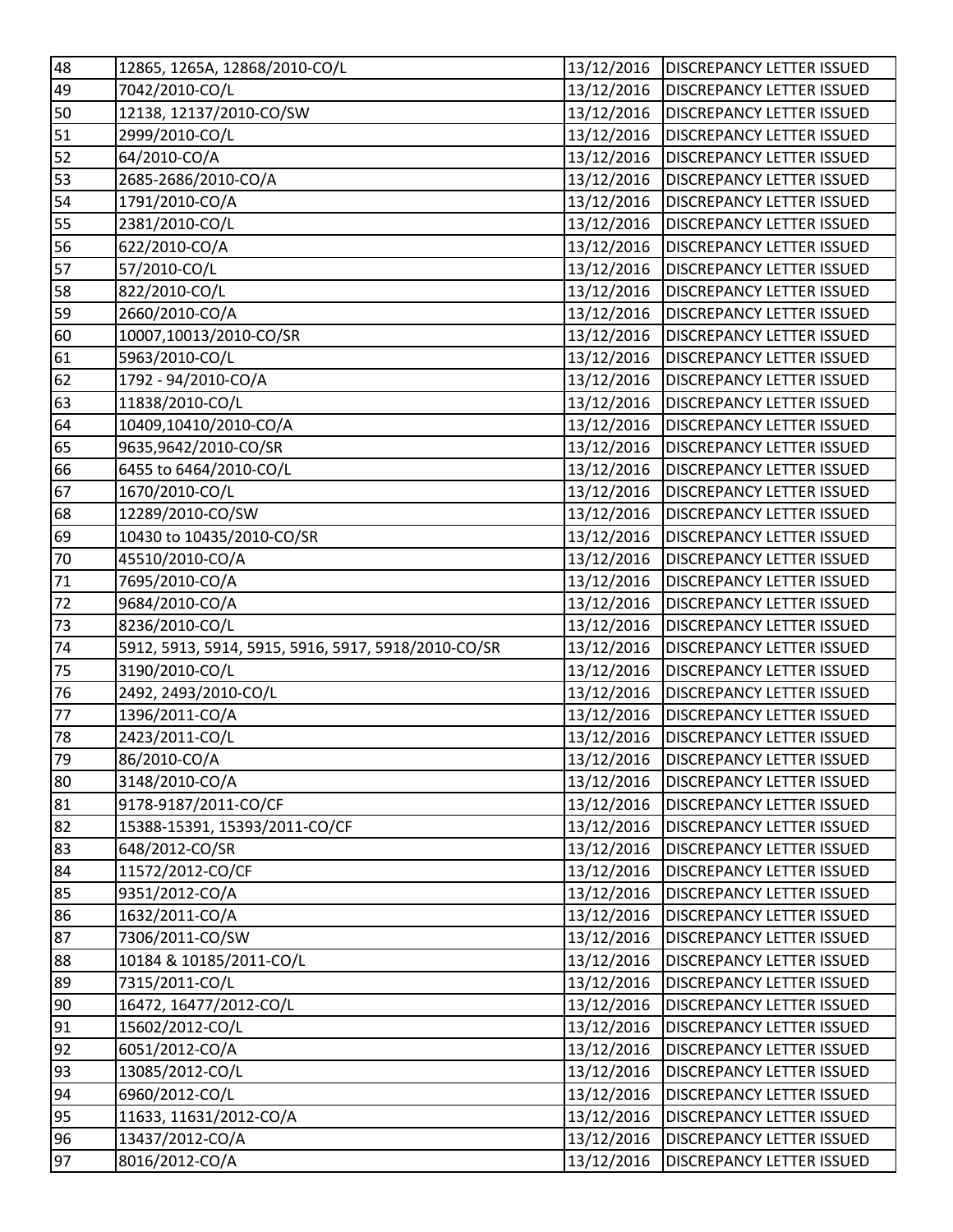| 98                | 8020/2012-CO/A                          | 13/12/2016 | <b>DISCREPANCY LETTER ISSUED</b>       |
|-------------------|-----------------------------------------|------------|----------------------------------------|
| 99                | 6073/2012-CO/L                          | 13/12/2016 | <b>DISCREPANCY LETTER ISSUED</b>       |
| 100               | 2245/2011-CO/A                          | 13/12/2016 | <b>DISCREPANCY LETTER ISSUED</b>       |
| 101               | 12007/2012-CO/SR                        | 13/12/2016 | <b>DISCREPANCY LETTER ISSUED</b>       |
| 102               | 6046/2012-CO/A                          | 13/12/2016 | <b>DISCREPANCY LETTER ISSUED</b>       |
| 103               | 16528/2012-CO/SW                        | 13/12/2016 | DISCREPANCY LETTER ISSUED              |
| 104               | 14976 - 14985/2012-CO/L                 | 13/12/2016 | <b>DISCREPANCY LETTER ISSUED</b>       |
| 105               | 14908 - 14917/2012-CO/A                 | 13/12/2016 | <b>DISCREPANCY LETTER ISSUED</b>       |
| 106               | 9213/2010-CO/L                          | 13/12/2016 | <b>DISCREPANCY LETTER ISSUED</b>       |
| 107               | 13824 - 13833/2012-CO/L                 | 13/12/2016 | <b>DISCREPANCY LETTER ISSUED</b>       |
| 108               | 7438, 7450/2010-CO/CF                   | 13/12/2016 | <b>DISCREPANCY LETTER ISSUED</b>       |
| 109               | 4382/2010-CO/L                          | 13/12/2016 | <b>DISCREPANCY LETTER ISSUED</b>       |
| 110               | 10484/2010-CO/L                         | 14/12/2016 | <b>DISCREPANCY LETTER ISSUED</b>       |
| $\overline{111}$  | 2461/2010-CO/L                          | 14/12/2016 | <b>DISCREPANCY LETTER ISSUED</b>       |
| 112               | 8848/2010-CO/A                          | 14/12/2016 | <b>DISCREPANCY LETTER ISSUED</b>       |
| $\overline{113}$  | 226/2010-CO/A                           | 14/12/2016 | <b>DISCREPANCY LETTER ISSUED</b>       |
| 114               | 1222/2010-CO/L                          | 14/12/2016 | <b>DISCREPANCY LETTER ISSUED</b>       |
| $\overline{1}$ 15 | 12034/2010-CO/A                         | 14/12/2016 | <b>DISCREPANCY LETTER ISSUED</b>       |
| 116               | 13507/2010-CO/A                         | 14/12/2016 | <b>DISCREPANCY LETTER ISSUED</b>       |
| 117               | 4438/2010-CO/L                          | 14/12/2016 | <b>DISCREPANCY LETTER ISSUED</b>       |
| 118               | 1210/2010-CO/L                          | 14/12/2016 | <b>DISCREPANCY LETTER ISSUED</b>       |
| 119               | 1624, 1625, 1626, 1627, 1628/2010-CO/SW | 14/12/2016 | <b>DISCREPANCY LETTER ISSUED</b>       |
| 120               | 6962/2010-CO/L                          | 14/12/2016 | <b>DISCREPANCY LETTER ISSUED</b>       |
| 121               | 3398/2010-CO/L                          | 14/12/2016 | <b>DISCREPANCY LETTER ISSUED</b>       |
| 122               | 4108/2010-CO/L                          | 14/12/2016 | <b>DISCREPANCY LETTER ISSUED</b>       |
| $\overline{1}$ 23 | 8190/2010-CO/L                          | 14/12/2016 | <b>DISCREPANCY LETTER ISSUED</b>       |
| 124               | 8552/2010-CO/L                          | 14/12/2016 | <b>DISCREPANCY LETTER ISSUED</b>       |
| 125               | 8698/2010-CO/L                          | 14/12/2016 | <b>DISCREPANCY LETTER ISSUED</b>       |
| 126               | 6023/2010-CO/SW                         | 14/12/2016 | <b>DISCREPANCY LETTER ISSUED</b>       |
| 127               | 995/2010-CO/L                           | 14/12/2016 | <b>DISCREPANCY LETTER ISSUED</b>       |
| 128               | 7874 to 7882, 7892/2011-CO/A            | 14/12/2016 | <b>DISCREPANCY LETTER ISSUED</b>       |
| 129               | 8850/2010-CO/L                          |            | 14/12/2016   DISCREPANCY LETTER ISSUED |
| 130               | 5899/2010-CO/CF                         | 14/12/2016 | <b>DISCREPANCY LETTER ISSUED</b>       |
| 131               | 11052/2011-CO/A                         | 14/12/2016 | <b>DISCREPANCY LETTER ISSUED</b>       |
| 132               | 15384/2011-CO/SR                        | 14/12/2016 | DISCREPANCY LETTER ISSUED              |
| 133               | 6303, 6304, 6305/2011-CO/L              | 14/12/2016 | <b>DISCREPANCY LETTER ISSUED</b>       |
| 134               | 1371 TO 1380/2012-CO/CF                 | 14/12/2016 | DISCREPANCY LETTER ISSUED              |
| 135               | 9156/2012-CO/A                          | 14/12/2016 | DISCREPANCY LETTER ISSUED              |
| 136               | 13870/2012-CO/L                         | 14/12/2016 | <b>DISCREPANCY LETTER ISSUED</b>       |
| 137               | 10912/2012-CO/A                         | 14/12/2016 | DISCREPANCY LETTER ISSUED              |
| 138               | 1464/2012-CO/SR                         | 14/12/2016 | <b>DISCREPANCY LETTER ISSUED</b>       |
| $\boxed{139}$     | 4502/2012-CO/A                          | 14/12/2016 | DISCREPANCY LETTER ISSUED              |
| 140               | 11665 TO 11674/2012-CO/A                | 14/12/2016 | DISCREPANCY LETTER ISSUED              |
| 141               | 16024/2012-CO/L                         | 14/12/2016 | DISCREPANCY LETTER ISSUED              |
| 142               | 9261 - 64/2012-CO/SR                    | 14/12/2016 | <b>DISCREPANCY LETTER ISSUED</b>       |
| 143               | 14574/2012-CO/A                         | 14/12/2016 | DISCREPANCY LETTER ISSUED              |
| 144               | 4548, 4549/2012-CO/A                    | 14/12/2016 | DISCREPANCY LETTER ISSUED              |
| 145               | 14011A/2012-CO/L                        | 14/12/2016 | DISCREPANCY LETTER ISSUED              |
| 146               | 16600/2012-CO/A                         | 14/12/2016 | DISCREPANCY LETTER ISSUED              |
| 147               | 9780/2012-CO/A                          | 14/12/2016 | DISCREPANCY LETTER ISSUED              |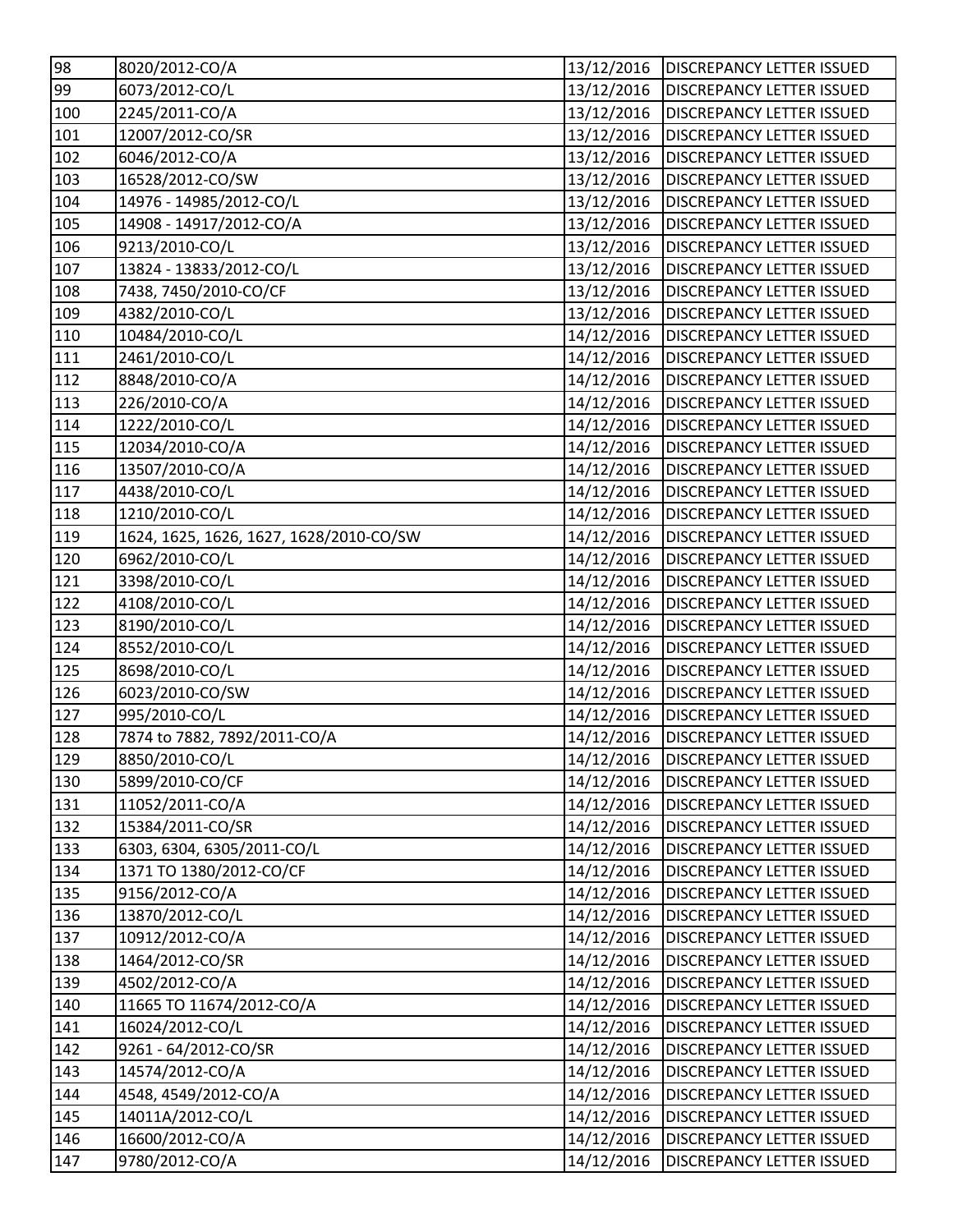| 148              | 16013/2012-CO/A                                       | 14/12/2016 | <b>DISCREPANCY LETTER ISSUED</b>       |
|------------------|-------------------------------------------------------|------------|----------------------------------------|
| 149              | 1328/2012-CO/L                                        | 14/12/2016 | <b>DISCREPANCY LETTER ISSUED</b>       |
| $\overline{150}$ | 15035/2012-CO/CF                                      | 14/12/2016 | <b>DISCREPANCY LETTER ISSUED</b>       |
| 151              | 7252/2012-CO/L                                        | 14/12/2016 | <b>DISCREPANCY LETTER ISSUED</b>       |
| 152              | 573/2012-CO/L                                         | 14/12/2016 | <b>DISCREPANCY LETTER ISSUED</b>       |
| 153              | 8538/2012-CO/A                                        | 14/12/2016 | DISCREPANCY LETTER ISSUED              |
| 154              | 3988/2012-CO/L                                        | 14/12/2016 | <b>DISCREPANCY LETTER ISSUED</b>       |
| 155              | 15783/2012-CO/L                                       | 14/12/2016 | <b>DISCREPANCY LETTER ISSUED</b>       |
| $\overline{156}$ | 14201/2012-CO/A                                       | 14/12/2016 | <b>DISCREPANCY LETTER ISSUED</b>       |
| 157              | 14448 TO 14453/2012-CO/SR                             | 14/12/2016 | <b>DISCREPANCY LETTER ISSUED</b>       |
| 158              | 15096/2012-CO/A                                       | 14/12/2016 | <b>DISCREPANCY LETTER ISSUED</b>       |
| 159              | 9795/2012-CO/L                                        | 14/12/2016 | <b>DISCREPANCY LETTER ISSUED</b>       |
| 160              | 14011/2012-CO/L                                       | 14/12/2016 | <b>DISCREPANCY LETTER ISSUED</b>       |
| $\overline{161}$ | 14559/2012-CO/A                                       | 14/12/2016 | <b>DISCREPANCY LETTER ISSUED</b>       |
| 162              | 13819/2012-CO/SR                                      | 14/12/2016 | <b>DISCREPANCY LETTER ISSUED</b>       |
| 163              | 4260-4274/2012-CO/SR                                  | 14/12/2016 | <b>DISCREPANCY LETTER ISSUED</b>       |
| 164              | 1690/1692/2012-CO/SR/CF                               | 14/12/2016 | <b>DISCREPANCY LETTER ISSUED</b>       |
| 165              | 3640, 3641/2010-CO/L                                  | 14/12/2016 | <b>DISCREPANCY LETTER ISSUED</b>       |
| 166              | 3145/2012-CO/A                                        | 14/12/2016 | DISCREPANCY LETTER ISSUED              |
| 167              | 6121/2012-CO/L                                        | 14/12/2016 | <b>DISCREPANCY LETTER ISSUED</b>       |
| 168              | 4400 TO, 4414, 4419 TO 4423, 4391 TO 4393, 4399/2012- | 14/12/2016 | DISCREPANCY LETTER ISSUED              |
|                  | CO/SR                                                 |            |                                        |
| 169              | 4484/2012-CO/M                                        | 14/12/2016 | <b>DISCREPANCY LETTER ISSUED</b>       |
| $\overline{170}$ | 6166/2012-CO/L                                        | 14/12/2016 | <b>DISCREPANCY LETTER ISSUED</b>       |
| 171              | 6872, 6873/2012-CO/A                                  | 14/12/2016 | <b>DISCREPANCY LETTER ISSUED</b>       |
| 172              | 16004/2012-CO/A                                       | 14/12/2016 | <b>DISCREPANCY LETTER ISSUED</b>       |
| 173              | 10463, 10464/2012-CO/L                                | 14/12/2016 | <b>DISCREPANCY LETTER ISSUED</b>       |
| 174              | 2062/2012-CO/A, 2063/2012-CO/L                        | 14/12/2016 | <b>DISCREPANCY LETTER ISSUED</b>       |
| $\overline{175}$ | 16163/2012-CO/L                                       | 14/12/2016 | <b>DISCREPANCY LETTER ISSUED</b>       |
| 176              | 11078 TO 11084/2012-CO/SR                             | 14/12/2016 | <b>DISCREPANCY LETTER ISSUED</b>       |
| 177              | 9269 - 9272/2012-CO/A                                 | 14/12/2016 | <b>DISCREPANCY LETTER ISSUED</b>       |
| 178              | 10157/2012-CO/L                                       |            | 14/12/2016   DISCREPANCY LETTER ISSUED |
| 179              | 7578 - 7588/2012-CO/SR                                | 14/12/2016 | <b>DISCREPANCY LETTER ISSUED</b>       |
| 180              | 8580/2012-CO/A                                        | 14/12/2016 | <b>DISCREPANCY LETTER ISSUED</b>       |
| 181              | 14646/2012-CO/L                                       | 14/12/2016 | DISCREPANCY LETTER ISSUED              |
| 182              | 15436/2012-CO/A                                       | 14/12/2016 | <b>DISCREPANCY LETTER ISSUED</b>       |
| 183              | 14645/2012-CO/SR                                      | 14/12/2016 | DISCREPANCY LETTER ISSUED              |
| 184              | 4994/2012-CO/L                                        | 14/12/2016 | DISCREPANCY LETTER ISSUED              |
| 185              | 1503/2012-CO/L                                        | 14/12/2016 | <b>DISCREPANCY LETTER ISSUED</b>       |
| 186              | 15165/2012-CO/L                                       | 14/12/2016 | DISCREPANCY LETTER ISSUED              |
| 187              | 14432 & 14433/2012-CO/SR                              | 14/12/2016 | <b>DISCREPANCY LETTER ISSUED</b>       |
| 188              | 16165/2012-CO/L                                       | 14/12/2016 | DISCREPANCY LETTER ISSUED              |
| 189              | 5703/2012-CO/L                                        | 15/12/2016 | DISCREPANCY LETTER ISSUED              |
| 190              | 11364/2012-CO/CF                                      | 16/12/2016 | DISCREPANCY LETTER ISSUED              |
| 191              | 13046-13052/2010-CO/SR                                | 19/12/2016 | DISCREPANCY LETTER ISSUED              |
| 192              | 7803/2010-CO/L                                        | 19/12/2016 | DISCREPANCY LETTER ISSUED              |
| 193              | 12375/2010-CO/L                                       | 19/12/2016 | DISCREPANCY LETTER ISSUED              |
| 194              | 1552, 1553/2010-CO/L                                  | 19/12/2016 | DISCREPANCY LETTER ISSUED              |
| 195              | 9937/2010-CO/A                                        | 19/12/2016 | DISCREPANCY LETTER ISSUED              |
| 196              | 13551-13556/2010/-CO/A                                | 19/12/2016 | DISCREPANCY LETTER ISSUED              |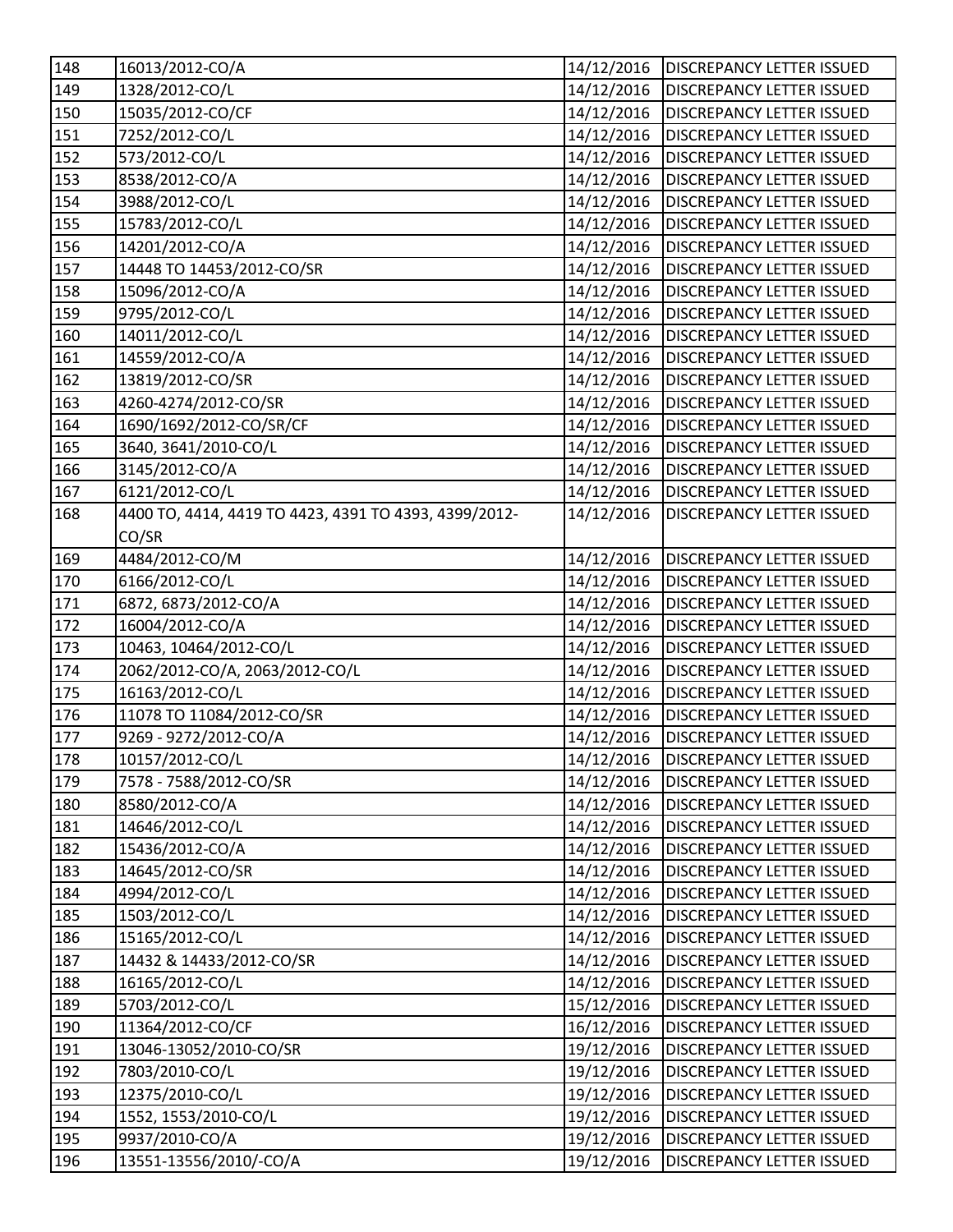| 197               | 15036/2011-CO/SR                                    | 19/12/2016 | <b>DISCREPANCY LETTER ISSUED</b>       |
|-------------------|-----------------------------------------------------|------------|----------------------------------------|
| 198               | 12572/2011-CO/A                                     | 19/12/2016 | <b>DISCREPANCY LETTER ISSUED</b>       |
| 199               | 13634/2011-CO/A                                     | 19/12/2016 | <b>DISCREPANCY LETTER ISSUED</b>       |
| 200               | 5029/2011-CO/L                                      | 19/12/2016 | <b>DISCREPANCY LETTER ISSUED</b>       |
| 201               | 9004/2010-CO/A                                      | 19/12/2016 | <b>DISCREPANCY LETTER ISSUED</b>       |
| 202               | 1182/2011-CO/CF                                     | 19/12/2016 | <b>DISCREPANCY LETTER ISSUED</b>       |
| 203               | 571/2011-CO/A                                       | 19/12/2016 | <b>DISCREPANCY LETTER ISSUED</b>       |
| 204               | 672/2011-CO/A                                       | 19/12/2016 | <b>DISCREPANCY LETTER ISSUED</b>       |
| 205               | 1913, 1914, 1915, 1916/2011-CO/A                    | 19/12/2016 | <b>DISCREPANCY LETTER ISSUED</b>       |
| 206               | 6308/2011-CO/L                                      | 19/12/2016 | <b>DISCREPANCY LETTER ISSUED</b>       |
| 207               | 1211/2010-CO/L                                      | 19/12/2016 | <b>DISCREPANCY LETTER ISSUED</b>       |
| 208               | 8219/2011-CO/A                                      | 19/12/2016 | <b>DISCREPANCY LETTER ISSUED</b>       |
| $\overline{2}09$  | 10443/2011-CO/A                                     | 19/12/2016 | <b>DISCREPANCY LETTER ISSUED</b>       |
| 210               | 16537, 16538, 16540/2012-CO/L                       | 19/12/2016 | <b>DISCREPANCY LETTER ISSUED</b>       |
| 211               | 9531/2012-CO/SR                                     | 19/12/2016 | <b>DISCREPANCY LETTER ISSUED</b>       |
| 212               | 3778/2010-CO/L                                      | 19/12/2016 | <b>DISCREPANCY LETTER ISSUED</b>       |
| 213               | 14940-14946/2012-CO/SR                              | 19/12/2016 | <b>DISCREPANCY LETTER ISSUED</b>       |
| 214               | 11932/2012-CO/A                                     | 19/12/2016 | <b>DISCREPANCY LETTER ISSUED</b>       |
| $\frac{215}{2}$   | 8283/2012-CO/L                                      | 19/12/2016 | <b>DISCREPANCY LETTER ISSUED</b>       |
| 216               | 7557/2012-CO/L                                      | 19/12/2016 | <b>DISCREPANCY LETTER ISSUED</b>       |
| 217               | 14535-14542/2012-CO/A                               | 19/12/2016 | <b>DISCREPANCY LETTER ISSUED</b>       |
| 218               | 16384/2012-CO/L                                     | 19/12/2016 | <b>DISCREPANCY LETTER ISSUED</b>       |
| 219               | 15856-15858, 15885-15887/2012-CO/A                  | 19/12/2016 | <b>DISCREPANCY LETTER ISSUED</b>       |
| 220               | 11463/2012-CO/SR                                    | 19/12/2016 | <b>DISCREPANCY LETTER ISSUED</b>       |
| 221               | 4051/2012-CO/SR                                     | 19/12/2016 | <b>DISCREPANCY LETTER ISSUED</b>       |
| $\overline{2}$ 22 | 7617/2012-CO/L                                      | 19/12/2016 | <b>DISCREPANCY LETTER ISSUED</b>       |
| $\overline{223}$  | 14286/2012-CO/L                                     | 19/12/2016 | <b>DISCREPANCY LETTER ISSUED</b>       |
| 224               | 11141/2012-CO/SR                                    | 19/12/2016 | <b>DISCREPANCY LETTER ISSUED</b>       |
| 225               | 13496/2012-CO/A                                     | 19/12/2016 | <b>DISCREPANCY LETTER ISSUED</b>       |
| 226               | 15609/2012-CO/L                                     | 19/12/2016 | <b>DISCREPANCY LETTER ISSUED</b>       |
| 227               | 11941/2012-CO/A                                     | 19/12/2016 | <b>DISCREPANCY LETTER ISSUED</b>       |
| 228               | 12066/2010-CO/A                                     |            | 20/12/2016   DISCREPANCY LETTER ISSUED |
| 229               | 10551-10552/2010-CO/A                               | 20/12/2016 | <b>DISCREPANCY LETTER ISSUED</b>       |
| 230               | 14065/2010-CO/A                                     | 20/12/2016 | <b>DISCREPANCY LETTER ISSUED</b>       |
| 231               | 3228/2010-CO/A                                      | 20/12/2016 | <b>DISCREPANCY LETTER ISSUED</b>       |
| 232               | 7884/2010-CO/L                                      | 20/12/2016 | <b>DISCREPANCY LETTER ISSUED</b>       |
| 233               | 8809/2010-CO/A                                      | 20/12/2016 | <b>DISCREPANCY LETTER ISSUED</b>       |
| 234               | 12554/2010-CO/L                                     | 20/12/2016 | <b>DISCREPANCY LETTER ISSUED</b>       |
| 235               | 13093/2010-CO/L                                     | 20/12/2016 | <b>DISCREPANCY LETTER ISSUED</b>       |
| 236               | 9718/2010-CO/A                                      | 20/12/2016 | <b>DISCREPANCY LETTER ISSUED</b>       |
| 237               | 7970/2010-CO/L                                      | 20/12/2016 | <b>DISCREPANCY LETTER ISSUED</b>       |
| 238               | 11886/2010-CO/L                                     | 20/12/2016 | <b>DISCREPANCY LETTER ISSUED</b>       |
| 239               | 5964/2010-CO/L                                      | 20/12/2016 | <b>DISCREPANCY LETTER ISSUED</b>       |
| 240               | 10274/2010-CO/A                                     | 20/12/2016 | DISCREPANCY LETTER ISSUED              |
| 241               | 8922, 8923, 8924, 8925/2010-CO/A                    | 20/12/2016 | DISCREPANCY LETTER ISSUED              |
| 242               | 10385, 10386, 10387, 10388, 10389, 10390/2010-CO/SW | 20/12/2016 | <b>DISCREPANCY LETTER ISSUED</b>       |
| 243               | 13825/2010-CO/A                                     | 20/12/2016 | DISCREPANCY LETTER ISSUED              |
| 244               | 1119/2010-CO/L                                      | 20/12/2016 | <b>DISCREPANCY LETTER ISSUED</b>       |
| 245               | 4806/2010-CO/L                                      | 20/12/2016 | DISCREPANCY LETTER ISSUED              |
| 246               | 3282, 3283, 3287, 3288/2011-CO/L                    | 20/12/2016 | DISCREPANCY LETTER ISSUED              |
|                   |                                                     |            |                                        |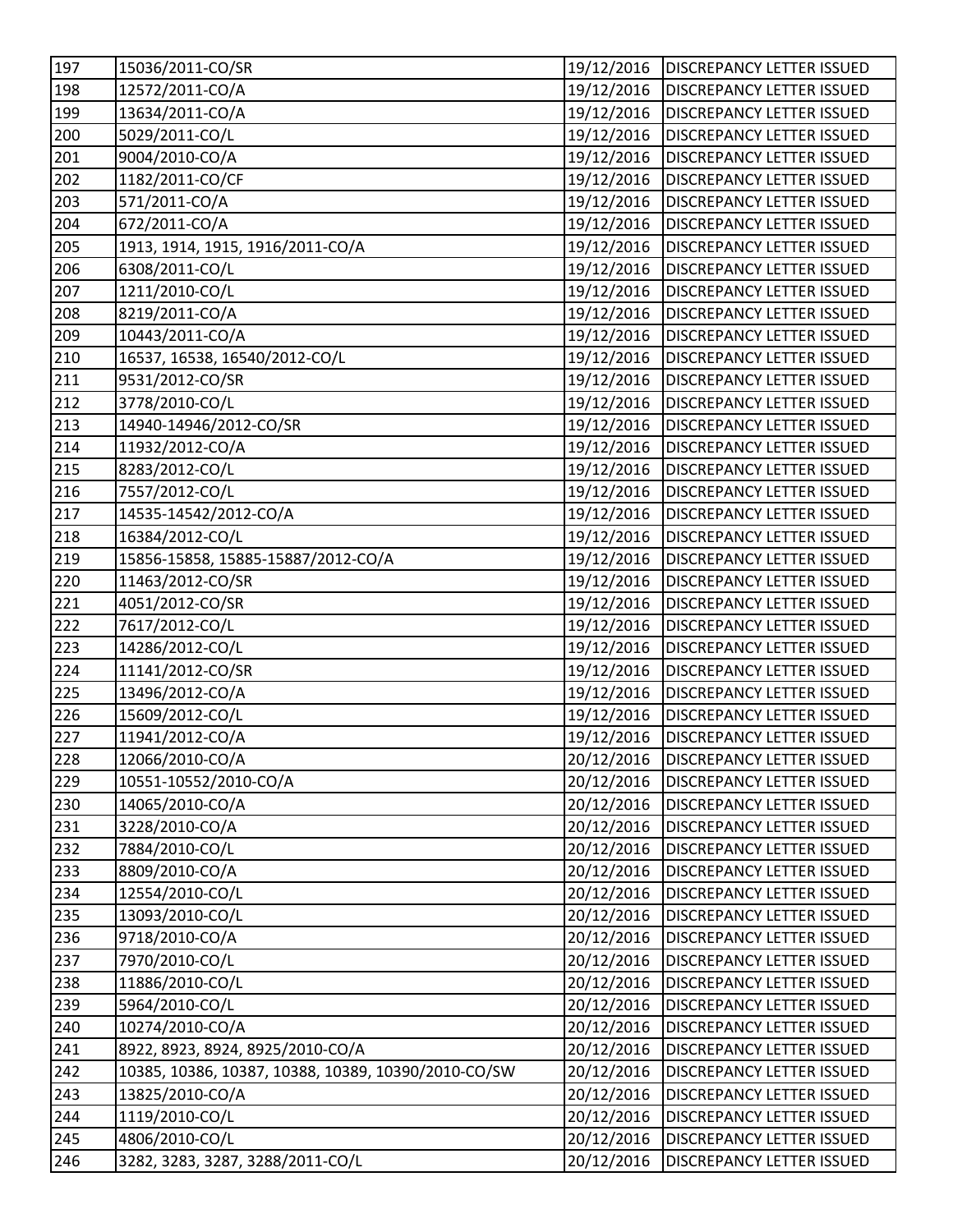| 247              | 9379, 9380, 9381, 9386, 9387, 9388, 9389/2011-CO/A    | 20/12/2016 | <b>DISCREPANCY LETTER ISSUED</b>       |
|------------------|-------------------------------------------------------|------------|----------------------------------------|
| 248              | 11910/2011-CO/SW                                      | 20/12/2016 | <b>DISCREPANCY LETTER ISSUED</b>       |
| 249              | 1334, 1335/2011-CO/A                                  | 20/12/2016 | <b>DISCREPANCY LETTER ISSUED</b>       |
| $\overline{250}$ | 1290/2011-CO/A                                        | 20/12/2016 | <b>DISCREPANCY LETTER ISSUED</b>       |
| 251              | 8266/2010-CO/L                                        | 20/12/2016 | <b>DISCREPANCY LETTER ISSUED</b>       |
| 252              | 12148/2010-CO/L                                       | 20/12/2016 | DISCREPANCY LETTER ISSUED              |
| 253              | 11044, 11045/2010-CO/L                                | 20/12/2016 | <b>DISCREPANCY LETTER ISSUED</b>       |
| 254              | 6031/2010-CO/A                                        | 20/12/2016 | <b>DISCREPANCY LETTER ISSUED</b>       |
| 255              | 1909, 1910, 1911/2011-CO/A                            | 20/12/2016 | <b>DISCREPANCY LETTER ISSUED</b>       |
| 256              | 15104-15105/2011-CO/L                                 | 20/12/2016 | <b>DISCREPANCY LETTER ISSUED</b>       |
| $\sqrt{257}$     | 15104-15105/2011-CO/L                                 | 20/12/2016 | <b>DISCREPANCY LETTER ISSUED</b>       |
| 258              | 1641/2011-CO/SR                                       | 20/12/2016 | <b>DISCREPANCY LETTER ISSUED</b>       |
| 259              | 3335-3344/2012-CO/CF                                  | 20/12/2016 | <b>DISCREPANCY LETTER ISSUED</b>       |
| 260              | 192/2012-CO/L                                         | 20/12/2016 | <b>DISCREPANCY LETTER ISSUED</b>       |
| 261              | 13201/2012-CO/L                                       | 20/12/2016 | <b>DISCREPANCY LETTER ISSUED</b>       |
| 262              | 11842/2012-CO/A                                       | 20/12/2016 | <b>DISCREPANCY LETTER ISSUED</b>       |
| 263              | 10966/2012-CO/L                                       | 20/12/2016 | <b>DISCREPANCY LETTER ISSUED</b>       |
| 264              | 9849, 9850/2012-CO/A                                  | 20/12/2016 | <b>DISCREPANCY LETTER ISSUED</b>       |
| 265              | 13497/2012-CO/L                                       | 20/12/2016 | <b>DISCREPANCY LETTER ISSUED</b>       |
| 266              | 13863/2012-CO/L                                       | 20/12/2016 | <b>DISCREPANCY LETTER ISSUED</b>       |
| 267              | 551-553/2012-CO/L/A/SW                                | 20/12/2016 | <b>DISCREPANCY LETTER ISSUED</b>       |
| 268              | 11489, 11490, 11492, 11493, 11622, 11617/2012-CO/A    | 20/12/2016 | <b>DISCREPANCY LETTER ISSUED</b>       |
| 269              | 15439/2012-CO/CF                                      | 20/12/2016 | <b>DISCREPANCY LETTER ISSUED</b>       |
| 270              | 5620-5625/2012-CO/A                                   | 20/12/2016 | <b>DISCREPANCY LETTER ISSUED</b>       |
| 271              | 9622/2012-CO/L                                        | 20/12/2016 | <b>DISCREPANCY LETTER ISSUED</b>       |
| $\overline{272}$ | 10763, 10770/2012-CO/A                                | 20/12/2016 | <b>DISCREPANCY LETTER ISSUED</b>       |
| $\overline{273}$ | 5178/2012-CO/A                                        | 20/12/2016 | <b>DISCREPANCY LETTER ISSUED</b>       |
| 274              | 4730/2012-CO/A                                        | 20/12/2016 | <b>DISCREPANCY LETTER ISSUED</b>       |
| 275              | 9841/2012-CO/SR                                       | 20/12/2016 | <b>DISCREPANCY LETTER ISSUED</b>       |
| 276              | 13909-13912/2012-CO/L                                 | 20/12/2016 | <b>DISCREPANCY LETTER ISSUED</b>       |
| 277              | 316/2012-CO/A                                         | 20/12/2016 | <b>DISCREPANCY LETTER ISSUED</b>       |
| 278              | 2210/2012-CO/L                                        |            | 20/12/2016   DISCREPANCY LETTER ISSUED |
| 279              | 9122-9125/2012-CO/L                                   | 20/12/2016 | <b>DISCREPANCY LETTER ISSUED</b>       |
| 280              | 15135/2012-CO/L                                       | 20/12/2016 | <b>DISCREPANCY LETTER ISSUED</b>       |
| 281              | 16257, 16258, 16259, 16260, 12266, 12251, 16261/2012- | 20/12/2016 | DISCREPANCY LETTER ISSUED              |
|                  | CO/SR                                                 |            |                                        |
| 282              | 12068/2012-CO/L                                       | 20/12/2016 | DISCREPANCY LETTER ISSUED              |
| 283              | 858/2012-CO/A                                         | 20/12/2016 | DISCREPANCY LETTER ISSUED              |
| 284              | 688/2012-CO/L                                         | 20/12/2016 | DISCREPANCY LETTER ISSUED              |
| 285              | 7849/2012-CO/A                                        | 20/12/2016 | DISCREPANCY LETTER ISSUED              |
| 286              | 14026/2012-CO/L                                       | 20/12/2016 | <b>DISCREPANCY LETTER ISSUED</b>       |
| 287              | 3496/2012-CO/SR                                       | 20/12/2016 | DISCREPANCY LETTER ISSUED              |
| 288              | 9816/2012-CO/A                                        | 20/12/2016 | DISCREPANCY LETTER ISSUED              |
| 289              | 16309/2012-CO/CF                                      | 20/12/2016 | DISCREPANCY LETTER ISSUED              |
| 290              | 14168/2012-CO/A                                       | 20/12/2016 | DISCREPANCY LETTER ISSUED              |
| 291              | 15984/2012-CO/A                                       | 20/12/2016 | DISCREPANCY LETTER ISSUED              |
| 292              | 15702-15704/2012-CO/SR                                | 20/12/2016 | DISCREPANCY LETTER ISSUED              |
| 293              | 285/286/2012-CO/SW                                    | 20/12/2016 | <b>DISCREPANCY LETTER ISSUED</b>       |
| 294              | 569/2012-CO/CF                                        | 20/12/2016 | DISCREPANCY LETTER ISSUED              |
| 295              | 13809/2012-CO/L                                       | 20/12/2016 | DISCREPANCY LETTER ISSUED              |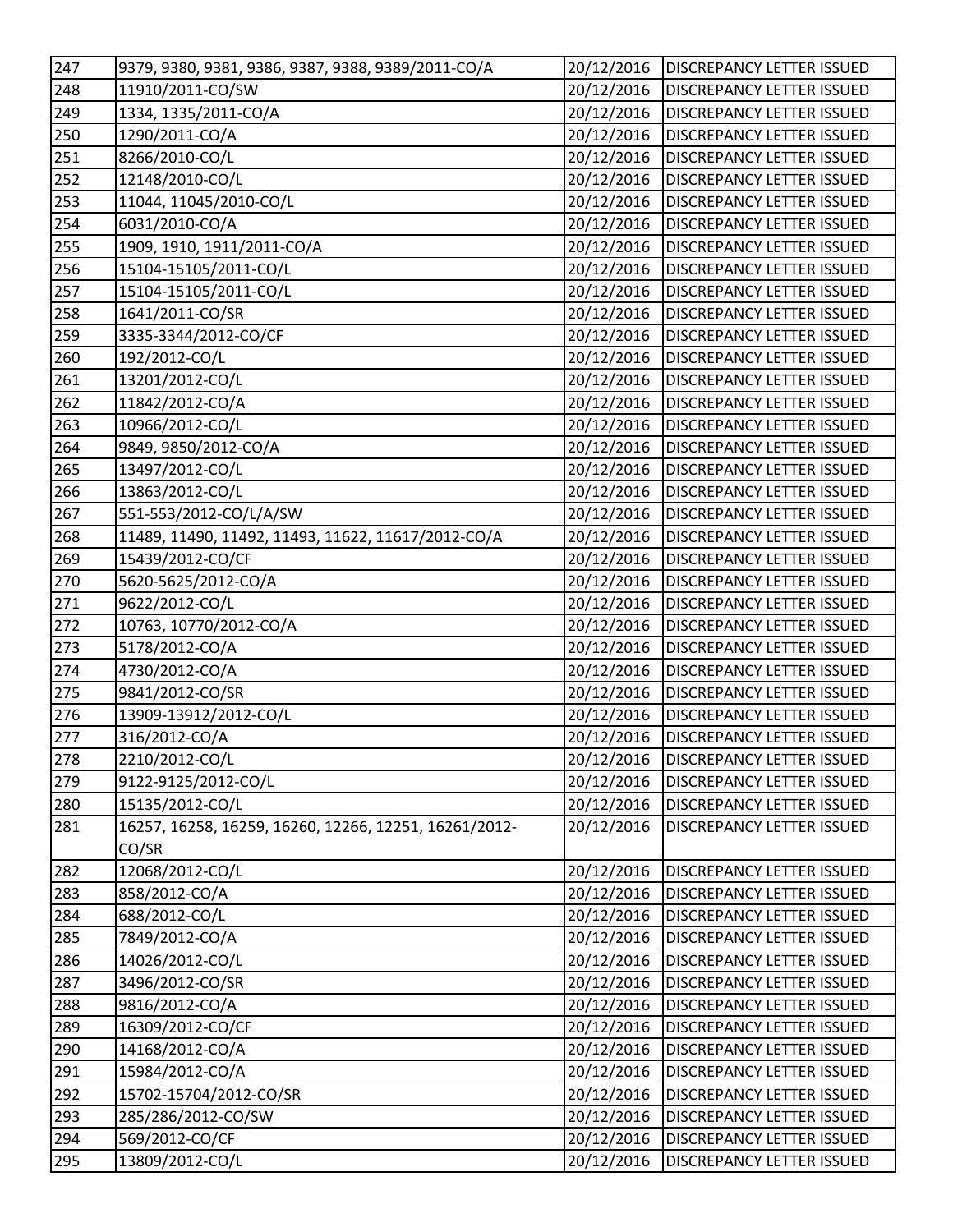| 296 | 9063/2012-CO/SR                                           | 20/12/2016           | <b>DISCREPANCY LETTER ISSUED</b> |
|-----|-----------------------------------------------------------|----------------------|----------------------------------|
| 297 | 14875/2012-CO/L                                           | 20/12/2016           | <b>DISCREPANCY LETTER ISSUED</b> |
| 298 | 13650/2011-CO/A                                           | 20/12/2016           | <b>DISCREPANCY LETTER ISSUED</b> |
| 299 | 341/2012-CO/L                                             | 20/12/2016           | <b>DISCREPANCY LETTER ISSUED</b> |
| 300 | 14112/2012-CO/CF                                          | 20/12/2016           | <b>DISCREPANCY LETTER ISSUED</b> |
| 301 | 12072/2012-CO/L                                           | 20/12/2016           | <b>DISCREPANCY LETTER ISSUED</b> |
| 302 | 13049/2012-CO/L                                           | 20/12/2016           | <b>DISCREPANCY LETTER ISSUED</b> |
| 303 | 13986, 13987, 13988, 13989, 13990, 13992, 13995/2012-CO/L | 20/12/2016           | <b>DISCREPANCY LETTER ISSUED</b> |
|     |                                                           |                      |                                  |
| 304 | 2676/2012-CO/A                                            | 20/12/2016           | <b>DISCREPANCY LETTER ISSUED</b> |
| 305 | 15501-15505/2012-CO/A                                     | 20/12/2016           | <b>DISCREPANCY LETTER ISSUED</b> |
| 306 | 11616/2012-CO/L                                           | 20/12/2016           | <b>DISCREPANCY LETTER ISSUED</b> |
| 307 | 2087, 2089/2011-CO/A                                      | 20/12/2016           | <b>DISCREPANCY LETTER ISSUED</b> |
| 308 | 4978/2012-CO/A                                            | 20/12/2016           | <b>DISCREPANCY LETTER ISSUED</b> |
| 309 | 8762/2012-CO/L                                            | 20/12/2016           | <b>DISCREPANCY LETTER ISSUED</b> |
| 310 | 4563, 4564/2012-CO/A                                      | 20/12/2016           | <b>DISCREPANCY LETTER ISSUED</b> |
| 311 | 9908/2012-CO/SR                                           | 20/12/2016           | <b>DISCREPANCY LETTER ISSUED</b> |
| 312 | 6814-6418/2011-CO/A                                       | 20/12/2016           | <b>DISCREPANCY LETTER ISSUED</b> |
| 313 | 9463/2011-CO/L                                            | 20/12/2016           | <b>DISCREPANCY LETTER ISSUED</b> |
| 314 | 13748/2012-CO/SR                                          | 20/12/2016           | <b>DISCREPANCY LETTER ISSUED</b> |
| 315 | 611-620/2012-CO/SW                                        | 20/12/2016           | <b>DISCREPANCY LETTER ISSUED</b> |
| 316 | 699, 700/2012-CO/SR                                       | 20/12/2016           | <b>DISCREPANCY LETTER ISSUED</b> |
| 317 | 5007-5009, 5011, 5012/2012-CO/A                           | 20/12/2016           | <b>DISCREPANCY LETTER ISSUED</b> |
| 318 | 3845-3849/2012-CO/L                                       | 20/12/2016           | <b>DISCREPANCY LETTER ISSUED</b> |
| 319 | 15988/2012-CO/L                                           | 20/12/2016           | <b>DISCREPANCY LETTER ISSUED</b> |
| 320 | 13913-13915/2012-CO/L                                     | 20/12/2016           | <b>DISCREPANCY LETTER ISSUED</b> |
| 321 | 9260/2012-CO/SR                                           | 20/12/2016           | <b>DISCREPANCY LETTER ISSUED</b> |
| 322 | 7254/2012-CO/M                                            | 20/12/2016           | <b>DISCREPANCY LETTER ISSUED</b> |
| 323 | 6005/2012-CO/L                                            | 20/12/2016           | <b>DISCREPANCY LETTER ISSUED</b> |
| 324 | 9770, 9771/2012-CO/A                                      | 20/12/2016           | <b>DISCREPANCY LETTER ISSUED</b> |
| 325 | 1699/2012-CO/L                                            | 20/12/2016           | <b>DISCREPANCY LETTER ISSUED</b> |
| 326 | 9101/2012-CO/SR                                           | $\frac{20}{12}/2016$ | <b>DISCREPANCY LETTER ISSUED</b> |
| 327 | 5181, 5182/2012-CO/A                                      | 20/12/2016           | <b>DISCREPANCY LETTER ISSUED</b> |
| 328 | 2166/2012-CO/L                                            | 20/12/2016           | <b>DISCREPANCY LETTER ISSUED</b> |
| 329 | 915/2012-CO/L                                             | 20/12/2016           | <b>DISCREPANCY LETTER ISSUED</b> |
| 330 | 2465, 2480/2012-CO/L                                      | 20/12/2016           | <b>DISCREPANCY LETTER ISSUED</b> |
| 331 | 9369, 9371/2011-CO/L                                      | 20/12/2016           | DISCREPANCY LETTER ISSUED        |
| 332 | 8315/2011-CO/A                                            | 20/12/2016           | <b>DISCREPANCY LETTER ISSUED</b> |
| 333 | 7459/2011-CO/L                                            | 20/12/2016           | DISCREPANCY LETTER ISSUED        |
| 334 | 13532/2011-CO/A                                           | 20/12/2016           | <b>DISCREPANCY LETTER ISSUED</b> |
| 335 | 16056/2012-CO/L                                           | 20/12/2016           | <b>DISCREPANCY LETTER ISSUED</b> |
| 336 | 14123/2012-CO/A                                           | 20/12/2016           | DISCREPANCY LETTER ISSUED        |
| 337 | 13176/2012-CO/A                                           | 20/12/2016           | DISCREPANCY LETTER ISSUED        |
| 338 | 10673/2011-CO/SR                                          | 20/12/2016           | DISCREPANCY LETTER ISSUED        |
| 339 | 11036/2011-CO/A                                           | 20/12/2016           | DISCREPANCY LETTER ISSUED        |
| 340 | 12259/2011-CO/L                                           | 20/12/2016           | <b>DISCREPANCY LETTER ISSUED</b> |
| 341 | 14144/2011-CO/L                                           | 20/12/2016           | DISCREPANCY LETTER ISSUED        |
| 342 | 875, 876/2012-CO/SW                                       | 20/12/2016           | DISCREPANCY LETTER ISSUED        |
| 343 | 4172/2012-CO/A                                            | 20/12/2016           | DISCREPANCY LETTER ISSUED        |
| 344 | 7855/2012-CO/A                                            | 20/12/2016           | DISCREPANCY LETTER ISSUED        |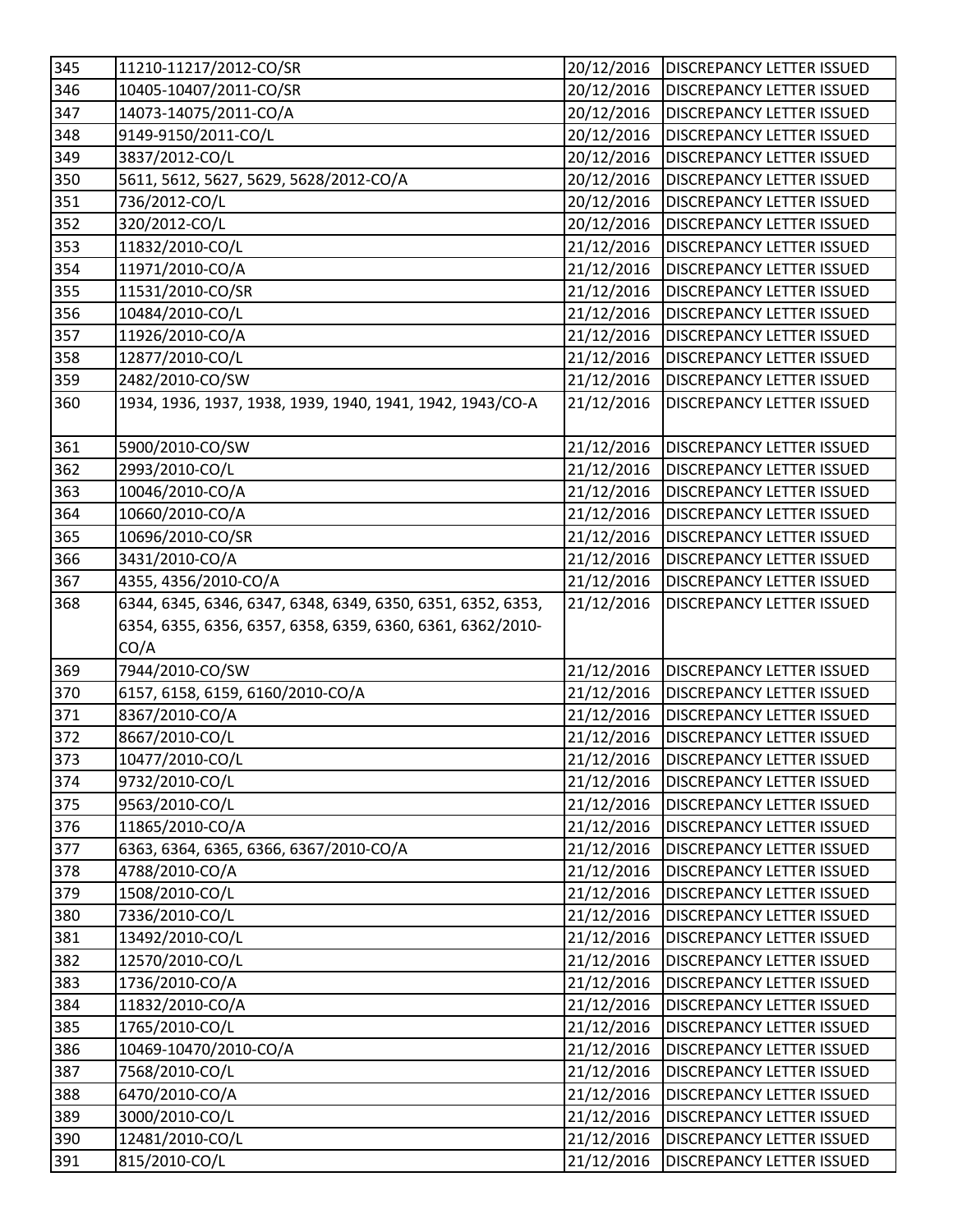| 392 | 1203/2010-CO/L                                              | 21/12/2016 | <b>DISCREPANCY LETTER ISSUED</b>       |
|-----|-------------------------------------------------------------|------------|----------------------------------------|
| 393 | 11318/2010-CO/A                                             | 21/12/2016 | <b>DISCREPANCY LETTER ISSUED</b>       |
| 394 | 7382/2010-CO/L                                              | 21/12/2016 | <b>DISCREPANCY LETTER ISSUED</b>       |
| 395 | 1022/2010-CO/L                                              | 21/12/2016 | <b>DISCREPANCY LETTER ISSUED</b>       |
| 396 | 11889/2010-CO/M                                             | 21/12/2016 | <b>DISCREPANCY LETTER ISSUED</b>       |
| 397 | 8759/2010-CO/A                                              | 21/12/2016 | <b>DISCREPANCY LETTER ISSUED</b>       |
| 398 | 12277,78,79,80,81,82,83,84,85,86,87,88/2010-CO/SR           | 21/12/2016 | <b>DISCREPANCY LETTER ISSUED</b>       |
| 399 | 6915/2010-CO/L                                              | 21/12/2016 | <b>DISCREPANCY LETTER ISSUED</b>       |
| 400 | 11283/2010-CO/A                                             | 21/12/2016 | <b>DISCREPANCY LETTER ISSUED</b>       |
| 401 | 12860/2010-CO/A                                             | 21/12/2016 | <b>DISCREPANCY LETTER ISSUED</b>       |
| 402 | 5768/2010-CO/A                                              | 21/12/2016 | <b>DISCREPANCY LETTER ISSUED</b>       |
| 403 | 11890/2010-CO/SR                                            | 21/12/2016 | <b>DISCREPANCY LETTER ISSUED</b>       |
| 404 | 11549/2010-CO/A                                             | 21/12/2016 | <b>DISCREPANCY LETTER ISSUED</b>       |
| 405 | 12565, 12566/2010-CO/A                                      | 21/12/2016 | <b>DISCREPANCY LETTER ISSUED</b>       |
| 406 | 13989/2010-CO/L                                             | 21/12/2016 | <b>DISCREPANCY LETTER ISSUED</b>       |
| 407 | 12106/2010-CO/A                                             | 21/12/2016 | <b>DISCREPANCY LETTER ISSUED</b>       |
| 408 | 10628/2010-CO/A                                             | 21/12/2016 | <b>DISCREPANCY LETTER ISSUED</b>       |
| 409 | 6781/2010-CO/L                                              | 21/12/2016 | <b>DISCREPANCY LETTER ISSUED</b>       |
| 410 | 8080/2010-CO/A                                              | 21/12/2016 | <b>DISCREPANCY LETTER ISSUED</b>       |
| 411 | 2998/2011-CO/A                                              | 21/12/2016 | <b>DISCREPANCY LETTER ISSUED</b>       |
| 412 | 984/2011-CO/A                                               | 21/12/2016 | <b>DISCREPANCY LETTER ISSUED</b>       |
| 413 | 9174/2011-CO/A                                              | 21/12/2016 | <b>DISCREPANCY LETTER ISSUED</b>       |
| 414 | 9763/2011-CO/A                                              | 21/12/2016 | <b>DISCREPANCY LETTER ISSUED</b>       |
| 415 | 7457/2011-CO/A                                              | 21/12/2016 | <b>DISCREPANCY LETTER ISSUED</b>       |
| 416 | 11467/2011-CO/A                                             | 21/12/2016 | <b>DISCREPANCY LETTER ISSUED</b>       |
| 417 | 15494, 15495/2011-CO/A                                      | 21/12/2016 | <b>DISCREPANCY LETTER ISSUED</b>       |
| 418 | 10103/2011-CO/A                                             | 21/12/2016 | <b>DISCREPANCY LETTER ISSUED</b>       |
| 419 | 6142, 6143, 6144, 6145, 6146, 6147, 6148, 6149, 6150, 6151, | 21/12/2016 | <b>DISCREPANCY LETTER ISSUED</b>       |
|     | 6152, 6153, 6154, 6156, 6157, 6158, 6159, 6160, 6161, 6162, |            |                                        |
|     | 6163, 6164, 6165/2011-CO/A                                  |            |                                        |
| 420 | 14566/2011-CO/L                                             | 21/12/2016 | <b>DISCREPANCY LETTER ISSUED</b>       |
| 421 | 11649/2010-CO/L                                             |            | 21/12/2016   DISCREPANCY LETTER ISSUED |
| 422 | 2450/2010-CO/A                                              | 21/12/2016 | <b>DISCREPANCY LETTER ISSUED</b>       |
| 423 | 1841/2010-CO/A                                              | 21/12/2016 | <b>DISCREPANCY LETTER ISSUED</b>       |
| 424 | 1579/2010-CO/L                                              | 21/12/2016 | <b>DISCREPANCY LETTER ISSUED</b>       |
| 425 | 11891, 11892/2010-CO/M                                      | 21/12/2016 | <b>DISCREPANCY LETTER ISSUED</b>       |
| 426 | 11863/2010-CO/L                                             | 21/12/2016 | <b>DISCREPANCY LETTER ISSUED</b>       |
| 427 | 11887/2010-CO/L                                             | 21/12/2016 | <b>DISCREPANCY LETTER ISSUED</b>       |
| 428 | 6206/2010-CO/A                                              | 21/12/2016 | DISCREPANCY LETTER ISSUED              |
| 429 | 9685/2010-CO/L                                              | 21/12/2016 | <b>DISCREPANCY LETTER ISSUED</b>       |
| 430 | 12062 & 12064/2010-CO/L                                     | 21/12/2016 | <b>DISCREPANCY LETTER ISSUED</b>       |
| 431 | 14101/2010-CO/L                                             | 21/12/2016 | <b>DISCREPANCY LETTER ISSUED</b>       |
| 432 | 8985/2010-CO/L                                              | 21/12/2016 | <b>DISCREPANCY LETTER ISSUED</b>       |
| 433 | 13560/2010-CO/L                                             | 21/12/2016 | <b>DISCREPANCY LETTER ISSUED</b>       |
| 434 | 253, 254, 255, 256/2010-CO/L                                | 21/12/2016 | <b>DISCREPANCY LETTER ISSUED</b>       |
| 435 | 12770/2010-CO/SR                                            | 21/12/2016 | <b>DISCREPANCY LETTER ISSUED</b>       |
| 436 | 4110/2010-CO/L                                              | 21/12/2016 | DISCREPANCY LETTER ISSUED              |
| 437 | 3396/2010-CO/L                                              | 21/12/2016 | <b>DISCREPANCY LETTER ISSUED</b>       |
| 438 | 12218/2010-CO/A                                             | 21/12/2016 | <b>DISCREPANCY LETTER ISSUED</b>       |
| 439 | 11529/2010-CO/SR                                            | 21/12/2016 | DISCREPANCY LETTER ISSUED              |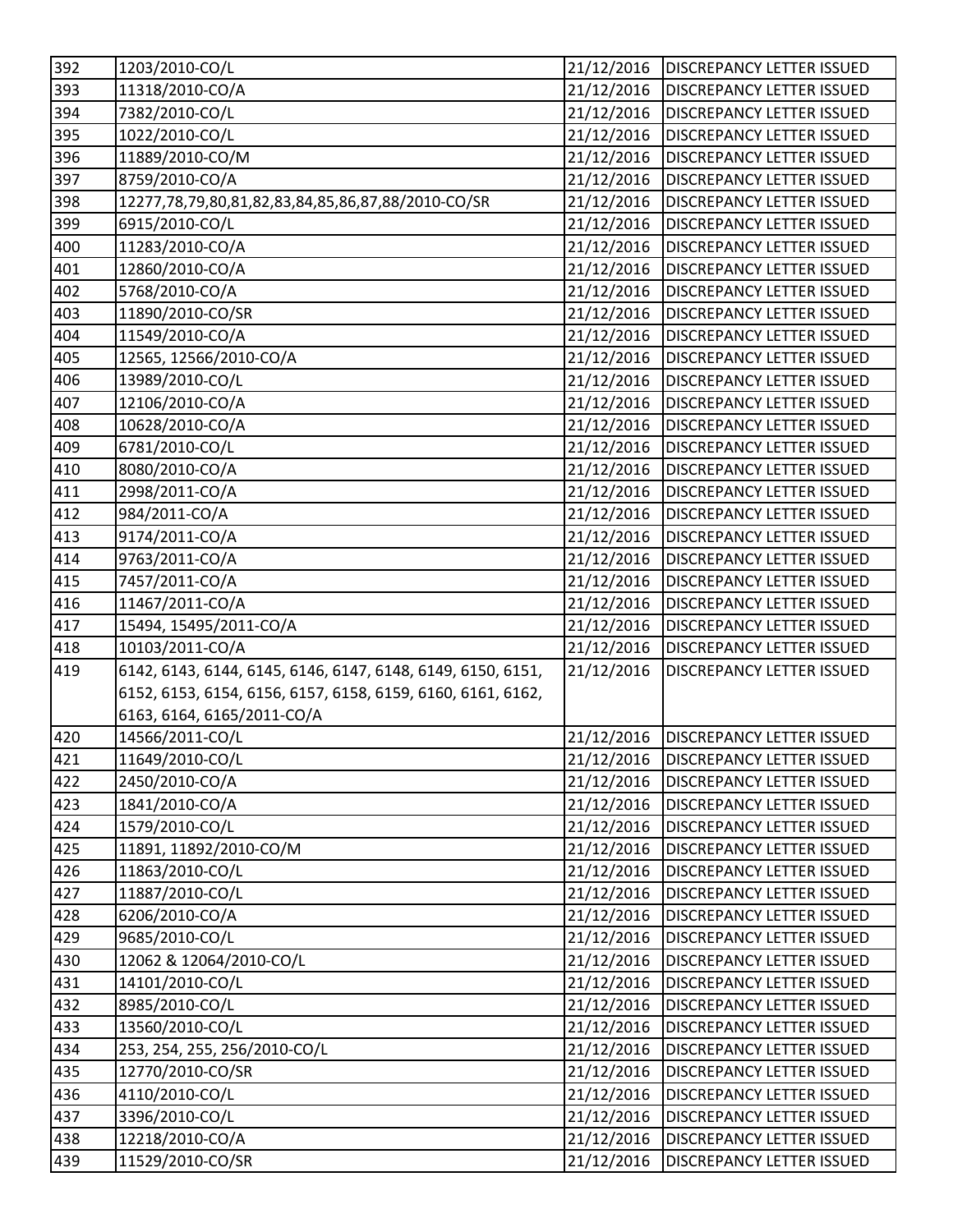| 440 | 10656/2010-CO/A                                           | 21/12/2016 | <b>DISCREPANCY LETTER ISSUED</b>       |
|-----|-----------------------------------------------------------|------------|----------------------------------------|
| 441 | 9274, 9275/2010-CO/CF                                     | 21/12/2016 | <b>DISCREPANCY LETTER ISSUED</b>       |
| 442 | 2383/2010-CO/A                                            | 21/12/2016 | <b>DISCREPANCY LETTER ISSUED</b>       |
| 443 | 1538/2010-CO/L                                            | 21/12/2016 | <b>DISCREPANCY LETTER ISSUED</b>       |
| 444 | 10213/2010-CO/L                                           | 21/12/2016 | <b>DISCREPANCY LETTER ISSUED</b>       |
| 445 | 13517/2010-CO/SR                                          | 21/12/2016 | <b>DISCREPANCY LETTER ISSUED</b>       |
| 446 | 6594A/2010-CO/L                                           | 21/12/2016 | <b>DISCREPANCY LETTER ISSUED</b>       |
| 447 | 2268, 2269, 2270, 2271, 2272, 2273, 2274, 2275, 2276,     | 21/12/2016 | <b>DISCREPANCY LETTER ISSUED</b>       |
|     | 27764/2010-CO/L                                           |            |                                        |
| 448 | 6669/2010-CO/L                                            | 21/12/2016 | <b>DISCREPANCY LETTER ISSUED</b>       |
| 449 | 10916/2010-CO/A                                           | 21/12/2016 | <b>DISCREPANCY LETTER ISSUED</b>       |
| 450 | 12935/2010-CO/L                                           | 21/12/2016 | <b>DISCREPANCY LETTER ISSUED</b>       |
| 451 | 3434, 3436, 3441/2010-CO/L                                | 21/12/2016 | <b>DISCREPANCY LETTER ISSUED</b>       |
| 452 | 8952/2010-CO/A                                            | 21/12/2016 | <b>DISCREPANCY LETTER ISSUED</b>       |
| 453 | 11662, 11663, 11664, 11665, 11666, 11667, 11668, 11669,   | 21/12/2016 | <b>DISCREPANCY LETTER ISSUED</b>       |
|     | 11670, 11671, 11672, 11673, 11642/2010-CO/A               |            |                                        |
| 454 | 6205/2011-CO/L                                            | 21/12/2016 | <b>DISCREPANCY LETTER ISSUED</b>       |
| 455 | 10447, 10442, 10443, 10444, 10445/2012-CO/CF              | 21/12/2016 | <b>DISCREPANCY LETTER ISSUED</b>       |
| 456 | 5361/2012-CO/L                                            | 21/12/2016 | <b>DISCREPANCY LETTER ISSUED</b>       |
| 457 | 5292/2012-CO/M                                            | 21/12/2016 | <b>DISCREPANCY LETTER ISSUED</b>       |
| 458 | 2681/2012-CO/A                                            | 21/12/2016 | <b>DISCREPANCY LETTER ISSUED</b>       |
| 459 | 13168/2011-CO/A                                           | 21/12/2016 | <b>DISCREPANCY LETTER ISSUED</b>       |
| 460 | 8956/2011-CO/A                                            | 21/12/2016 | <b>DISCREPANCY LETTER ISSUED</b>       |
| 461 | 7965/2011-CO/SR                                           | 21/12/2016 | <b>DISCREPANCY LETTER ISSUED</b>       |
| 462 | 9315/2011-CO/A                                            | 21/12/2016 | <b>DISCREPANCY LETTER ISSUED</b>       |
| 463 | 7561/2011-CO/A                                            | 21/12/2016 | <b>DISCREPANCY LETTER ISSUED</b>       |
| 464 | 4164/2012-CO/SR                                           | 21/12/2016 | <b>DISCREPANCY LETTER ISSUED</b>       |
| 465 | 8211/2011-CO/L                                            | 21/12/2016 | <b>DISCREPANCY LETTER ISSUED</b>       |
| 466 | 10660, 10661/2011-CO/A                                    | 21/12/2016 | <b>DISCREPANCY LETTER ISSUED</b>       |
| 467 | 7155/2011-CO/L                                            | 21/12/2016 | <b>DISCREPANCY LETTER ISSUED</b>       |
| 468 | 6594/2011-CO/L                                            | 21/12/2016 | <b>DISCREPANCY LETTER ISSUED</b>       |
| 469 | 8615, 8616/2011-CO/A                                      |            | 21/12/2016   DISCREPANCY LETTER ISSUED |
| 470 | 9051/2011-CO/CF                                           | 21/12/2016 | <b>DISCREPANCY LETTER ISSUED</b>       |
| 471 | 1001, 1002/2011-CO/A                                      | 21/12/2016 | <b>DISCREPANCY LETTER ISSUED</b>       |
| 472 | 562, 563, 564, 565, 566, 567, 568/2011-CO/SR              | 21/12/2016 | <b>DISCREPANCY LETTER ISSUED</b>       |
| 473 | 3335/2011-CO/A                                            | 21/12/2016 | <b>DISCREPANCY LETTER ISSUED</b>       |
| 474 | 2710/2011-CO/L                                            | 21/12/2016 | <b>DISCREPANCY LETTER ISSUED</b>       |
| 475 | 8867/2011-CO/L                                            | 21/12/2016 | <b>DISCREPANCY LETTER ISSUED</b>       |
| 476 | 7526/2010-CO/SW                                           | 21/12/2016 | <b>DISCREPANCY LETTER ISSUED</b>       |
| 477 | 5038, 5039, 5040, 5041/2011-CO/A                          | 21/12/2016 | <b>DISCREPANCY LETTER ISSUED</b>       |
| 478 | 3262, 3263/2011-CO/L                                      | 21/12/2016 | <b>DISCREPANCY LETTER ISSUED</b>       |
| 479 | 14018/2011-CO/A                                           | 21/12/2016 | <b>DISCREPANCY LETTER ISSUED</b>       |
| 480 | 13886/2011-CO/A                                           | 21/12/2016 | <b>DISCREPANCY LETTER ISSUED</b>       |
| 481 | 13433, 13434, 13435, 13436, 13437, 13438, 13439/2011-CO/A | 21/12/2016 | <b>DISCREPANCY LETTER ISSUED</b>       |
| 482 | 2443/2011-CO/L                                            | 21/12/2016 | <b>DISCREPANCY LETTER ISSUED</b>       |
| 483 | 2464/2011-CO/A                                            | 21/12/2016 | <b>DISCREPANCY LETTER ISSUED</b>       |
| 484 | 10892/2011-CO/A                                           | 21/12/2016 | <b>DISCREPANCY LETTER ISSUED</b>       |
| 485 | 4408/2010-CO/A                                            | 21/12/2016 | <b>DISCREPANCY LETTER ISSUED</b>       |
| 486 | 5329/2011-CO/A                                            | 21/12/2016 | <b>DISCREPANCY LETTER ISSUED</b>       |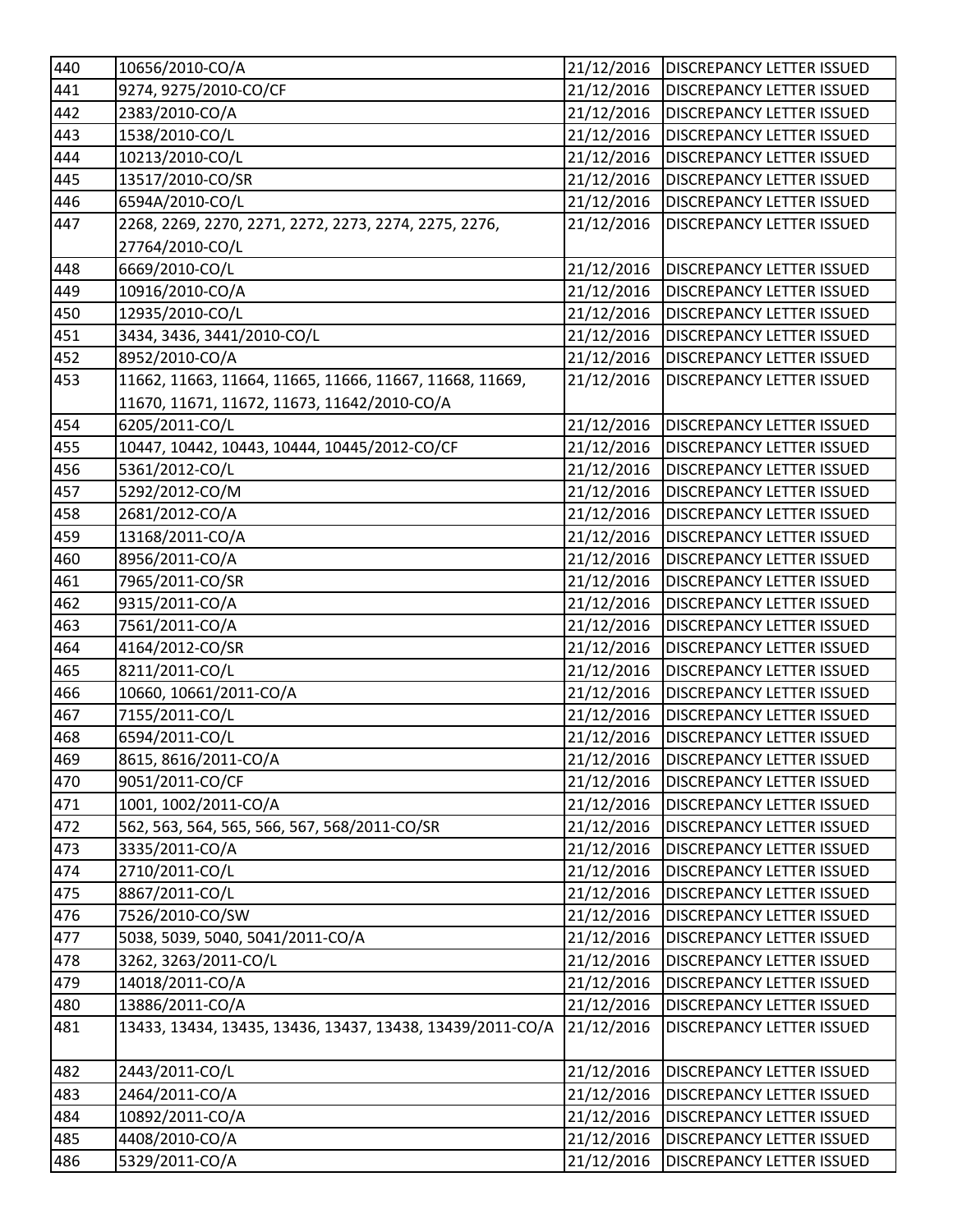| 487 | 13596/2011-CO/L                                             | 21/12/2016 | <b>DISCREPANCY LETTER ISSUED</b> |
|-----|-------------------------------------------------------------|------------|----------------------------------|
| 488 | 13567/2011-CO/A                                             | 21/12/2016 | <b>DISCREPANCY LETTER ISSUED</b> |
| 489 | 5664/2011-CO/A                                              | 21/12/2016 | <b>DISCREPANCY LETTER ISSUED</b> |
| 490 | 10217/2011-CO/SW                                            | 21/12/2016 | <b>DISCREPANCY LETTER ISSUED</b> |
| 491 | 13865/2011-CO/A                                             | 21/12/2016 | <b>DISCREPANCY LETTER ISSUED</b> |
| 492 | 2572/2011-CO/A                                              | 21/12/2016 | <b>DISCREPANCY LETTER ISSUED</b> |
| 493 | 15387/2011-CO/SR                                            | 21/12/2016 | <b>DISCREPANCY LETTER ISSUED</b> |
| 494 | 15385/2011-CO/SR                                            | 21/12/2016 | <b>DISCREPANCY LETTER ISSUED</b> |
| 495 | 15377/2011-CO/L                                             | 21/12/2016 | <b>DISCREPANCY LETTER ISSUED</b> |
| 496 | 3634, 3637/2011-CO/L                                        | 21/12/2016 | <b>DISCREPANCY LETTER ISSUED</b> |
| 497 | 12705/2011-CO/A                                             | 21/12/2016 | <b>DISCREPANCY LETTER ISSUED</b> |
| 498 | 12707/2011-CO/A                                             | 21/12/2016 | <b>DISCREPANCY LETTER ISSUED</b> |
| 499 | 15298, 15300, 15301/2011-CO/SR                              | 21/12/2016 | <b>DISCREPANCY LETTER ISSUED</b> |
| 500 | 15419/2011-CO/A                                             | 21/12/2016 | <b>DISCREPANCY LETTER ISSUED</b> |
| 501 | 6172, 6154/2011-CO/A                                        | 21/12/2016 | <b>DISCREPANCY LETTER ISSUED</b> |
| 502 | 12062/2011-CO/SR                                            | 21/12/2016 | <b>DISCREPANCY LETTER ISSUED</b> |
| 503 | 1641-1649/2011-CO/SR                                        | 21/12/2016 | <b>DISCREPANCY LETTER ISSUED</b> |
| 504 | 15126/2011-CO/A                                             | 21/12/2016 | <b>DISCREPANCY LETTER ISSUED</b> |
| 505 | 10762, 10763, 10764, 10765/2011-CO/L                        | 21/12/2016 | <b>DISCREPANCY LETTER ISSUED</b> |
| 506 | 2090/2011-CO/L                                              | 21/12/2016 | <b>DISCREPANCY LETTER ISSUED</b> |
| 507 | 13461, 13727/2011-CO/SW                                     | 21/12/2016 | <b>DISCREPANCY LETTER ISSUED</b> |
| 508 | 13606A/2011-CO/L                                            | 21/12/2016 | <b>DISCREPANCY LETTER ISSUED</b> |
| 509 | 14537/2011-CO/A                                             | 21/12/2016 | <b>DISCREPANCY LETTER ISSUED</b> |
| 510 | 7084, 7085, 7086/2011-CO/L                                  | 21/12/2016 | <b>DISCREPANCY LETTER ISSUED</b> |
| 511 | 15118/2011-CO/A                                             | 21/12/2016 | <b>DISCREPANCY LETTER ISSUED</b> |
| 512 | 6962/2011-CO/A                                              | 21/12/2016 | <b>DISCREPANCY LETTER ISSUED</b> |
| 513 | 13494/2011-CO/L                                             | 21/12/2016 | <b>DISCREPANCY LETTER ISSUED</b> |
| 514 | 8591/2011-CO/L                                              | 21/12/2016 | <b>DISCREPANCY LETTER ISSUED</b> |
| 515 | 8590/2011-CO/L                                              | 21/12/2016 | <b>DISCREPANCY LETTER ISSUED</b> |
| 516 | 8056/2011-CO/SW                                             | 21/12/2016 | <b>DISCREPANCY LETTER ISSUED</b> |
| 517 | 6020/2011-CO/L                                              | 21/12/2016 | <b>DISCREPANCY LETTER ISSUED</b> |
| 518 | 9349, 9350, 9351, 9352, 9353, 9354, 9355, 9356, 9357,       | 21/12/2016 | <b>DISCREPANCY LETTER ISSUED</b> |
|     | 9358/2011-CO/CF                                             |            |                                  |
| 519 | 260/2011-CO/A                                               | 21/12/2016 | <b>DISCREPANCY LETTER ISSUED</b> |
| 520 | 6715/2011-CO/L                                              | 21/12/2016 | <b>DISCREPANCY LETTER ISSUED</b> |
| 521 | 6469/2011-CO/SR                                             | 21/12/2016 | <b>DISCREPANCY LETTER ISSUED</b> |
| 522 | 6481/2011-CO/A                                              | 21/12/2016 | <b>DISCREPANCY LETTER ISSUED</b> |
| 523 | 12292/2011-CO/A                                             | 21/12/2016 | <b>DISCREPANCY LETTER ISSUED</b> |
| 524 | 14453/2011-CO/L                                             | 21/12/2016 | <b>DISCREPANCY LETTER ISSUED</b> |
| 525 | 11995/2011-CO/A                                             | 21/12/2016 | <b>DISCREPANCY LETTER ISSUED</b> |
| 526 | 6061, 6062, 6063, 6064, 6065, 6066, 6067, 6068, 6069, 6070, | 21/12/2016 | <b>DISCREPANCY LETTER ISSUED</b> |
|     | 6071, 6072, 6073, 6074, 6075, 6076, 6077/2011-CO/A          |            |                                  |
| 527 | 10329, 10330, 10331, 10332, 10333, 10334, 10335,            | 21/12/2016 | <b>DISCREPANCY LETTER ISSUED</b> |
|     | 10336/2011-CO/SR                                            |            |                                  |
| 528 | 2761, 2762/2011-CO/A                                        | 21/12/2016 | <b>DISCREPANCY LETTER ISSUED</b> |
| 529 | 9342, 9343, 9344/2011-CO/L                                  | 21/12/2016 | <b>DISCREPANCY LETTER ISSUED</b> |
| 530 | 702/2011-CO/L                                               | 21/12/2016 | <b>DISCREPANCY LETTER ISSUED</b> |
| 531 | 6259/2011-CO/A                                              | 21/12/2016 | <b>DISCREPANCY LETTER ISSUED</b> |
| 532 | 15114/2011-CO/SR                                            | 21/12/2016 | <b>DISCREPANCY LETTER ISSUED</b> |
| 533 | 8555/2011-CO/L                                              | 21/12/2016 | DISCREPANCY LETTER ISSUED        |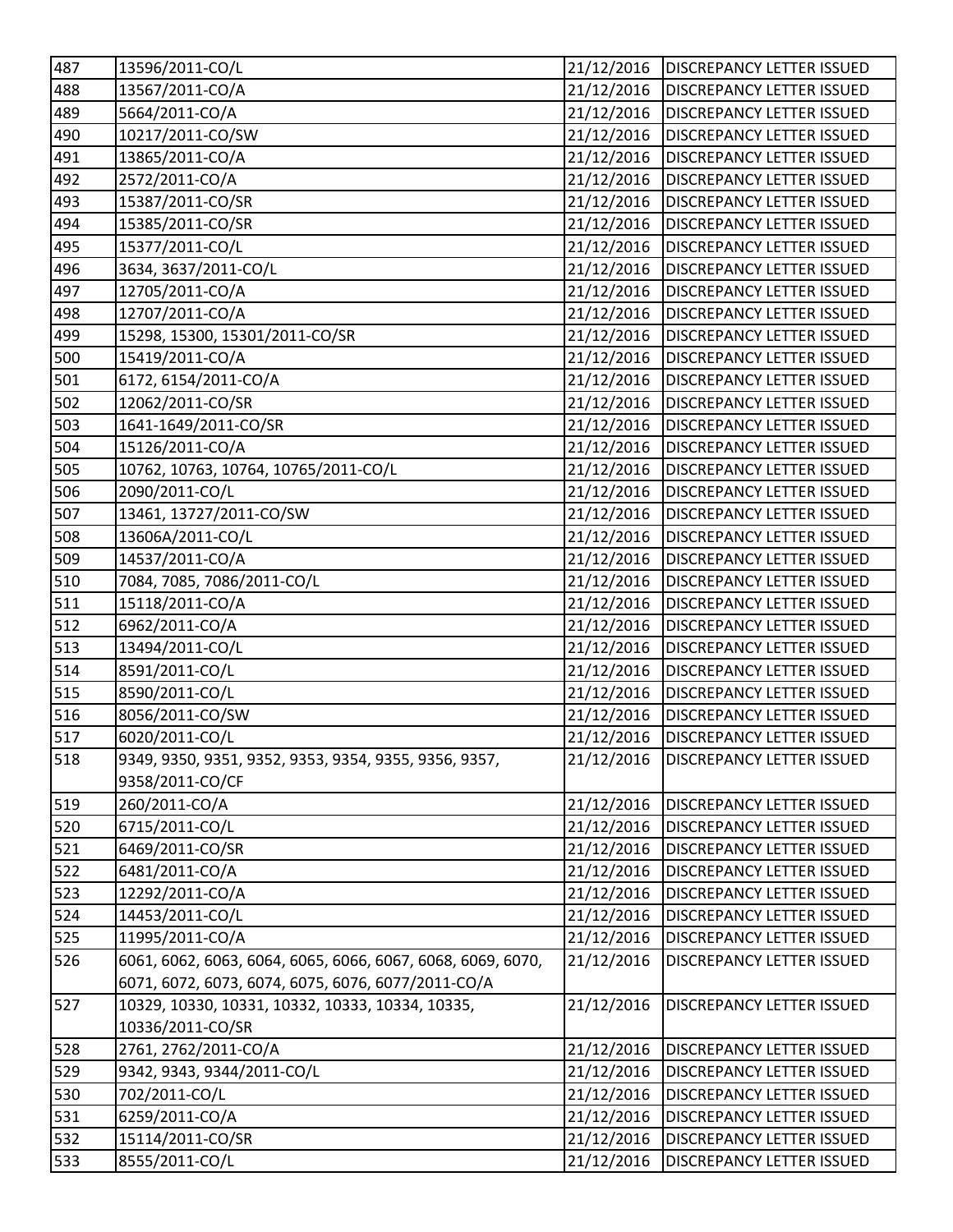| 534              | 11094/2011-CO/L                                           | 21/12/2016 | <b>DISCREPANCY LETTER ISSUED</b> |
|------------------|-----------------------------------------------------------|------------|----------------------------------|
| 535              | 14540/2011-CO/A                                           | 21/12/2016 | <b>DISCREPANCY LETTER ISSUED</b> |
| 536              | 904/2011-CO/SR                                            | 21/12/2016 | <b>DISCREPANCY LETTER ISSUED</b> |
| 537              | 8494, 8496, 88497/2011-CO/A                               | 21/12/2016 | <b>DISCREPANCY LETTER ISSUED</b> |
| 538              | 12099/2011-CO/A                                           | 21/12/2016 | <b>DISCREPANCY LETTER ISSUED</b> |
| 539              | 14412-14418/2011-CO/A                                     | 21/12/2016 | <b>DISCREPANCY LETTER ISSUED</b> |
| 540              | 7199/2011-CO/L                                            | 21/12/2016 | <b>DISCREPANCY LETTER ISSUED</b> |
| 541              | 7903, 7909-7915/2011-CO/L                                 | 21/12/2016 | <b>DISCREPANCY LETTER ISSUED</b> |
| 542              | 14169-14175/2011-CO/SR                                    | 21/12/2016 | <b>DISCREPANCY LETTER ISSUED</b> |
| 543              | 12549/2011-CO/L                                           | 21/12/2016 | <b>DISCREPANCY LETTER ISSUED</b> |
| 544              | 15029/2011-CO/L                                           | 21/12/2016 | <b>DISCREPANCY LETTER ISSUED</b> |
| 545              | 11938/2011-CO/L                                           | 21/12/2016 | <b>DISCREPANCY LETTER ISSUED</b> |
| 546              | 10294/2011-CO/L                                           | 21/12/2016 | <b>DISCREPANCY LETTER ISSUED</b> |
| 547              | 2717/2011-CO/A                                            | 21/12/2016 | <b>DISCREPANCY LETTER ISSUED</b> |
| 548              | 9655/2012-CO/A                                            | 21/12/2016 | <b>DISCREPANCY LETTER ISSUED</b> |
| 549              | 9791, 9792, 9793, 9794, 9798/2012-CO/L                    | 21/12/2016 | <b>DISCREPANCY LETTER ISSUED</b> |
| 550              | 8997 - 9011/2012-CO/L                                     | 21/12/2016 | <b>DISCREPANCY LETTER ISSUED</b> |
| 551              | 8796/2012-CO/L                                            | 21/12/2016 | <b>DISCREPANCY LETTER ISSUED</b> |
| 552              | 14877 - 14886/2012-CO/SW                                  | 21/12/2016 | <b>DISCREPANCY LETTER ISSUED</b> |
| 553              | 3862 - 3864/2012-CO/L                                     | 21/12/2016 | <b>DISCREPANCY LETTER ISSUED</b> |
| 554              | 9757/2011-CO/A                                            | 21/12/2016 | <b>DISCREPANCY LETTER ISSUED</b> |
| 555              | 9676/2011-CO/SR                                           | 21/12/2016 | <b>DISCREPANCY LETTER ISSUED</b> |
| 556              | 266/2012-CO/A                                             | 21/12/2016 | <b>DISCREPANCY LETTER ISSUED</b> |
| $\overline{5}57$ | 8396/2012-CO/A                                            | 21/12/2016 | <b>DISCREPANCY LETTER ISSUED</b> |
| 558              | 3184/2011-CO/L                                            | 21/12/2016 | <b>DISCREPANCY LETTER ISSUED</b> |
| 559              | 999/2011-CO/A                                             | 21/12/2016 | <b>DISCREPANCY LETTER ISSUED</b> |
| 560              | 1455-1457/2012-CO/A                                       | 21/12/2016 | <b>DISCREPANCY LETTER ISSUED</b> |
| 561              | 11114/2012-CO/L                                           | 21/12/2016 | <b>DISCREPANCY LETTER ISSUED</b> |
| 562              | 9209/2012-CO/L                                            | 21/12/2016 | <b>DISCREPANCY LETTER ISSUED</b> |
| 563              | 13775/2012-CO/A                                           | 21/12/2016 | <b>DISCREPANCY LETTER ISSUED</b> |
| 564              | 15444, 15445/2012-CO/L                                    | 21/12/2016 | <b>DISCREPANCY LETTER ISSUED</b> |
| 565              | 14532/2012-CO/A                                           | 21/12/2016 | <b>DISCREPANCY LETTER ISSUED</b> |
| 566              | 13868/2012-CO/L                                           | 21/12/2016 | <b>DISCREPANCY LETTER ISSUED</b> |
| 567              | 11832/2010-CO/L                                           | 21/12/2016 | <b>DISCREPANCY LETTER ISSUED</b> |
| 568              | 11971/2010-CO/A                                           | 21/12/2016 | <b>DISCREPANCY LETTER ISSUED</b> |
| 569              | 11531/2010-CO/SR                                          | 21/12/2016 | <b>DISCREPANCY LETTER ISSUED</b> |
| 570              | 10484/2010-CO/L                                           | 21/12/2016 | <b>DISCREPANCY LETTER ISSUED</b> |
| 571              | 11926/2010-CO/A                                           | 21/12/2016 | <b>DISCREPANCY LETTER ISSUED</b> |
| 572              | 12877/2010-CO/L                                           | 21/12/2016 | DISCREPANCY LETTER ISSUED        |
| 573              | 2482/2010-CO/SW                                           | 21/12/2016 | <b>DISCREPANCY LETTER ISSUED</b> |
| 574              | 1934, 1936, 1937, 1938, 1939, 1940, 1941, 1942, 1943/CO-A | 21/12/2016 | <b>DISCREPANCY LETTER ISSUED</b> |
| 575              | 5900/2010-CO/SW                                           | 21/12/2016 | <b>DISCREPANCY LETTER ISSUED</b> |
| 576              | 2993/2010-CO/L                                            | 21/12/2016 | DISCREPANCY LETTER ISSUED        |
| 577              | 10046/2010-CO/A                                           | 21/12/2016 | DISCREPANCY LETTER ISSUED        |
| 578              | 10660/2010-CO/A                                           | 21/12/2016 | <b>DISCREPANCY LETTER ISSUED</b> |
| 579              | 10696/2010-CO/SR                                          | 21/12/2016 | DISCREPANCY LETTER ISSUED        |
| 580              | 7944/2010-CO/SW                                           | 21/12/2016 | <b>DISCREPANCY LETTER ISSUED</b> |
| 581              | 8367/2010-CO/A                                            | 21/12/2016 | DISCREPANCY LETTER ISSUED        |
| 582              | 8667/2010-CO/L                                            | 21/12/2016 | DISCREPANCY LETTER ISSUED        |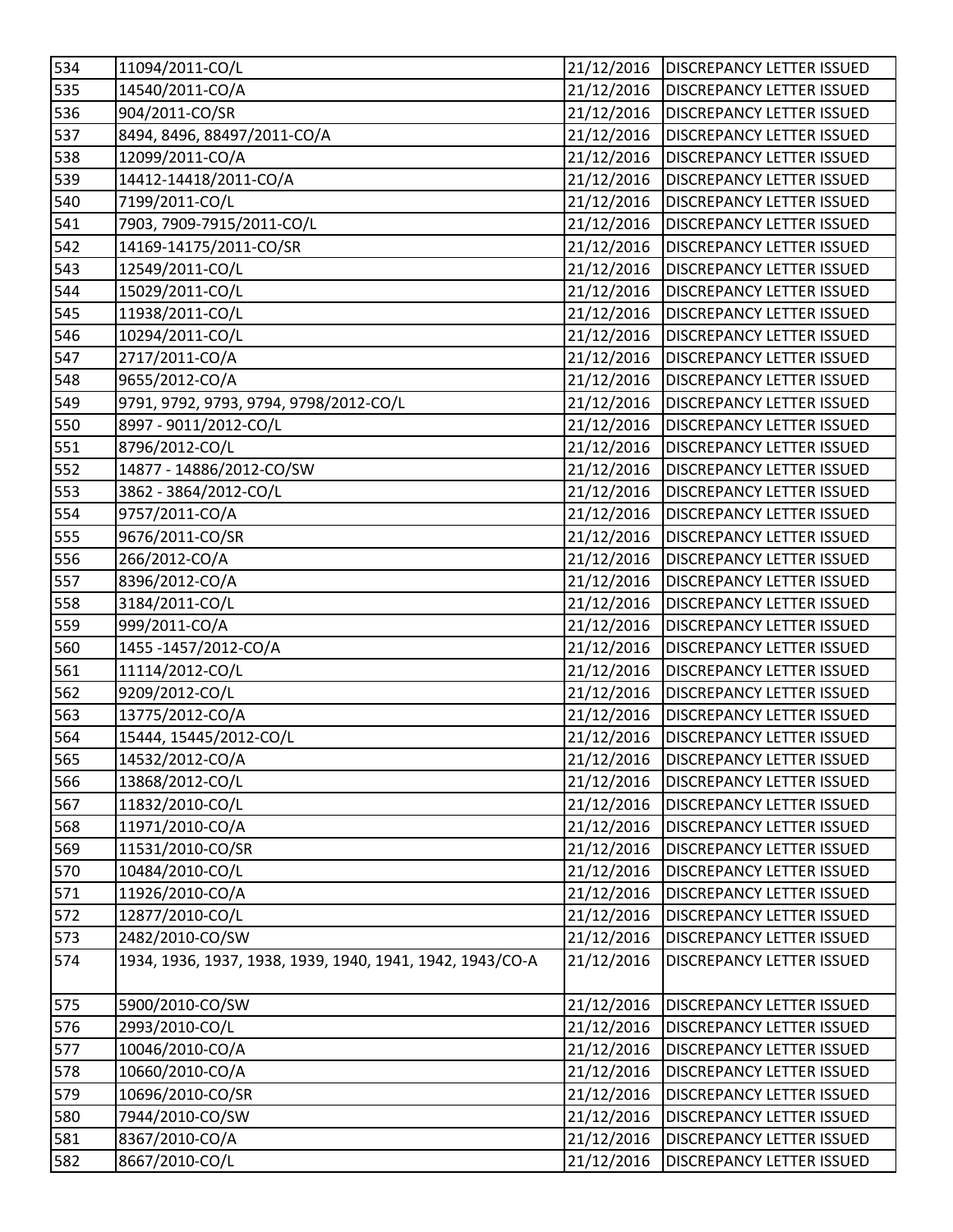| 583              | 10477/2010-CO/L                                             | 21/12/2016 | <b>DISCREPANCY LETTER ISSUED</b> |
|------------------|-------------------------------------------------------------|------------|----------------------------------|
| 584              | 9732/2010-CO/L                                              | 21/12/2016 | <b>DISCREPANCY LETTER ISSUED</b> |
| 585              | 9563/2010-CO/L                                              | 21/12/2016 | <b>DISCREPANCY LETTER ISSUED</b> |
| 586              | 6363, 6364, 6365, 6366, 6367/2010-CO/A                      | 21/12/2016 | <b>DISCREPANCY LETTER ISSUED</b> |
| 587              | 4788/2010-CO/A                                              | 21/12/2016 | <b>DISCREPANCY LETTER ISSUED</b> |
| 588              | 1508/2010-CO/L                                              | 21/12/2016 | <b>DISCREPANCY LETTER ISSUED</b> |
| 589              | 7336/2010-CO/L                                              | 21/12/2016 | <b>DISCREPANCY LETTER ISSUED</b> |
| 590              | 13492/2010-CO/L                                             | 21/12/2016 | <b>DISCREPANCY LETTER ISSUED</b> |
| 591              | 12570/2010-CO/L                                             | 21/12/2016 | <b>DISCREPANCY LETTER ISSUED</b> |
| $\overline{5}92$ | 1736/2010-CO/A                                              | 21/12/2016 | <b>DISCREPANCY LETTER ISSUED</b> |
| 593              | 1765/2010-CO/L                                              | 21/12/2016 | <b>DISCREPANCY LETTER ISSUED</b> |
| 594              | 10469-10470/2010-CO/A                                       | 21/12/2016 | <b>DISCREPANCY LETTER ISSUED</b> |
| 595              | 7568/2010-CO/L                                              | 21/12/2016 | <b>DISCREPANCY LETTER ISSUED</b> |
| 596              | 6470/2010-CO/A                                              | 21/12/2016 | <b>DISCREPANCY LETTER ISSUED</b> |
| 597              | 3000/2010-CO/L                                              | 21/12/2016 | <b>DISCREPANCY LETTER ISSUED</b> |
| 598              | 12481/2010-CO/L                                             | 21/12/2016 | <b>DISCREPANCY LETTER ISSUED</b> |
| 599              | 815/2010-CO/L                                               | 21/12/2016 | <b>DISCREPANCY LETTER ISSUED</b> |
| 600              | 1203/2010-CO/L                                              | 21/12/2016 | <b>DISCREPANCY LETTER ISSUED</b> |
| 601              | 11318/2010-CO/A                                             | 21/12/2016 | <b>DISCREPANCY LETTER ISSUED</b> |
| 602              | 7382/2010-CO/L                                              | 21/12/2016 | <b>DISCREPANCY LETTER ISSUED</b> |
| 603              | 1022/2010-CO/L                                              | 21/12/2016 | <b>DISCREPANCY LETTER ISSUED</b> |
| 604              | 10132/2010-CO/CF                                            | 21/12/2016 | <b>DISCREPANCY LETTER ISSUED</b> |
| 605              | 8759/2010-CO/A                                              | 21/12/2016 | <b>DISCREPANCY LETTER ISSUED</b> |
| 606              | 12277,78,79,80,81,82,83,84,85,86,87,88/2010-CO/SR           | 21/12/2016 | <b>DISCREPANCY LETTER ISSUED</b> |
| 607              | 12564, 12565, 12566, 12567/2010-CO/A                        | 21/12/2016 | <b>DISCREPANCY LETTER ISSUED</b> |
| 608              | 13989/2010-CO/L                                             | 21/12/2016 | <b>DISCREPANCY LETTER ISSUED</b> |
| 609              | 12106/2010-CO/A                                             | 21/12/2016 | <b>DISCREPANCY LETTER ISSUED</b> |
| 610              | 10628/2010-CO/A                                             | 21/12/2016 | <b>DISCREPANCY LETTER ISSUED</b> |
| 611              | 6781/2010-CO/L                                              | 21/12/2016 | <b>DISCREPANCY LETTER ISSUED</b> |
| 612              | 2998/2011-CO/A                                              | 21/12/2016 | <b>DISCREPANCY LETTER ISSUED</b> |
| 613              | 984/2011-CO/A                                               | 21/12/2016 | <b>DISCREPANCY LETTER ISSUED</b> |
| 614              | 9763/2011-CO/A                                              | 21/12/2016 | <b>DISCREPANCY LETTER ISSUED</b> |
| 615              | 7457/2011-CO/A                                              | 21/12/2016 | <b>DISCREPANCY LETTER ISSUED</b> |
| 616              | 11467/2011-CO/A                                             | 21/12/2016 | <b>DISCREPANCY LETTER ISSUED</b> |
| 617              | 15494, 15495/2011-CO/A                                      | 21/12/2016 | <b>DISCREPANCY LETTER ISSUED</b> |
| 618              | 6966/2011-CO/L                                              | 21/12/2016 | <b>DISCREPANCY LETTER ISSUED</b> |
| 619              | 6693/2011-CO/L                                              | 21/12/2016 | DISCREPANCY LETTER ISSUED        |
| 620              | 10103/2011-CO/A                                             | 21/12/2016 | <b>DISCREPANCY LETTER ISSUED</b> |
| 621              | 6142, 6143, 6144, 6145, 6146, 6147, 6148, 6149, 6150, 6151, | 21/12/2016 | <b>DISCREPANCY LETTER ISSUED</b> |
|                  | 6152, 6153, 6154, 6156, 6157, 6158, 6159, 6160, 6161, 6162, |            |                                  |
|                  | 6163, 6164, 6165/2011-CO/A                                  |            |                                  |
| 622              | 14566/2011-CO/L                                             | 21/12/2016 | <b>DISCREPANCY LETTER ISSUED</b> |
| 623              | 11649/2010-CO/L                                             | 21/12/2016 | <b>DISCREPANCY LETTER ISSUED</b> |
| 624              | 2450/2010-CO/A                                              | 21/12/2016 | <b>DISCREPANCY LETTER ISSUED</b> |
| 625              | 1841/2010-CO/A                                              | 21/12/2016 | <b>DISCREPANCY LETTER ISSUED</b> |
| 626              | 11888/2010-CO/A                                             | 21/12/2016 | <b>DISCREPANCY LETTER ISSUED</b> |
| 627              | 1579/2010-CO/L                                              | 21/12/2016 | DISCREPANCY LETTER ISSUED        |
| 628              | 11891, 11892/2010-CO/M                                      | 21/12/2016 | DISCREPANCY LETTER ISSUED        |
| 629              | 11887/2010-CO/L                                             | 21/12/2016 | DISCREPANCY LETTER ISSUED        |
| 630              | 6206/2010-CO/A                                              | 21/12/2016 | DISCREPANCY LETTER ISSUED        |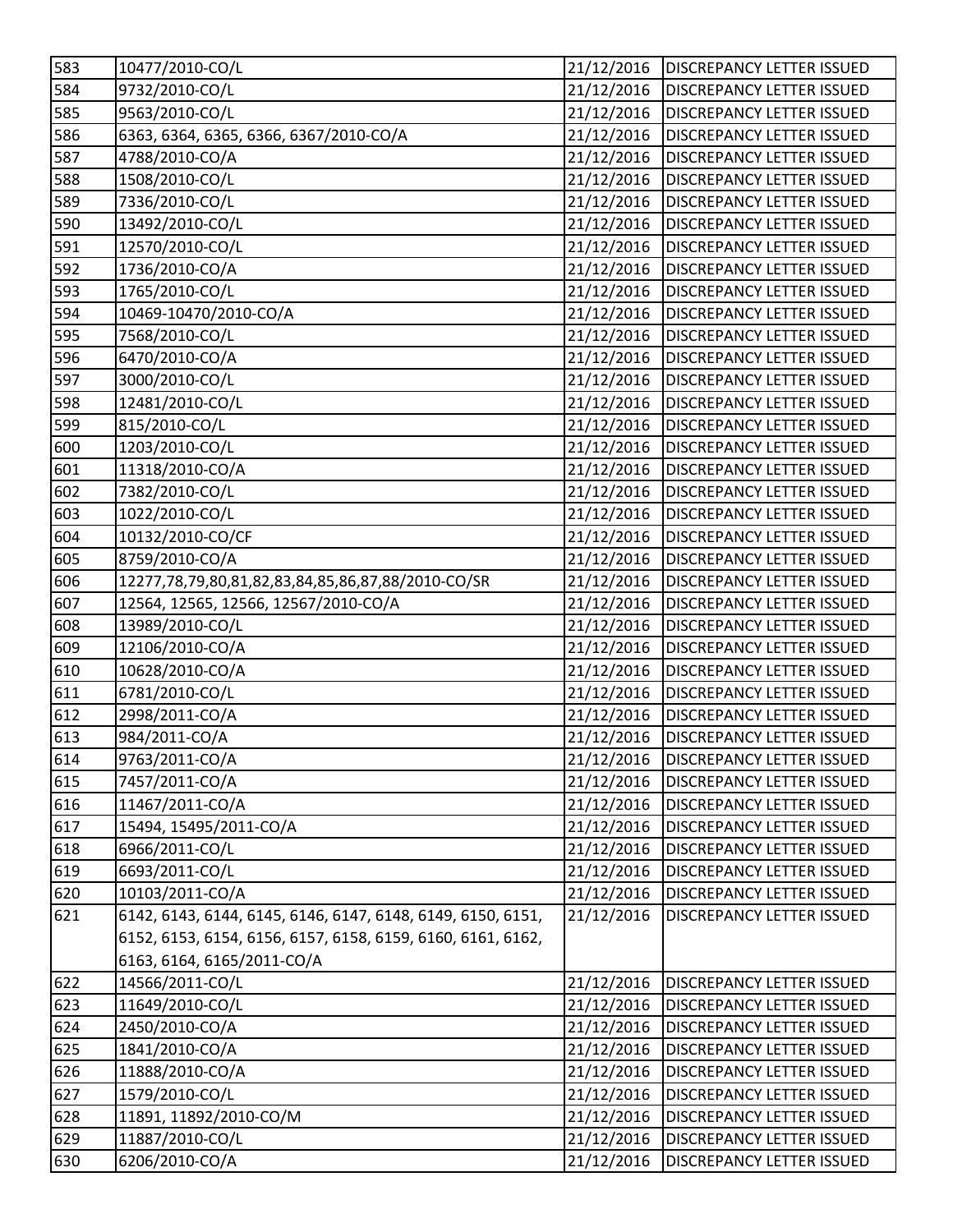| 631 | 9685/2010-CO/L                                          | 21/12/2016 | <b>DISCREPANCY LETTER ISSUED</b>       |
|-----|---------------------------------------------------------|------------|----------------------------------------|
| 632 | 12062 & 12064/2010-CO/L                                 | 21/12/2016 | <b>DISCREPANCY LETTER ISSUED</b>       |
| 633 | 14101/2010-CO/L                                         | 21/12/2016 | <b>DISCREPANCY LETTER ISSUED</b>       |
| 634 | 8985/2010-CO/L                                          | 21/12/2016 | <b>DISCREPANCY LETTER ISSUED</b>       |
| 635 | 253, 254, 255, 256/2010-CO/L                            | 21/12/2016 | <b>DISCREPANCY LETTER ISSUED</b>       |
| 636 | 3983/2010-CO/A                                          | 21/12/2016 | <b>DISCREPANCY LETTER ISSUED</b>       |
| 637 | 3396/2010-CO/L                                          | 21/12/2016 | <b>DISCREPANCY LETTER ISSUED</b>       |
| 638 | 12218/2010-CO/A                                         | 21/12/2016 | <b>DISCREPANCY LETTER ISSUED</b>       |
| 639 | 11529/2010-CO/SR                                        | 21/12/2016 | <b>DISCREPANCY LETTER ISSUED</b>       |
| 640 | 10656/2010-CO/A                                         | 21/12/2016 | <b>DISCREPANCY LETTER ISSUED</b>       |
| 641 | 9274, 9275/2010-CO/CF                                   | 21/12/2016 | <b>DISCREPANCY LETTER ISSUED</b>       |
| 642 | 2383/2010-CO/A                                          | 21/12/2016 | <b>DISCREPANCY LETTER ISSUED</b>       |
| 643 | 1538/2010-CO/L                                          | 21/12/2016 | <b>DISCREPANCY LETTER ISSUED</b>       |
| 644 | 10213/2010-CO/L                                         | 21/12/2016 | <b>DISCREPANCY LETTER ISSUED</b>       |
| 645 | 13517/2010-CO/SR                                        | 21/12/2016 | <b>DISCREPANCY LETTER ISSUED</b>       |
| 646 | 6594A/2010-CO/L                                         | 21/12/2016 | <b>DISCREPANCY LETTER ISSUED</b>       |
| 647 | 6669/2010-CO/L                                          | 21/12/2016 | <b>DISCREPANCY LETTER ISSUED</b>       |
| 648 | 10916/2010-CO/A                                         | 21/12/2016 | <b>DISCREPANCY LETTER ISSUED</b>       |
| 649 | 12935/2010-CO/L                                         | 21/12/2016 | <b>DISCREPANCY LETTER ISSUED</b>       |
| 650 | 3434, 3436, 3441/2010-CO/L                              | 21/12/2016 | <b>DISCREPANCY LETTER ISSUED</b>       |
| 651 | 8952/2010-CO/A                                          | 21/12/2016 | <b>DISCREPANCY LETTER ISSUED</b>       |
| 652 | 11662, 11663, 11664, 11665, 11666, 11667, 11668, 11669, | 21/12/2016 | <b>DISCREPANCY LETTER ISSUED</b>       |
|     | 11670, 11671, 11672, 11673, 11642/2010-CO/A             |            |                                        |
| 653 | 10447, 10442, 10443, 10444, 10445/2012-CO/CF            | 21/12/2016 | <b>DISCREPANCY LETTER ISSUED</b>       |
| 654 | 5361/2012-CO/L                                          | 21/12/2016 | <b>DISCREPANCY LETTER ISSUED</b>       |
| 655 | 5292/2012-CO/M                                          | 21/12/2016 | <b>DISCREPANCY LETTER ISSUED</b>       |
| 656 | 2681/2012-CO/A                                          | 21/12/2016 | <b>DISCREPANCY LETTER ISSUED</b>       |
| 657 | 13168/2011-CO/A                                         | 21/12/2016 | <b>DISCREPANCY LETTER ISSUED</b>       |
| 658 | 8956/2011-CO/A                                          | 21/12/2016 | <b>DISCREPANCY LETTER ISSUED</b>       |
| 659 | 7965/2011-CO/SR                                         | 21/12/2016 | <b>DISCREPANCY LETTER ISSUED</b>       |
| 660 | 9315/2011-CO/A                                          | 21/12/2016 | <b>DISCREPANCY LETTER ISSUED</b>       |
| 661 | 7561/2011-CO/A                                          |            | 21/12/2016   DISCREPANCY LETTER ISSUED |
| 662 | 4164/2012-CO/SR                                         | 21/12/2016 | <b>DISCREPANCY LETTER ISSUED</b>       |
| 663 | 8211/2011-CO/L                                          | 21/12/2016 | <b>DISCREPANCY LETTER ISSUED</b>       |
| 664 | 10660, 10661/2011-CO/A                                  | 21/12/2016 | <b>DISCREPANCY LETTER ISSUED</b>       |
| 665 | 7155/2011-CO/L                                          | 21/12/2016 | <b>DISCREPANCY LETTER ISSUED</b>       |
| 666 | 1535/2011-CO/SR                                         | 21/12/2016 | <b>DISCREPANCY LETTER ISSUED</b>       |
| 667 | 6594/2011-CO/L                                          | 21/12/2016 | DISCREPANCY LETTER ISSUED              |
| 668 | 8615, 8616/2011-CO/A                                    | 21/12/2016 | <b>DISCREPANCY LETTER ISSUED</b>       |
| 669 | 9051/2011-CO/CF                                         | 21/12/2016 | DISCREPANCY LETTER ISSUED              |
| 670 | 1001, 1002/2011-CO/A                                    | 21/12/2016 | <b>DISCREPANCY LETTER ISSUED</b>       |
| 671 | 562, 563, 564, 565, 566, 567, 568/2011-CO/SR            | 21/12/2016 | DISCREPANCY LETTER ISSUED              |
| 672 | 3335/2011-CO/A                                          | 21/12/2016 | DISCREPANCY LETTER ISSUED              |
| 673 | 2710/2011-CO/L                                          | 21/12/2016 | DISCREPANCY LETTER ISSUED              |
| 674 | 8867/2011-CO/L                                          | 21/12/2016 | DISCREPANCY LETTER ISSUED              |
| 675 | 7526/2010-CO/SW                                         | 21/12/2016 | <b>DISCREPANCY LETTER ISSUED</b>       |
| 676 | 5038, 5039, 5040, 5041/2011-CO/A                        | 21/12/2016 | DISCREPANCY LETTER ISSUED              |
| 677 | 3262, 3263/2011-CO/L                                    | 21/12/2016 | <b>DISCREPANCY LETTER ISSUED</b>       |
| 678 | 14018/2011-CO/A                                         | 21/12/2016 | DISCREPANCY LETTER ISSUED              |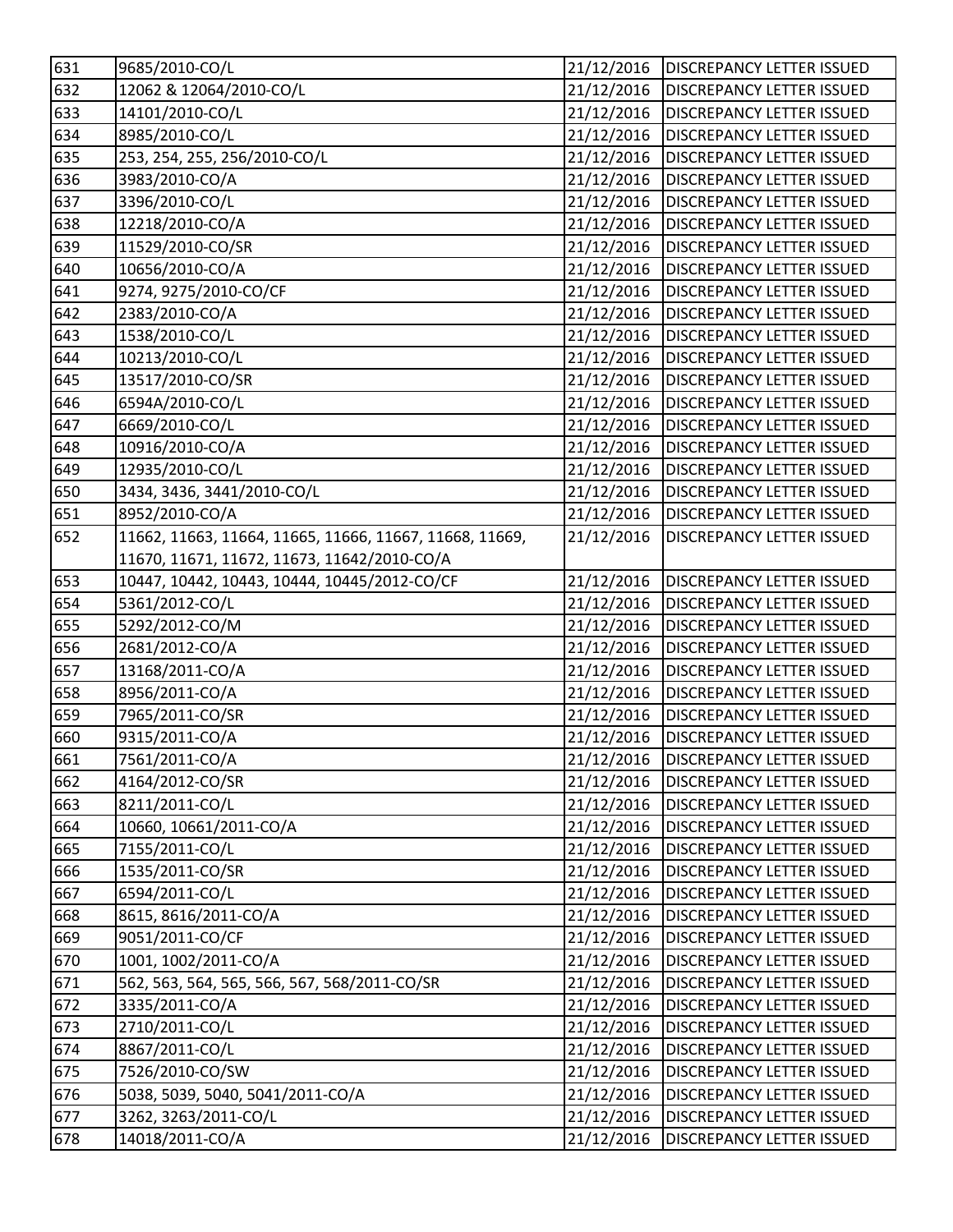| 679 | 13433, 13434, 13435, 13436, 13437, 13438, 13439/2011-CO/A   | 21/12/2016 | <b>DISCREPANCY LETTER ISSUED</b> |
|-----|-------------------------------------------------------------|------------|----------------------------------|
| 680 | 2443/2011-CO/L                                              | 21/12/2016 | <b>DISCREPANCY LETTER ISSUED</b> |
| 681 | 9501/2011-CO/L                                              | 21/12/2016 | <b>DISCREPANCY LETTER ISSUED</b> |
| 682 | 2464/2011-CO/A                                              | 21/12/2016 | <b>DISCREPANCY LETTER ISSUED</b> |
| 683 | 4408/2010-CO/A                                              | 21/12/2016 | <b>DISCREPANCY LETTER ISSUED</b> |
| 684 | 5329/2011-CO/A                                              | 21/12/2016 | <b>DISCREPANCY LETTER ISSUED</b> |
| 685 | 13596/2011-CO/L                                             | 21/12/2016 | <b>DISCREPANCY LETTER ISSUED</b> |
| 686 | 13567/2011-CO/A                                             | 21/12/2016 | <b>DISCREPANCY LETTER ISSUED</b> |
| 687 | 5664/2011-CO/A                                              | 21/12/2016 | <b>DISCREPANCY LETTER ISSUED</b> |
| 688 | 10217/2011-CO/SW                                            | 21/12/2016 | <b>DISCREPANCY LETTER ISSUED</b> |
| 689 | 13865/2011-CO/A                                             | 21/12/2016 | <b>DISCREPANCY LETTER ISSUED</b> |
| 690 | 2572/2011-CO/A                                              | 21/12/2016 | <b>DISCREPANCY LETTER ISSUED</b> |
| 691 | 15387/2011-CO/SR                                            | 21/12/2016 | <b>DISCREPANCY LETTER ISSUED</b> |
| 692 | 15385/2011-CO/SR                                            | 21/12/2016 | <b>DISCREPANCY LETTER ISSUED</b> |
| 693 | 15377/2011-CO/L                                             | 21/12/2016 | <b>DISCREPANCY LETTER ISSUED</b> |
| 694 | 3634, 3637/2011-CO/L                                        | 21/12/2016 | <b>DISCREPANCY LETTER ISSUED</b> |
| 695 | 12705/2011-CO/A                                             | 21/12/2016 | <b>DISCREPANCY LETTER ISSUED</b> |
| 696 | 12707/2011-CO/A                                             | 21/12/2016 | <b>DISCREPANCY LETTER ISSUED</b> |
| 697 | 15298, 15300, 15301/2011-CO/SR                              | 21/12/2016 | <b>DISCREPANCY LETTER ISSUED</b> |
| 698 | 15419/2011-CO/A                                             | 21/12/2016 | <b>DISCREPANCY LETTER ISSUED</b> |
| 699 | 6172, 6154/2011-CO/A                                        | 21/12/2016 | <b>DISCREPANCY LETTER ISSUED</b> |
| 700 | 12062/2011-CO/SR                                            | 21/12/2016 | <b>DISCREPANCY LETTER ISSUED</b> |
| 701 | 1641-1649/2011-CO/SR                                        | 21/12/2016 | <b>DISCREPANCY LETTER ISSUED</b> |
| 702 | 15126/2011-CO/A                                             | 21/12/2016 | <b>DISCREPANCY LETTER ISSUED</b> |
| 703 | 10762, 10763, 10764, 10765/2011-CO/L                        | 21/12/2016 | <b>DISCREPANCY LETTER ISSUED</b> |
| 704 | 2090/2011-CO/L                                              | 21/12/2016 | <b>DISCREPANCY LETTER ISSUED</b> |
| 705 | 13461, 13727/2011-CO/SW                                     | 21/12/2016 | <b>DISCREPANCY LETTER ISSUED</b> |
| 706 | 13606A/2011-CO/L                                            | 21/12/2016 | <b>DISCREPANCY LETTER ISSUED</b> |
| 707 | 14537/2011-CO/A                                             | 21/12/2016 | <b>DISCREPANCY LETTER ISSUED</b> |
| 708 | 7084, 7085, 7086/2011-CO/L                                  | 21/12/2016 | DISCREPANCY LETTER ISSUED        |
| 709 | 15118/2011-CO/A                                             | 21/12/2016 | <b>DISCREPANCY LETTER ISSUED</b> |
| 710 | 6962/2011-CO/A                                              | 21/12/2016 | <b>DISCREPANCY LETTER ISSUED</b> |
| 711 | 13494/2011-CO/L                                             | 21/12/2016 | <b>DISCREPANCY LETTER ISSUED</b> |
| 712 | 8591/2011-CO/L                                              | 21/12/2016 | <b>DISCREPANCY LETTER ISSUED</b> |
| 713 | 8590/2011-CO/L                                              | 21/12/2016 | <b>DISCREPANCY LETTER ISSUED</b> |
| 714 | 8056/2011-CO/SW                                             | 21/12/2016 | <b>DISCREPANCY LETTER ISSUED</b> |
| 715 | 6020/2011-CO/L                                              | 21/12/2016 | <b>DISCREPANCY LETTER ISSUED</b> |
| 716 | 6061, 6062, 6063, 6064, 6065, 6066, 6067, 6068, 6069, 6070, | 21/12/2016 | <b>DISCREPANCY LETTER ISSUED</b> |
|     | 6071, 6072, 6073, 6074, 6075, 6076, 6077/2011-CO/A          |            |                                  |
| 717 | 10329, 10330, 10331, 10332, 10333, 10334, 10335,            | 21/12/2016 | <b>DISCREPANCY LETTER ISSUED</b> |
|     | 10336/2011-CO/SR                                            |            |                                  |
| 718 | 2761, 2762/2011-CO/A                                        | 21/12/2016 | <b>DISCREPANCY LETTER ISSUED</b> |
| 719 | 9342, 9343, 9344/2011-CO/L                                  | 21/12/2016 | <b>DISCREPANCY LETTER ISSUED</b> |
| 720 | 702/2011-CO/L                                               | 21/12/2016 | <b>DISCREPANCY LETTER ISSUED</b> |
| 721 | 6259/2011-CO/A                                              | 21/12/2016 | <b>DISCREPANCY LETTER ISSUED</b> |
| 722 | 8555/2011-CO/L                                              | 21/12/2016 | <b>DISCREPANCY LETTER ISSUED</b> |
| 723 | 11094/2011-CO/L                                             | 21/12/2016 | <b>DISCREPANCY LETTER ISSUED</b> |
| 724 | 14540/2011-CO/A                                             | 21/12/2016 | <b>DISCREPANCY LETTER ISSUED</b> |
| 725 | 904/2011-CO/SR                                              | 21/12/2016 | <b>DISCREPANCY LETTER ISSUED</b> |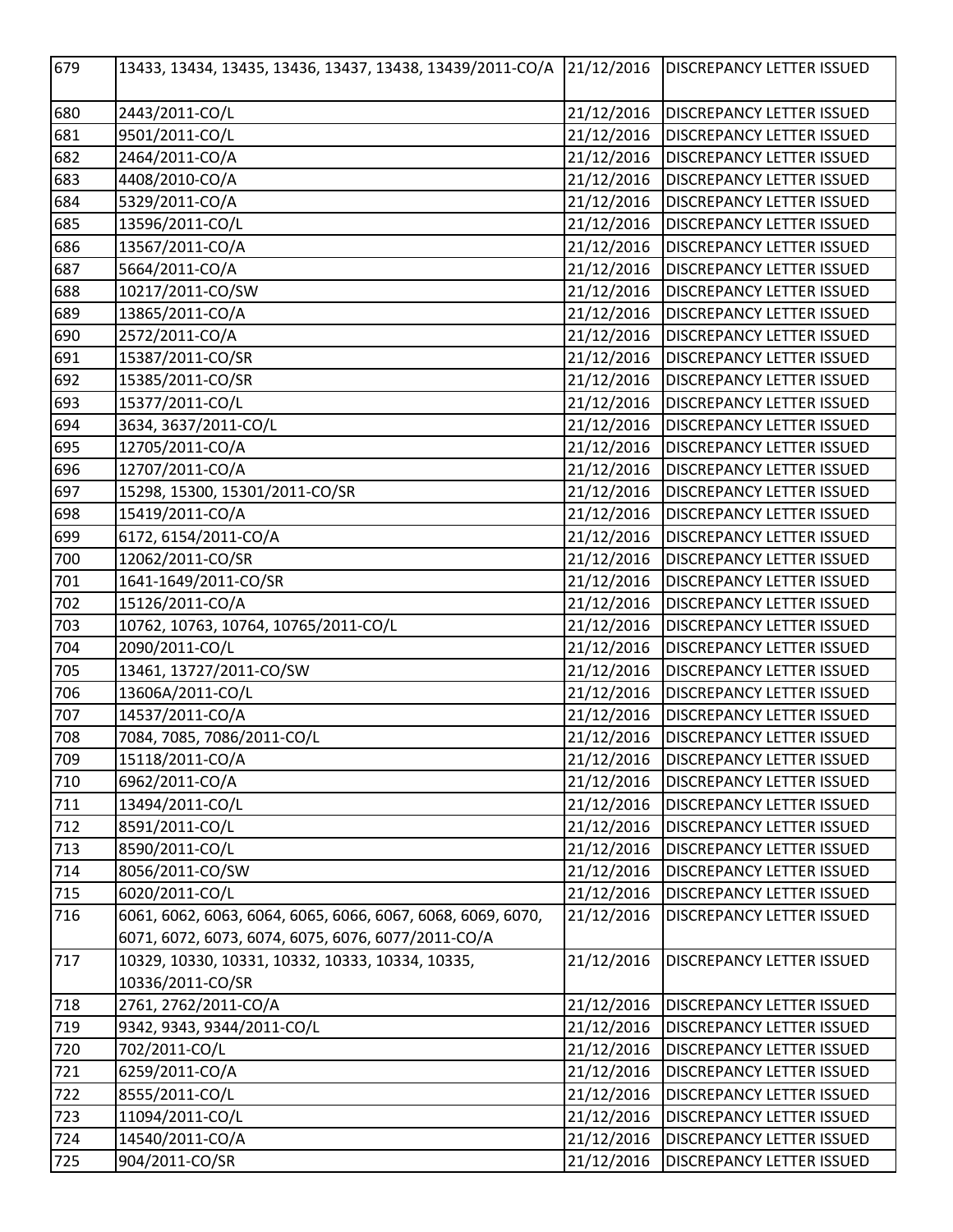| 726               | 12099/2011-CO/A                                       | 21/12/2016           | <b>DISCREPANCY LETTER ISSUED</b> |
|-------------------|-------------------------------------------------------|----------------------|----------------------------------|
| 727               | 14412-14418/2011-CO/A                                 | 21/12/2016           | <b>DISCREPANCY LETTER ISSUED</b> |
| 728               | 7199/2011-CO/L                                        | 21/12/2016           | <b>DISCREPANCY LETTER ISSUED</b> |
| 729               | 7903, 7909-7915/2011-CO/L                             | 21/12/2016           | <b>DISCREPANCY LETTER ISSUED</b> |
| $\overline{730}$  | 14169-14175/2011-CO/SR                                | 21/12/2016           | <b>DISCREPANCY LETTER ISSUED</b> |
| 731               | 12549/2011-CO/L                                       | 21/12/2016           | <b>DISCREPANCY LETTER ISSUED</b> |
| 732               | 5746, 5747/2011-CO/A                                  | 21/12/2016           | <b>DISCREPANCY LETTER ISSUED</b> |
| 733               | 5883/2011-CO/A                                        | 21/12/2016           | <b>DISCREPANCY LETTER ISSUED</b> |
| 734               | 11938/2011-CO/L                                       | 21/12/2016           | <b>DISCREPANCY LETTER ISSUED</b> |
| 735               | 10294/2011-CO/L                                       | 21/12/2016           | <b>DISCREPANCY LETTER ISSUED</b> |
| 736               | 2717/2011-CO/A                                        | 21/12/2016           | <b>DISCREPANCY LETTER ISSUED</b> |
| 737               | 4660/2012-CO/SR                                       | 21/12/2016           | <b>DISCREPANCY LETTER ISSUED</b> |
| 738               | 6753/2010-CO/SW                                       | 21/12/2016           | <b>DISCREPANCY LETTER ISSUED</b> |
| $\overline{739}$  | 11046/2010-CO/A                                       | 21/12/2016           | <b>DISCREPANCY LETTER ISSUED</b> |
| 740               | 14409, 14411, 14413/2012-CO/A                         | 21/12/2016           | <b>DISCREPANCY LETTER ISSUED</b> |
| 741               | 14517/2012-CO/SW                                      | 21/12/2016           | <b>DISCREPANCY LETTER ISSUED</b> |
| 742               | 13232/2011-CO/A                                       | 21/12/2016           | <b>DISCREPANCY LETTER ISSUED</b> |
| 743               | 6513-6515/2011-CO/SW                                  | 21/12/2016           | <b>DISCREPANCY LETTER ISSUED</b> |
| 744               | 10133/2010-CO/SR                                      | 22/12/2016           | <b>DISCREPANCY LETTER ISSUED</b> |
| 745               | 11014/2010-CO/A                                       | 22/12/2016           | <b>DISCREPANCY LETTER ISSUED</b> |
| $\overline{746}$  | 13744-13746/2010-CO/SR                                | 22/12/2016           | <b>DISCREPANCY LETTER ISSUED</b> |
| 747               | 12559/2010-CO/L                                       | 22/12/2016           | <b>DISCREPANCY LETTER ISSUED</b> |
| 748               | 10303/2010-CO/L                                       | 22/12/2016           | <b>DISCREPANCY LETTER ISSUED</b> |
| $\overline{7}$ 49 | 5872/2010-CO/SW                                       | 22/12/2016           | <b>DISCREPANCY LETTER ISSUED</b> |
| 750               | 11638/2010-CO/L                                       | 22/12/2016           | <b>DISCREPANCY LETTER ISSUED</b> |
|                   |                                                       |                      |                                  |
| 751               | 1944, 1945, 1946, 1947, 1948, 1949, 1950, 1951, 1952, | 22/12/2016           | <b>DISCREPANCY LETTER ISSUED</b> |
|                   | 1953/2010-CO/A                                        |                      |                                  |
|                   | 3652/2010-CO/SW                                       | 22/12/2016           | <b>DISCREPANCY LETTER ISSUED</b> |
| 752<br>753        | 11762-11763/2010-CO/SR                                | 22/12/2016           | <b>DISCREPANCY LETTER ISSUED</b> |
| 754               | 320/2010-CO/L                                         | 22/12/2016           | <b>DISCREPANCY LETTER ISSUED</b> |
|                   | 8648/2010-CO/SW                                       | 22/12/2016           | <b>DISCREPANCY LETTER ISSUED</b> |
| 755<br>756        | 8672/2010-CO/L                                        | $\frac{22}{12}/2016$ | <b>DISCREPANCY LETTER ISSUED</b> |
| 757               | 6156/2010-CO/A                                        | 22/12/2016           | <b>DISCREPANCY LETTER ISSUED</b> |
| 758               | 12574/2010-CO/A                                       | 22/12/2016           | <b>DISCREPANCY LETTER ISSUED</b> |
| 759               | 588/2010-CO/L                                         | 22/12/2016           | <b>DISCREPANCY LETTER ISSUED</b> |
| 760               | 3225/2010-CO/L                                        | 22/12/2016           | <b>DISCREPANCY LETTER ISSUED</b> |
| 761               | 4620/2010-CO/SW                                       | 22/12/2016           | <b>DISCREPANCY LETTER ISSUED</b> |
| 762               | 4163/2012-CO/SR                                       | 22/12/2016           | <b>DISCREPANCY LETTER ISSUED</b> |
| 763               | 8620/2010-CO/A                                        | 22/12/2016           | <b>DISCREPANCY LETTER ISSUED</b> |
| 764               | 8617/2010-CO/SR                                       | 22/12/2016           | <b>DISCREPANCY LETTER ISSUED</b> |
| 765               | 7488/2010-CO/A                                        | 22/12/2016           | <b>DISCREPANCY LETTER ISSUED</b> |
| 766               | 8401/2010-CO/A                                        | 22/12/2016           | <b>DISCREPANCY LETTER ISSUED</b> |
| 767               | 8060/2012-CO/A                                        | 22/12/2016           | <b>DISCREPANCY LETTER ISSUED</b> |
| 768               | 2626/2010-CO/A                                        | 22/12/2016           | <b>DISCREPANCY LETTER ISSUED</b> |
| 769               | 11969/2011-CO/L                                       | 22/12/2016           | <b>DISCREPANCY LETTER ISSUED</b> |
| 770               | 12946/2011-CO/A                                       | 22/12/2016           | <b>DISCREPANCY LETTER ISSUED</b> |
| 771               | 1683/2012-CO/CF                                       | 22/12/2016           | <b>DISCREPANCY LETTER ISSUED</b> |
| 772               | 5356, 5361/2011-CO/SR                                 | 22/12/2016           | <b>DISCREPANCY LETTER ISSUED</b> |
| 773               | 13885/2011-CO/L                                       | 22/12/2016           | DISCREPANCY LETTER ISSUED        |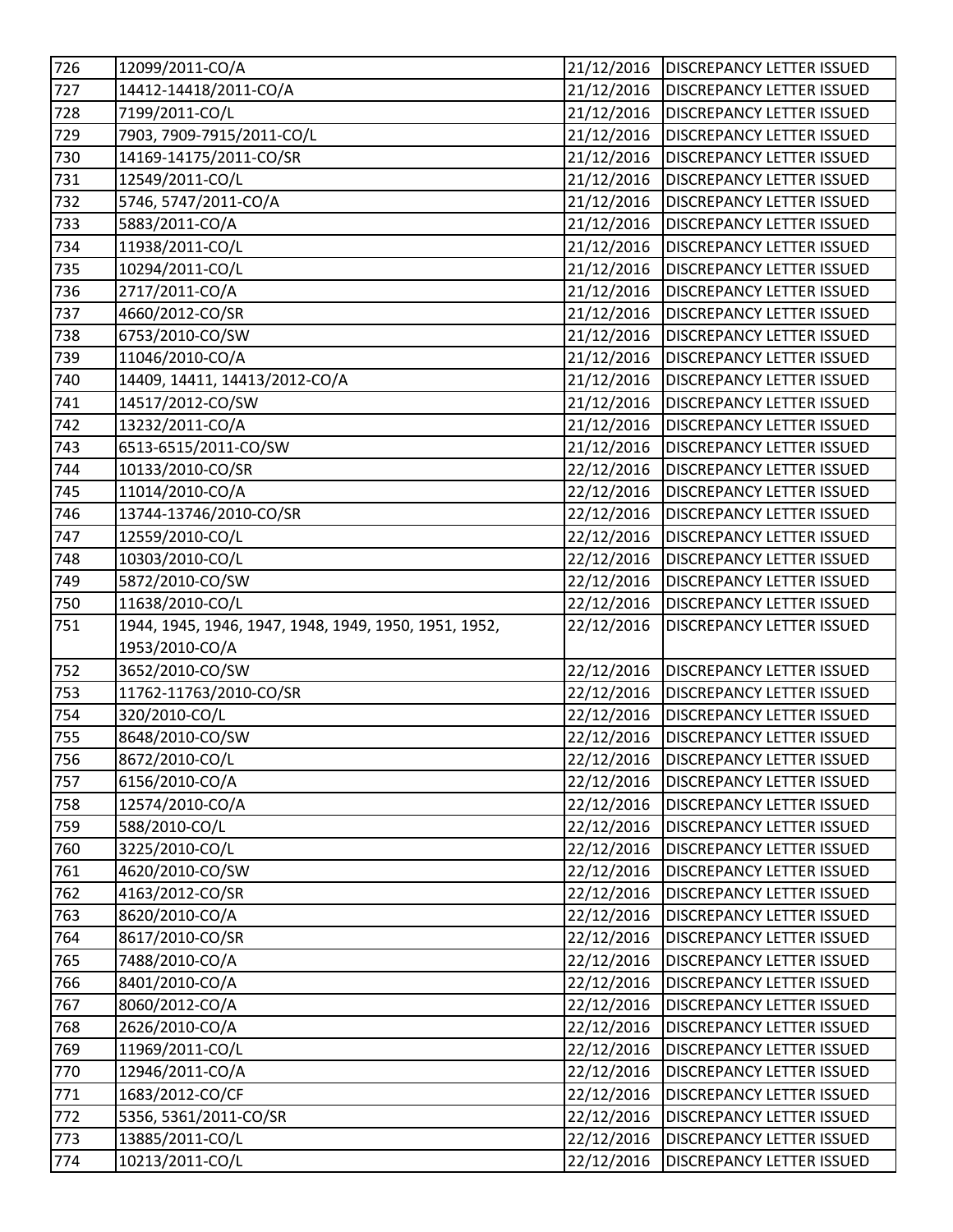| 775        | 12607/2011-CO/L                                                                            | 22/12/2016 | <b>DISCREPANCY LETTER ISSUED</b> |
|------------|--------------------------------------------------------------------------------------------|------------|----------------------------------|
| 776        | 8434/2011-CO/A                                                                             | 22/12/2016 | <b>DISCREPANCY LETTER ISSUED</b> |
| 772        | 5246/2011-CO/A                                                                             | 22/12/2016 | <b>DISCREPANCY LETTER ISSUED</b> |
| 778        | 11902, 11903, 11904, 11905/2011-CO/SR                                                      | 22/12/2016 | <b>DISCREPANCY LETTER ISSUED</b> |
| 779        | 5977/2011-CO/A                                                                             | 22/12/2016 | <b>DISCREPANCY LETTER ISSUED</b> |
| 780        | 3146/2011-CO/L                                                                             | 22/12/2016 | <b>DISCREPANCY LETTER ISSUED</b> |
| 781        | 10206/2010/CO/L                                                                            | 22/12/2016 | <b>DISCREPANCY LETTER ISSUED</b> |
| 782        | 11883/2010-CO/M                                                                            | 22/12/2016 | <b>DISCREPANCY LETTER ISSUED</b> |
| 783        | 6236/2010-CO/A                                                                             | 22/12/2016 | <b>DISCREPANCY LETTER ISSUED</b> |
| 784        | 296xx/2011-CO/A                                                                            | 22/12/2016 | <b>DISCREPANCY LETTER ISSUED</b> |
| 785        | 991, 985/2011-CO/A                                                                         | 22/12/2016 | <b>DISCREPANCY LETTER ISSUED</b> |
| 786        | 1780/2011-CO/L                                                                             | 22/12/2016 | <b>DISCREPANCY LETTER ISSUED</b> |
| 787        | 2080/2011-CO/L                                                                             | 22/12/2016 | <b>DISCREPANCY LETTER ISSUED</b> |
| 788        | 3341/2011-CO/A                                                                             | 22/12/2016 | <b>DISCREPANCY LETTER ISSUED</b> |
| 789        | 3490/2011-CO/L                                                                             | 22/12/2016 | <b>DISCREPANCY LETTER ISSUED</b> |
| 790        | 15522/2011-CO/SR                                                                           | 22/12/2016 | <b>DISCREPANCY LETTER ISSUED</b> |
| 791        | 2946/2011-CO/L                                                                             | 22/12/2016 | <b>DISCREPANCY LETTER ISSUED</b> |
| 792        | 7001/2011-CO/L                                                                             | 22/12/2016 | <b>DISCREPANCY LETTER ISSUED</b> |
| 793        | 12322/2011-CO/A                                                                            | 22/12/2016 | <b>DISCREPANCY LETTER ISSUED</b> |
| 794        | 9248/2011-CO/A                                                                             | 22/12/2016 | <b>DISCREPANCY LETTER ISSUED</b> |
| 795        | 5074/2011-CO/A                                                                             | 22/12/2016 | <b>DISCREPANCY LETTER ISSUED</b> |
| 796        | 8489/2011-CO/A                                                                             | 22/12/2016 | <b>DISCREPANCY LETTER ISSUED</b> |
| 797        | 14563/2011-CO/SR                                                                           | 22/12/2016 | <b>DISCREPANCY LETTER ISSUED</b> |
| 798        | 4082/2011-CO/A                                                                             | 22/12/2016 | <b>DISCREPANCY LETTER ISSUED</b> |
| 799        | 7846 to 7870/2011-CO/A                                                                     | 22/12/2016 | <b>DISCREPANCY LETTER ISSUED</b> |
| 800        | 7424, 7425, 7426/CO-A                                                                      | 22/12/2016 |                                  |
|            |                                                                                            |            | <b>DISCREPANCY LETTER ISSUED</b> |
| 801<br>802 | 14541/2011-CO/A                                                                            | 22/12/2016 | <b>DISCREPANCY LETTER ISSUED</b> |
|            | 6857-6865/2011-CO/L                                                                        | 22/12/2016 | <b>DISCREPANCY LETTER ISSUED</b> |
| 803        | 848/2011-CO/SW                                                                             | 22/12/2016 | <b>DISCREPANCY LETTER ISSUED</b> |
| 804        | 9929, 9930, 9931, 9932, 9933, 9934, 9935, 9936, 9938, 9946,<br>9947, 9950, 9830/2011-CO/CF | 22/12/2016 | <b>DISCREPANCY LETTER ISSUED</b> |
| 805        | 990/2011-CO/A                                                                              | 22/12/2016 | <b>DISCREPANCY LETTER ISSUED</b> |
| 806        | 12312/2010-CO/A                                                                            | 22/12/2016 | <b>DISCREPANCY LETTER ISSUED</b> |
| 807        | 2488/2010-CO/CF                                                                            | 22/12/2016 | <b>DISCREPANCY LETTER ISSUED</b> |
| 808        | 12479/2011-CO/CF                                                                           | 22/12/2016 | <b>DISCREPANCY LETTER ISSUED</b> |
| 809        | 10591-10593/2011-CO/L                                                                      | 22/12/2016 | <b>DISCREPANCY LETTER ISSUED</b> |
| 810        | 11400/2011-CO/A                                                                            | 22/12/2016 | <b>DISCREPANCY LETTER ISSUED</b> |
| 811        | 12574-12582/2011-CO/SR                                                                     | 22/12/2016 | <b>DISCREPANCY LETTER ISSUED</b> |
| 812        | 13595/2011-CO/L                                                                            | 22/12/2016 | <b>DISCREPANCY LETTER ISSUED</b> |
| 813        | 11728/2011-CO/L                                                                            | 22/12/2016 | <b>DISCREPANCY LETTER ISSUED</b> |
| 814        | 7194/2011-CO/A                                                                             | 22/12/2016 | <b>DISCREPANCY LETTER ISSUED</b> |
| 815        | 10608/2011-CO/A                                                                            | 22/12/2016 | <b>DISCREPANCY LETTER ISSUED</b> |
| 816        | 13130/2011-CO/L                                                                            | 22/12/2016 | <b>DISCREPANCY LETTER ISSUED</b> |
| 817        | 5121/2011-CO/A                                                                             | 22/12/2016 | <b>DISCREPANCY LETTER ISSUED</b> |
| 818        | 1455/2011-CO/A                                                                             | 22/12/2016 | <b>DISCREPANCY LETTER ISSUED</b> |
| 819        | 5801-5820/2011-CO/A                                                                        | 22/12/2016 | <b>DISCREPANCY LETTER ISSUED</b> |
| 820        | 9294/2011-CO/A                                                                             | 22/12/2016 | DISCREPANCY LETTER ISSUED        |
| 821        | 2141, 2142/2012-CO/L                                                                       | 22/12/2016 | <b>DISCREPANCY LETTER ISSUED</b> |
| 822        | 14504 - 14510/2012-CO/CF                                                                   | 22/12/2016 | <b>DISCREPANCY LETTER ISSUED</b> |
| 823        | 9218 - 9228/2012-CO/SR                                                                     | 22/12/2016 |                                  |
|            |                                                                                            |            | DISCREPANCY LETTER ISSUED        |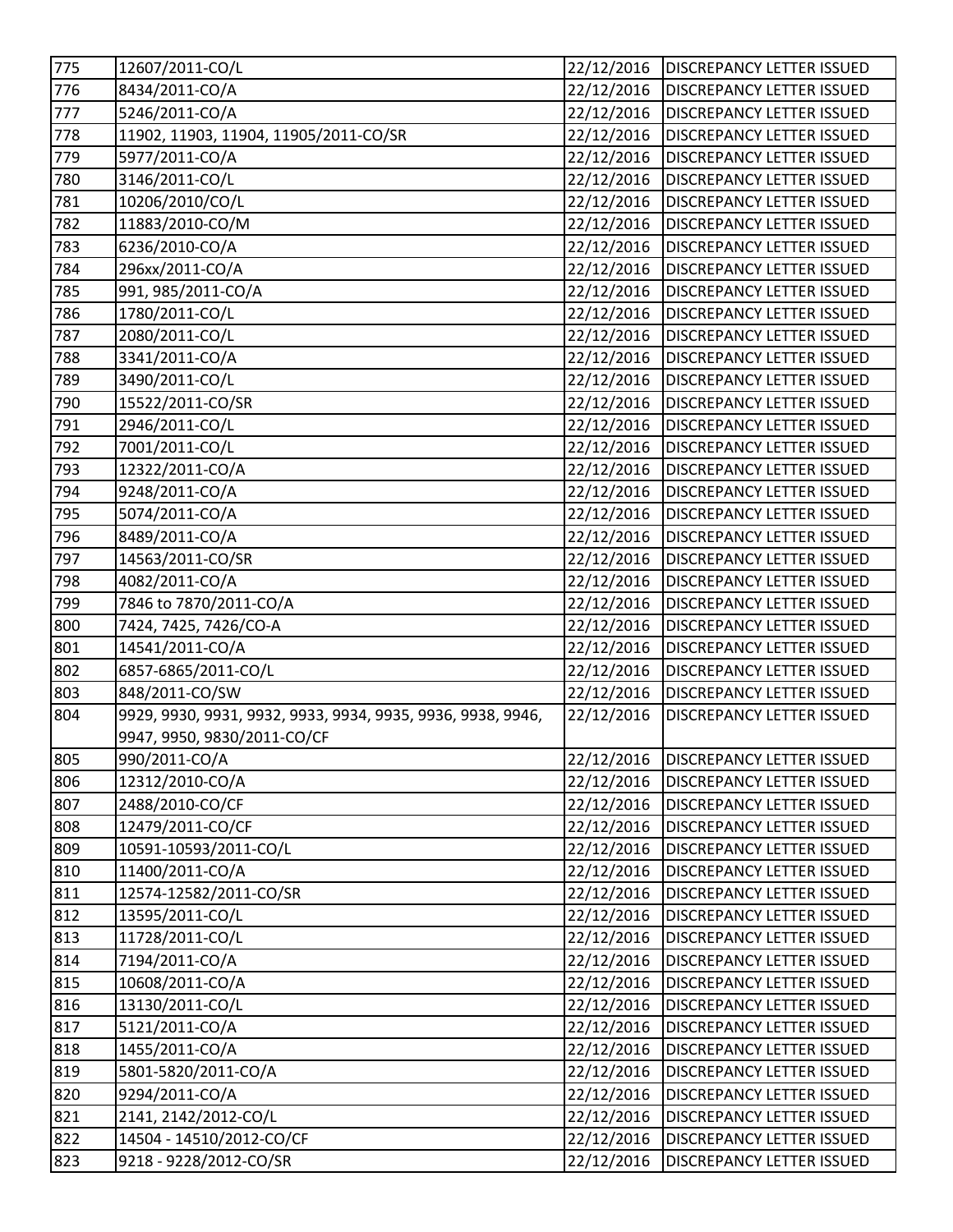| 824              | 3737/2012-CO/L                                     | 22/12/2016 | <b>DISCREPANCY LETTER ISSUED</b> |
|------------------|----------------------------------------------------|------------|----------------------------------|
| 825              | 16514/2012-CO/L                                    | 22/12/2016 | <b>DISCREPANCY LETTER ISSUED</b> |
| 826              | 3580 - 3583/2012-CO/L                              | 22/12/2016 | <b>DISCREPANCY LETTER ISSUED</b> |
| 827              | 7910 - 7317/2012-CO/M                              | 22/12/2016 | <b>DISCREPANCY LETTER ISSUED</b> |
| 828              | 15688 - 15696, 15746, 15749 - 15754/2012-CO/L      | 22/12/2016 | <b>DISCREPANCY LETTER ISSUED</b> |
| 829              | 5463, 5458/2012-CO/A                               | 22/12/2016 | <b>DISCREPANCY LETTER ISSUED</b> |
| 830              | 8544/2012-CO/A                                     | 22/12/2016 | <b>DISCREPANCY LETTER ISSUED</b> |
| 831              | 14951 - 14963/2012-CO/SR                           | 22/12/2016 | <b>DISCREPANCY LETTER ISSUED</b> |
| 832              | 14747/2012-CO/L                                    | 22/12/2016 | <b>DISCREPANCY LETTER ISSUED</b> |
| 833              | 9195/2012-CO/A                                     | 22/12/2016 | <b>DISCREPANCY LETTER ISSUED</b> |
| 834              | 13055, 13056, 13057, 13058, 13059/2010-CO/A        | 22/12/2016 | <b>DISCREPANCY LETTER ISSUED</b> |
| 835              | 10773-10774/2010-CO/L                              | 22/12/2016 | <b>DISCREPANCY LETTER ISSUED</b> |
| $\overline{836}$ | 6543/2010-CO/L                                     | 22/12/2016 | <b>DISCREPANCY LETTER ISSUED</b> |
| 837              | 12665-12666/2010-CO/A                              | 22/12/2016 | <b>DISCREPANCY LETTER ISSUED</b> |
| 838              | 4728/2010-CO/A                                     | 22/12/2016 | <b>DISCREPANCY LETTER ISSUED</b> |
| 839              | 826/2010-CO/A                                      | 22/12/2016 | <b>DISCREPANCY LETTER ISSUED</b> |
| 840              | 14213/2012-CO/L                                    | 22/12/2016 | <b>DISCREPANCY LETTER ISSUED</b> |
| 841              | 13483/2010-CO/L                                    | 22/12/2016 | <b>DISCREPANCY LETTER ISSUED</b> |
| 842              | 8822/2010-CO/L                                     | 22/12/2016 | <b>DISCREPANCY LETTER ISSUED</b> |
| 843              | 13927/2010-CO/L                                    | 22/12/2016 | <b>DISCREPANCY LETTER ISSUED</b> |
| 844              | 13639/2010-CO/L                                    | 23/12/2016 | <b>DISCREPANCY LETTER ISSUED</b> |
| 845              | 12555/2010-CO/L                                    | 23/12/2016 | <b>DISCREPANCY LETTER ISSUED</b> |
| 846              | 6050/2011-CO/SR                                    | 23/12/2016 | <b>DISCREPANCY LETTER ISSUED</b> |
| 847              | 6415/2011-CO/SW                                    | 23/12/2016 | <b>DISCREPANCY LETTER ISSUED</b> |
| 848              | 6643/2011-CO/A                                     | 23/12/2016 | <b>DISCREPANCY LETTER ISSUED</b> |
| 849              | 8443/2011-CO/L                                     | 23/12/2016 | <b>DISCREPANCY LETTER ISSUED</b> |
| 850              | 194/2011-CO/A                                      | 23/12/2016 | <b>DISCREPANCY LETTER ISSUED</b> |
| 851              | 6036/2011-CO/A                                     | 23/12/2016 | <b>DISCREPANCY LETTER ISSUED</b> |
| 852              | 6584/2011-CO/A                                     | 23/12/2016 | <b>DISCREPANCY LETTER ISSUED</b> |
| 853              | 6294/2011-CO/A                                     | 23/12/2016 | <b>DISCREPANCY LETTER ISSUED</b> |
| 854              | 6413/2011-CO/M                                     | 23/12/2016 | <b>DISCREPANCY LETTER ISSUED</b> |
| 855              | 10448, 10449, 10450, 10451, 10452, 10453/2011-CO/L | 23/12/2016 | <b>DISCREPANCY LETTER ISSUED</b> |
| 856              | 15386/2011-CO/SR                                   | 23/12/2016 | <b>DISCREPANCY LETTER ISSUED</b> |
| 857              | 2302/2011-CO/A                                     | 23/12/2016 | <b>DISCREPANCY LETTER ISSUED</b> |
| 858              | 2962/2011-CO/L                                     | 23/12/2016 | <b>DISCREPANCY LETTER ISSUED</b> |
| 859              | 2896-2900/2012-CO/SR                               | 23/12/2016 | <b>DISCREPANCY LETTER ISSUED</b> |
| 860              | 7429, 7432, 7489/2012-CO/CF                        | 23/12/2016 | <b>DISCREPANCY LETTER ISSUED</b> |
| 861              | 8330/2012-CO/SR                                    | 23/12/2016 | <b>DISCREPANCY LETTER ISSUED</b> |
| 862              | 2774, 2775/2012-CO/L                               | 23/12/2016 | <b>DISCREPANCY LETTER ISSUED</b> |
| 863              | 3516 - 3520/2012-CO/L                              | 23/12/2016 | <b>DISCREPANCY LETTER ISSUED</b> |
| 864              | 14625/2012-CO/A                                    | 23/12/2016 | <b>DISCREPANCY LETTER ISSUED</b> |
| 865              | 2041/2012-CO/A                                     | 23/12/2016 | <b>DISCREPANCY LETTER ISSUED</b> |
| 866              | 9560 - 9567/2012-CO/SR                             | 23/12/2016 | DISCREPANCY LETTER ISSUED        |
| 867              | 2094/2012-CO/L                                     | 23/12/2016 | <b>DISCREPANCY LETTER ISSUED</b> |
| 868              | 7477/2012-CO/A                                     | 23/12/2016 | <b>DISCREPANCY LETTER ISSUED</b> |
| 869              | 14334/2012-CO/L                                    | 23/12/2016 | <b>DISCREPANCY LETTER ISSUED</b> |
| 870              | 10161/2012-CO/L                                    | 23/12/2016 | <b>DISCREPANCY LETTER ISSUED</b> |
| 871              | 15625 - 15632/2012-CO/SR                           | 23/12/2016 | <b>DISCREPANCY LETTER ISSUED</b> |
| 872              | 13576 - 13580/2012-CO/A                            | 23/12/2016 | <b>DISCREPANCY LETTER ISSUED</b> |
| 873              | 6083/2010-CO/L                                     | 23/12/2016 | DISCREPANCY LETTER ISSUED        |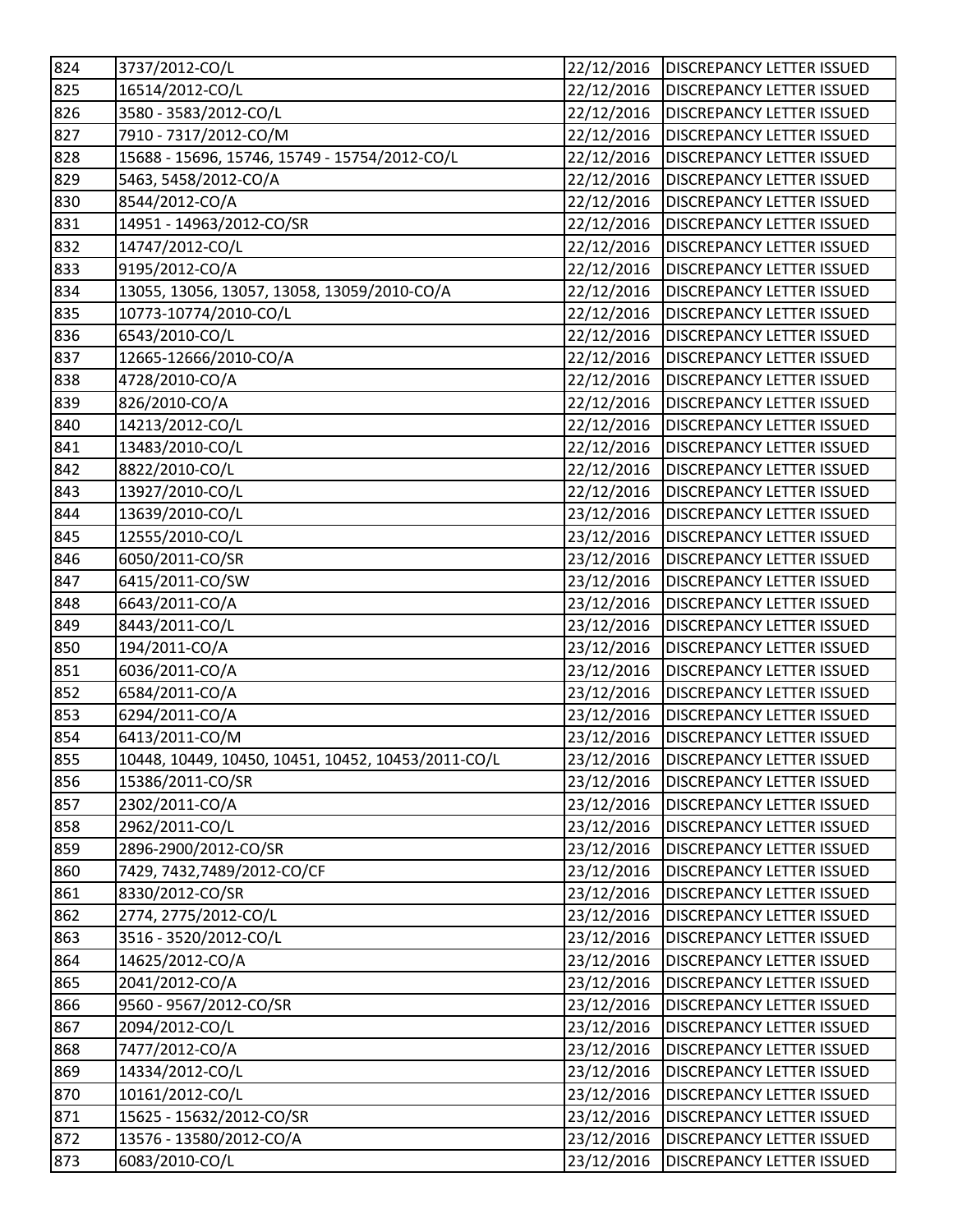| 874 | 13781 TO 13790/2012-CO/L                            | 23/12/2016 | <b>DISCREPANCY LETTER ISSUED</b>       |
|-----|-----------------------------------------------------|------------|----------------------------------------|
| 875 | 16020/2012-CO/A                                     | 23/12/2016 | <b>DISCREPANCY LETTER ISSUED</b>       |
| 876 | 1684/2012-CO/CF                                     | 23/12/2016 | <b>DISCREPANCY LETTER ISSUED</b>       |
| 877 | 348/2012-CO/A                                       | 23/12/2016 | <b>DISCREPANCY LETTER ISSUED</b>       |
| 878 | 280/2012-CO/A                                       | 23/12/2016 | <b>DISCREPANCY LETTER ISSUED</b>       |
| 879 | 14633/2012-CO/A                                     | 23/12/2016 | <b>DISCREPANCY LETTER ISSUED</b>       |
| 880 | 169/2012-CO/A                                       | 23/12/2016 | <b>DISCREPANCY LETTER ISSUED</b>       |
| 881 | 1094, 1095/2012-CO/A                                | 23/12/2016 | <b>DISCREPANCY LETTER ISSUED</b>       |
| 882 | 88/2011-CO/A                                        | 23/12/2016 | <b>DISCREPANCY LETTER ISSUED</b>       |
| 883 | 15021/2011-CO/A                                     | 23/12/2016 | <b>DISCREPANCY LETTER ISSUED</b>       |
| 884 | 6010/2011-CO/CF                                     | 23/12/2016 | <b>DISCREPANCY LETTER ISSUED</b>       |
| 885 | 6131/2011-CO/SR                                     | 23/12/2016 | <b>DISCREPANCY LETTER ISSUED</b>       |
| 886 | 129-135/2011-CO/SR                                  | 23/12/2016 | <b>DISCREPANCY LETTER ISSUED</b>       |
| 887 | 1210/2011-CO/SR                                     | 23/12/2016 | <b>DISCREPANCY LETTER ISSUED</b>       |
| 888 | 16017/2012-CO/L                                     | 23/12/2016 | <b>DISCREPANCY LETTER ISSUED</b>       |
| 889 | 1194/2012-CO/SR                                     | 23/12/2016 | <b>DISCREPANCY LETTER ISSUED</b>       |
| 890 | 2179/2012-CO/L                                      | 23/12/2016 | <b>DISCREPANCY LETTER ISSUED</b>       |
| 891 | 2176/2012-CO/A                                      | 23/12/2016 | <b>DISCREPANCY LETTER ISSUED</b>       |
| 892 | 9258/2012-CO/SR                                     | 23/12/2016 | <b>DISCREPANCY LETTER ISSUED</b>       |
| 893 | 13700/2012-CO/SR                                    | 23/12/2016 | <b>DISCREPANCY LETTER ISSUED</b>       |
| 894 | 1797/2012-CO/L                                      | 23/12/2016 | <b>DISCREPANCY LETTER ISSUED</b>       |
| 895 | 14381 TO 14388/2012-CO/A                            | 23/12/2016 | <b>DISCREPANCY LETTER ISSUED</b>       |
| 896 | 2134/2012-CO/A                                      | 23/12/2016 | <b>DISCREPANCY LETTER ISSUED</b>       |
| 897 | 9682/2011-CO/SR                                     | 23/12/2016 | <b>DISCREPANCY LETTER ISSUED</b>       |
| 898 | 14300/2012-CO/L                                     | 23/12/2016 | <b>DISCREPANCY LETTER ISSUED</b>       |
| 899 | 15686/2012-CO/A                                     | 23/12/2016 | <b>DISCREPANCY LETTER ISSUED</b>       |
| 900 | 14756/2012-CO/A                                     | 23/12/2016 | <b>DISCREPANCY LETTER ISSUED</b>       |
| 901 | 15744/2012-CO/CF                                    | 23/12/2016 | <b>DISCREPANCY LETTER ISSUED</b>       |
| 902 | 946/2012-CO/A                                       | 23/12/2016 | <b>DISCREPANCY LETTER ISSUED</b>       |
| 903 | 11426/2012-CO/A                                     | 23/12/2016 | <b>DISCREPANCY LETTER ISSUED</b>       |
| 904 | 14947 TO 14956/2012-CO/SR                           | 23/12/2016 | <b>DISCREPANCY LETTER ISSUED</b>       |
| 905 | 13189/2012-CO/L                                     |            | 23/12/2016   DISCREPANCY LETTER ISSUED |
| 906 | 16248 & 16252/2012-CO/SR                            | 23/12/2016 | <b>DISCREPANCY LETTER ISSUED</b>       |
| 907 | 3379/2012-CO/L                                      | 23/12/2016 | <b>DISCREPANCY LETTER ISSUED</b>       |
| 908 | 16117 TO 16119/2012-CO/L                            | 23/12/2016 | <b>DISCREPANCY LETTER ISSUED</b>       |
| 909 | 8648/2012-CO/L                                      | 23/12/2016 | <b>DISCREPANCY LETTER ISSUED</b>       |
| 910 | 4222, 4223/2012-CO/L                                | 23/12/2016 | <b>DISCREPANCY LETTER ISSUED</b>       |
| 911 | 15559/2012-CO/CF                                    | 23/12/2016 | <b>DISCREPANCY LETTER ISSUED</b>       |
| 912 | 11594 - 11597/2012-CO/A                             | 26/12/2016 | DISCREPANCY LETTER ISSUED              |
| 913 | 11137 - 11140/2012-CO/A                             | 26/12/2016 | <b>DISCREPANCY LETTER ISSUED</b>       |
| 914 | 11135/2012-CO/CF                                    | 26/12/2016 | <b>DISCREPANCY LETTER ISSUED</b>       |
| 915 | 11151 - 11155/2012-CO/SR                            | 26/12/2016 | <b>DISCREPANCY LETTER ISSUED</b>       |
| 916 | 13845 to 13847/2012-CO/L                            | 27/12/2016 | <b>DISCREPANCY LETTER ISSUED</b>       |
| 917 | 8831 TO 8840/2012-CO/L                              | 27/12/2016 | <b>DISCREPANCY LETTER ISSUED</b>       |
| 918 | 7466,7453,7445,7458,7430, 7436,7449,7441,7463/2012- | 27/12/2016 | <b>DISCREPANCY LETTER ISSUED</b>       |
|     | CO/CF                                               |            |                                        |
| 919 | 5446/2012-CO/A                                      | 27/12/2016 | <b>DISCREPANCY LETTER ISSUED</b>       |
| 920 | 5807/05/2012-CO/A                                   | 27/12/2016 | <b>DISCREPANCY LETTER ISSUED</b>       |
| 921 | 9643 to 9470/2012-CO/L                              | 27/12/2016 | <b>DISCREPANCY LETTER ISSUED</b>       |
| 922 | 1487/2012-CO/L                                      | 27/12/2016 | DISCREPANCY LETTER ISSUED              |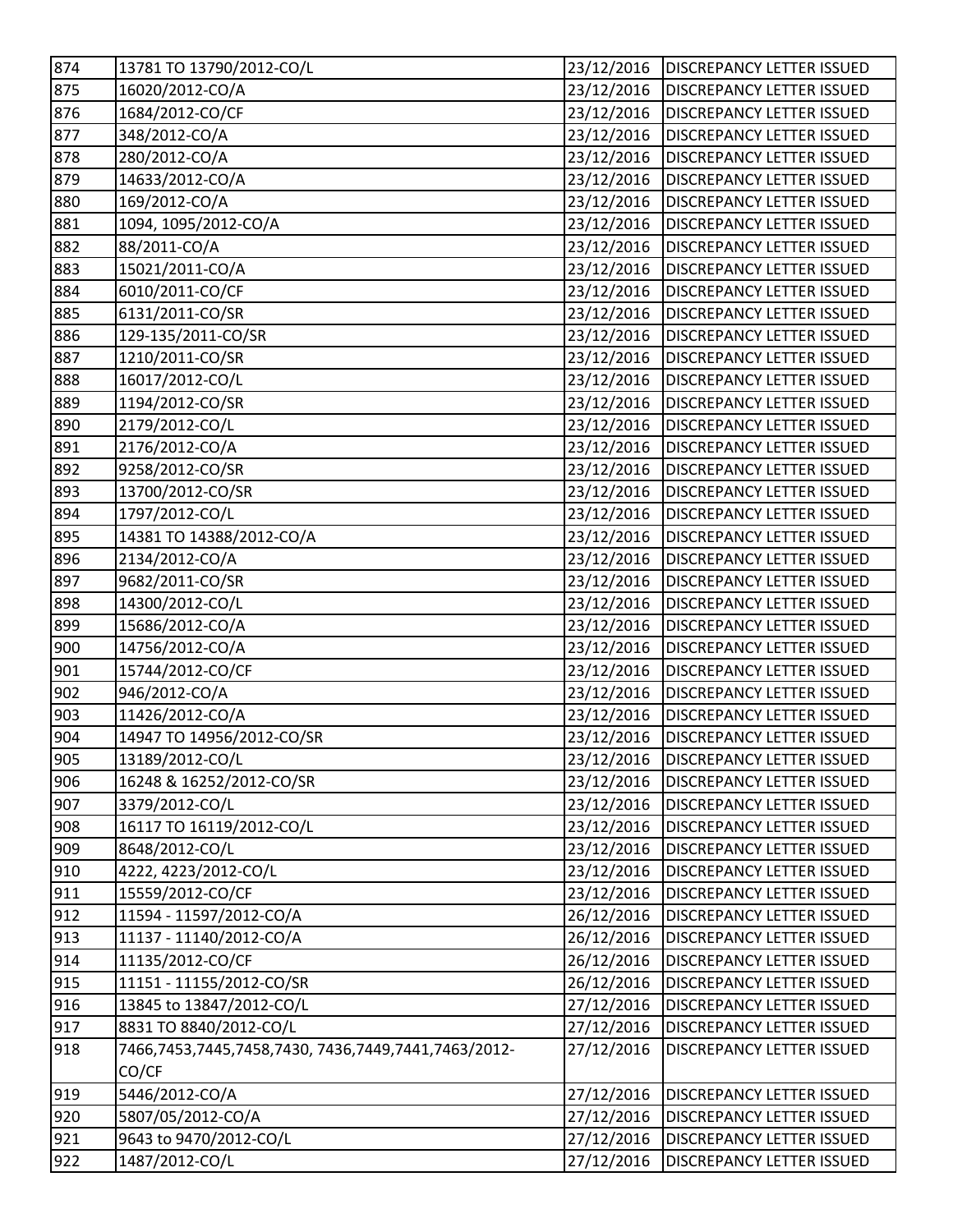| 923 | 15236/2012-CO/L                                         | 27/12/2016 | <b>DISCREPANCY LETTER ISSUED</b> |
|-----|---------------------------------------------------------|------------|----------------------------------|
| 924 | 10021/2012-CO/A                                         | 27/12/2016 | <b>DISCREPANCY LETTER ISSUED</b> |
| 925 | 15476, 15478, 15480/2012-CO/A                           | 27/12/2016 | <b>DISCREPANCY LETTER ISSUED</b> |
| 926 | 1972/2011-CO/A                                          | 27/12/2016 | <b>DISCREPANCY LETTER ISSUED</b> |
| 927 | 14797/2012-CO/L                                         | 27/12/2016 | <b>DISCREPANCY LETTER ISSUED</b> |
| 928 | 13940/2010-CO/A                                         | 28/12/2016 | <b>DISCREPANCY LETTER ISSUED</b> |
| 929 | 12268/2010-CO/SW                                        | 28/12/2016 | <b>DISCREPANCY LETTER ISSUED</b> |
| 930 | 11697/2010/CO/A                                         | 28/12/2016 | <b>DISCREPANCY LETTER ISSUED</b> |
| 931 | 14447/2011-CO/A                                         | 28/12/2016 | <b>DISCREPANCY LETTER ISSUED</b> |
| 932 | 14524/2011-CO/A                                         | 28/12/2016 | <b>DISCREPANCY LETTER ISSUED</b> |
| 933 | 3947/2011-CO/L                                          | 28/12/2016 | <b>DISCREPANCY LETTER ISSUED</b> |
| 934 | 12589/2010-CO/SR                                        | 29/12/2016 | <b>DISCREPANCY LETTER ISSUED</b> |
| 935 | 12081/2010-CO/SR                                        | 29/12/2016 | <b>DISCREPANCY LETTER ISSUED</b> |
| 936 | 2036,2037/2011-CO/SR                                    | 29/12/2016 | <b>DISCREPANCY LETTER ISSUED</b> |
| 937 | 7642/2010-CO/SR                                         | 29/12/2016 | <b>DISCREPANCY LETTER ISSUED</b> |
| 938 | 3741/2010-CO/L                                          | 29/12/2016 | <b>DISCREPANCY LETTER ISSUED</b> |
| 939 | 13501/2010-CO/L                                         | 29/12/2016 | <b>DISCREPANCY LETTER ISSUED</b> |
| 940 | 13764/2010-CO/SW                                        | 29/12/2016 | <b>DISCREPANCY LETTER ISSUED</b> |
| 941 | 11530/2010-CO/SR                                        | 29/12/2016 | <b>DISCREPANCY LETTER ISSUED</b> |
| 942 | 11528/2010-CO/SR                                        | 29/12/2016 | <b>DISCREPANCY LETTER ISSUED</b> |
| 943 | 12604, 12605, 12606, 12607, 12608, 12609, 12610, 12611, | 29/12/2016 | <b>DISCREPANCY LETTER ISSUED</b> |
|     | 12612, 12613, 12614, 12615, 12616, 12617/2010-CO/L      |            |                                  |
| 944 | 9557/2010-CO/L                                          | 29/12/2016 | <b>DISCREPANCY LETTER ISSUED</b> |
| 945 | 5998/2010-CO/L                                          | 29/12/2016 | <b>DISCREPANCY LETTER ISSUED</b> |
| 946 | 7569/2010-CO/A                                          | 29/12/2016 | <b>DISCREPANCY LETTER ISSUED</b> |
| 947 | 13813/2010-CO/SW                                        | 29/12/2016 | <b>DISCREPANCY LETTER ISSUED</b> |
| 948 | 14119/2010-CO/A                                         | 29/12/2016 | <b>DISCREPANCY LETTER ISSUED</b> |
| 949 | 12580/2010-CO/A                                         | 29/12/2016 | <b>DISCREPANCY LETTER ISSUED</b> |
| 950 | 13652/2010-CO/L                                         | 29/12/2016 | <b>DISCREPANCY LETTER ISSUED</b> |
| 951 | 11816,17,18,19,20,21/2010-CO/A                          | 29/12/2016 | <b>DISCREPANCY LETTER ISSUED</b> |
| 952 | 3836/2010-CO/L                                          | 29/12/2016 | <b>DISCREPANCY LETTER ISSUED</b> |
| 953 | 6718/2010-CO/L                                          | 29/12/2016 | <b>DISCREPANCY LETTER ISSUED</b> |
| 954 | 11633/2010-CO/A                                         | 29/12/2016 | <b>DISCREPANCY LETTER ISSUED</b> |
| 955 | 14722/2011-CO/A                                         | 29/12/2016 | <b>DISCREPANCY LETTER ISSUED</b> |
| 956 | 7744/2011-CO/L                                          | 29/12/2016 | <b>DISCREPANCY LETTER ISSUED</b> |
| 957 | 4457/2011-CO/L                                          | 29/12/2016 | <b>DISCREPANCY LETTER ISSUED</b> |
| 958 | 2224/2011-CO/A                                          | 29/12/2016 | <b>DISCREPANCY LETTER ISSUED</b> |
| 959 | 309/2011-CO/L                                           | 29/12/2016 | <b>DISCREPANCY LETTER ISSUED</b> |
| 960 | 1270/2011-CO/L                                          | 29/12/2016 | <b>DISCREPANCY LETTER ISSUED</b> |
| 961 | 4005-4020/2011-CO/L                                     | 29/12/2016 | <b>DISCREPANCY LETTER ISSUED</b> |
| 962 | 12467/2011-CO/CF                                        | 29/12/2016 | <b>DISCREPANCY LETTER ISSUED</b> |
| 963 | 2425/2011-CO/A                                          | 29/12/2016 | <b>DISCREPANCY LETTER ISSUED</b> |
| 964 | 11654/2011-CO/L                                         | 29/12/2016 | <b>DISCREPANCY LETTER ISSUED</b> |
| 965 | 6884/2010-CO/L                                          | 29/12/2016 | <b>DISCREPANCY LETTER ISSUED</b> |
| 966 | 11412/2010-CO/L                                         | 29/12/2016 | <b>DISCREPANCY LETTER ISSUED</b> |
| 967 | 1547/2009-CO/L                                          | 29/12/2016 | <b>DISCREPANCY LETTER ISSUED</b> |
| 968 | 15745, 15748, 15747, 15687/2012-CO/L                    | 29/12/2016 | <b>DISCREPANCY LETTER ISSUED</b> |
| 969 | 9653/2012-CO/L                                          | 29/12/2016 | <b>DISCREPANCY LETTER ISSUED</b> |
| 970 | 9757/2012-CO/L                                          | 29/12/2016 | DISCREPANCY LETTER ISSUED        |
| 971 | 6887/2012-CO/L                                          | 29/12/2016 | DISCREPANCY LETTER ISSUED        |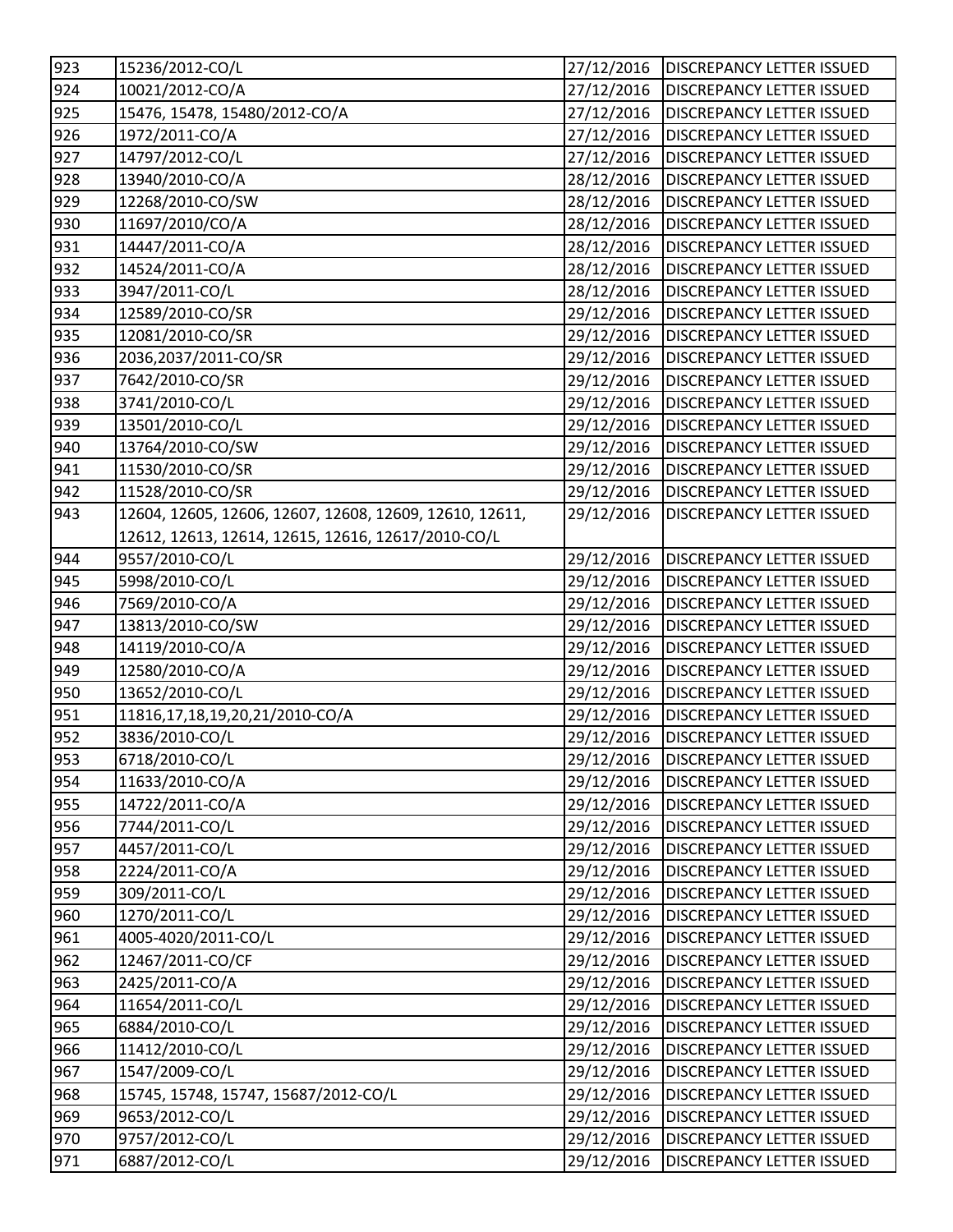| 972  | 10028/2012-CO/A                        | 29/12/2016 | <b>DISCREPANCY LETTER ISSUED</b>       |
|------|----------------------------------------|------------|----------------------------------------|
| 973  | 7236/2010-CO/A                         | 29/12/2016 | <b>DISCREPANCY LETTER ISSUED</b>       |
| 974  | 6001/2012-CO/L                         | 29/12/2016 | <b>DISCREPANCY LETTER ISSUED</b>       |
| 975  | 5239/2012-CO/A                         | 29/12/2016 | <b>DISCREPANCY LETTER ISSUED</b>       |
| 976  | 6875/2012-CO/A                         | 29/12/2016 | <b>DISCREPANCY LETTER ISSUED</b>       |
| 977  | 14371/2012-CO/L                        | 29/12/2016 | <b>DISCREPANCY LETTER ISSUED</b>       |
| 978  | 5204/2011-CO/A                         | 29/12/2016 | <b>DISCREPANCY LETTER ISSUED</b>       |
| 979  | 5125/2011-CO/A                         | 29/12/2016 | <b>DISCREPANCY LETTER ISSUED</b>       |
| 980  | 2534/2012-CO/L                         | 29/12/2016 | <b>DISCREPANCY LETTER ISSUED</b>       |
| 981  | 2754, 2755/2012-CO/SR                  | 29/12/2016 | <b>DISCREPANCY LETTER ISSUED</b>       |
| 982  | 4463/2012-CO/A                         | 29/12/2016 | <b>DISCREPANCY LETTER ISSUED</b>       |
| 983  | 9868/2012-CO/L                         | 29/12/2016 | <b>DISCREPANCY LETTER ISSUED</b>       |
| 984  | 10819/2012-CO/SR                       | 29/12/2016 | <b>DISCREPANCY LETTER ISSUED</b>       |
| 985  | 13355/2012-CO/L                        | 29/12/2016 | <b>DISCREPANCY LETTER ISSUED</b>       |
| 986  | 9725 - 9728/2012-CO/L                  | 29/12/2016 | <b>DISCREPANCY LETTER ISSUED</b>       |
| 987  | 1270/2011-CO/L                         | 29/12/2016 | <b>DISCREPANCY LETTER ISSUED</b>       |
| 988  | 2967,2968/2012-CO/L                    | 29/12/2016 | <b>DISCREPANCY LETTER ISSUED</b>       |
| 989  | 942/2012-CO/A                          | 29/12/2016 | <b>DISCREPANCY LETTER ISSUED</b>       |
| 990  | 7508/2012-CO/L                         | 29/12/2016 | <b>DISCREPANCY LETTER ISSUED</b>       |
| 991  | 15376/2012-CO/L                        | 29/12/2016 | <b>DISCREPANCY LETTER ISSUED</b>       |
| 992  | 4309 TO 4318/2012-CO/SW                | 29/12/2016 | <b>DISCREPANCY LETTER ISSUED</b>       |
| 993  | 8067/2012-CO/L                         | 29/12/2016 | <b>DISCREPANCY LETTER ISSUED</b>       |
| 994  | 1061-1074/2012-CO/L                    | 29/12/2016 | <b>DISCREPANCY LETTER ISSUED</b>       |
| 995  | 14889/2012-CO/A                        | 29/12/2016 | <b>DISCREPANCY LETTER ISSUED</b>       |
| 996  | 11166/2012-CO/A                        | 29/12/2016 | <b>DISCREPANCY LETTER ISSUED</b>       |
| 997  | 15650/2012-CO/A                        | 29/12/2016 | <b>DISCREPANCY LETTER ISSUED</b>       |
| 998  | 9105/2012-CO/SR                        | 29/12/2016 | <b>DISCREPANCY LETTER ISSUED</b>       |
| 999  | 3234, 3235/2012-CO/M                   | 29/12/2016 | <b>DISCREPANCY LETTER ISSUED</b>       |
| 1000 | 11613/2012-CO/L                        | 29/12/2016 | <b>DISCREPANCY LETTER ISSUED</b>       |
| 1001 | 10740, 10741, 10742, 10743, 10744-CO/A | 29/12/2016 | <b>DISCREPANCY LETTER ISSUED</b>       |
| 1002 | 14542/2011-CO/L                        | 29/12/2016 | <b>DISCREPANCY LETTER ISSUED</b>       |
| 1003 | 7721/2011-CO/A                         |            | 29/12/2016   DISCREPANCY LETTER ISSUED |
| 1004 | 1482/2011-CO/A                         | 29/12/2016 | <b>DISCREPANCY LETTER ISSUED</b>       |
| 1005 | 8233-8235/2011-CO/A                    | 29/12/2016 | <b>DISCREPANCY LETTER ISSUED</b>       |
| 1006 | 11206/2012-CO/L                        | 29/12/2016 | <b>DISCREPANCY LETTER ISSUED</b>       |
| 1007 | 15211/2012-CO/L                        | 29/12/2016 | <b>DISCREPANCY LETTER ISSUED</b>       |
| 1008 | 105/2011-CO/L                          | 29/12/2016 | <b>DISCREPANCY LETTER ISSUED</b>       |
| 1009 | 9151, 9777/2012-CO/A                   | 29/12/2016 | <b>DISCREPANCY LETTER ISSUED</b>       |
| 1010 | 16490/2012-CO/SW                       | 29/12/2016 | DISCREPANCY LETTER ISSUED              |
| 1011 | 10925/2011-CO/A                        | 29/12/2016 | <b>DISCREPANCY LETTER ISSUED</b>       |
| 1012 | 5077-5078/2011-CO/A                    | 29/12/2016 | <b>DISCREPANCY LETTER ISSUED</b>       |
| 1013 | 10665/2012-CO/L                        | 29/12/2016 | DISCREPANCY LETTER ISSUED              |
| 1014 | 2832/2012-co/l                         | 29/12/2016 | <b>DISCREPANCY LETTER ISSUED</b>       |
| 1015 | 12075-76/2012-CO/SR                    | 29/12/2016 | DISCREPANCY LETTER ISSUED              |
| 1016 | 14928-14934/2012-CO/SR                 | 29/12/2016 | DISCREPANCY LETTER ISSUED              |
| 1017 | 9632/2012-CO/A                         | 29/12/2016 | <b>DISCREPANCY LETTER ISSUED</b>       |
| 1018 | 14149/2011-CO/A                        | 29/12/2016 | DISCREPANCY LETTER ISSUED              |
| 1019 | 14215-14218/2012-CO/A                  | 29/12/2016 | <b>DISCREPANCY LETTER ISSUED</b>       |
| 1020 | 13972-13974/2012-CO/L                  | 29/12/2016 | DISCREPANCY LETTER ISSUED              |
| 1021 | 13746/2012-CO/A                        | 29/12/2016 | DISCREPANCY LETTER ISSUED              |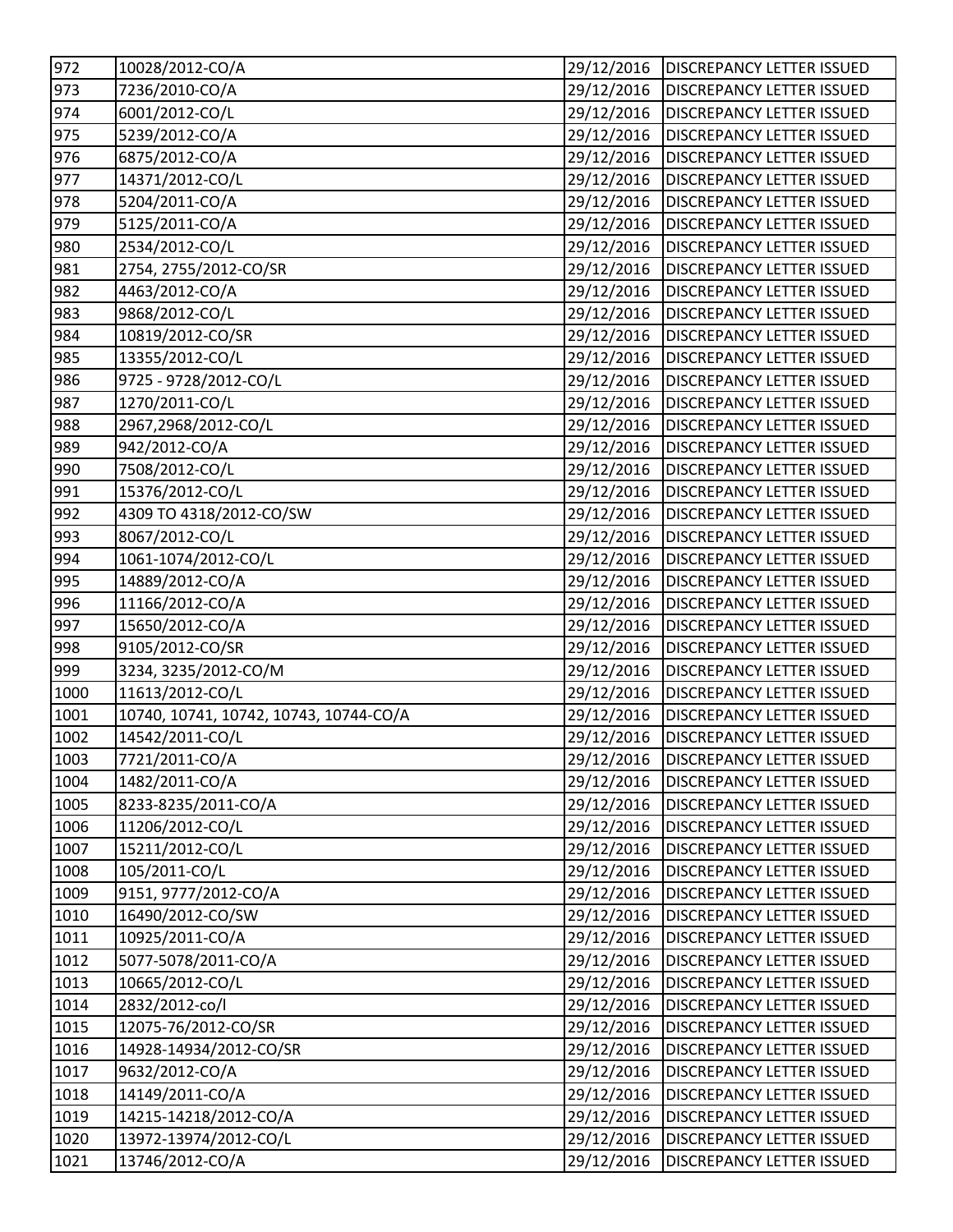| 1022         | 4561/2012-CO/A         | 29/12/2016 | <b>DISCREPANCY LETTER ISSUED</b> |
|--------------|------------------------|------------|----------------------------------|
| 1023         | 8611/2012-CO/SR        | 29/12/2016 | <b>DISCREPANCY LETTER ISSUED</b> |
| 1024         | 11103/2012-CO/L        | 29/12/2016 | <b>DISCREPANCY LETTER ISSUED</b> |
| 1025         | 11002/2012-CO/SR       | 29/12/2016 | <b>DISCREPANCY LETTER ISSUED</b> |
| 1026         | 13499/2012-CO/A        | 29/12/2016 | <b>DISCREPANCY LETTER ISSUED</b> |
| 1027         | 14082/2011-CO/A        | 29/12/2016 | <b>DISCREPANCY LETTER ISSUED</b> |
| 1028         | 170/2011-CO/A          | 29/12/2016 | <b>DISCREPANCY LETTER ISSUED</b> |
| 1029         | 11677/11635-CO/L       | 29/12/2016 | <b>DISCREPANCY LETTER ISSUED</b> |
| 1030         | 2031/2011-CO/A         | 29/12/2016 | <b>DISCREPANCY LETTER ISSUED</b> |
| 1031         | 7031/2010-CO/A         | 29/12/2016 | <b>DISCREPANCY LETTER ISSUED</b> |
| 1032         | 319/2010-CO/L          | 29/12/2016 | <b>DISCREPANCY LETTER ISSUED</b> |
| 1033         | 6294-6294/2010-CO/A    | 29/12/2016 | <b>DISCREPANCY LETTER ISSUED</b> |
| 1034         | 14161-14163/2010-CO/A  | 29/12/2016 | <b>DISCREPANCY LETTER ISSUED</b> |
| 1035         | 1660/2012-CO/A         | 29/12/2016 | <b>DISCREPANCY LETTER ISSUED</b> |
| 1036         | 9855-9862/2010-CO/A    | 29/12/2016 | <b>DISCREPANCY LETTER ISSUED</b> |
| 1037         | 5004/2011-CO/L         | 29/12/2016 | <b>DISCREPANCY LETTER ISSUED</b> |
| 1038         | 7698/2012/CO/A         | 29/12/2016 | <b>DISCREPANCY LETTER ISSUED</b> |
| 1039         | 8847/2010-CO/L         | 29/12/2016 | <b>DISCREPANCY LETTER ISSUED</b> |
| 1040         | 9651/201-CO/SW         | 29/12/2016 | <b>DISCREPANCY LETTER ISSUED</b> |
| 1041         | 11395/2012-CO/L        | 29/12/2016 | <b>DISCREPANCY LETTER ISSUED</b> |
| 1042         | 11920/2012-CO/L        | 29/12/2016 | <b>DISCREPANCY LETTER ISSUED</b> |
| 1043         | 13577/2011-CO/L        | 29/12/2016 | <b>DISCREPANCY LETTER ISSUED</b> |
| 1044         | 7387/2010-CO/L         | 29/12/2016 | <b>DISCREPANCY LETTER ISSUED</b> |
| 1045         | 10942/2010-CO/L        | 29/12/2016 | <b>DISCREPANCY LETTER ISSUED</b> |
| 1046         | 7991/2010/CO/SW        | 29/12/2016 | <b>DISCREPANCY LETTER ISSUED</b> |
| 1047         | 6119/2012-CO/L         | 29/12/2016 | <b>DISCREPANCY LETTER ISSUED</b> |
| 1048         | 165/2012-CO/A          | 29/12/2016 | <b>DISCREPANCY LETTER ISSUED</b> |
| 1049         | 7322/7333/2012-CO/A    | 29/12/2016 | <b>DISCREPANCY LETTER ISSUED</b> |
| 1050         | 12042-12048/2012-CO/L  | 29/12/2016 | <b>DISCREPANCY LETTER ISSUED</b> |
| 1051         | 11322-11323/2009-CO/A  | 29/12/2016 | <b>DISCREPANCY LETTER ISSUED</b> |
| 1052         | 8823/2010-CO/L         | 29/12/2016 | <b>DISCREPANCY LETTER ISSUED</b> |
| 1053         | 10469/2012-CO/A        | 29/12/2016 | <b>DISCREPANCY LETTER ISSUED</b> |
| 1054         | 16536/2012-CO/SR       | 29/12/2016 | <b>DISCREPANCY LETTER ISSUED</b> |
| 1055         | 10913-10918/2012-CO/A  | 29/12/2016 | <b>DISCREPANCY LETTER ISSUED</b> |
| 1056         | 3404/2012-CO/L         | 29/12/2016 | <b>DISCREPANCY LETTER ISSUED</b> |
| 1057         | 4044-4050/2012-CO/SR   | 29/12/2016 | <b>DISCREPANCY LETTER ISSUED</b> |
| 1058         | 10596/2012-CO/L        | 29/12/2016 | <b>DISCREPANCY LETTER ISSUED</b> |
| 1059         | 11735-11742/2012-CO/SR | 29/12/2016 | <b>DISCREPANCY LETTER ISSUED</b> |
| 1060         | 6020/2012-CO/SR        | 29/12/2016 | <b>DISCREPANCY LETTER ISSUED</b> |
| 1061         | 52/2012-CO/L           | 29/12/2016 | <b>DISCREPANCY LETTER ISSUED</b> |
| 1062         | 1635/2012-CO/A         | 29/12/2016 | <b>DISCREPANCY LETTER ISSUED</b> |
| 1063         | 11573/2012-CO/L        | 29/12/2016 | <b>DISCREPANCY LETTER ISSUED</b> |
| 1064         | 165/2012/CO/L          | 29/12/2016 | <b>DISCREPANCY LETTER ISSUED</b> |
| 1065         | 2966/2012-CO/A         | 29/12/2016 | <b>DISCREPANCY LETTER ISSUED</b> |
|              |                        |            |                                  |
| 1066         | 1659/2012-CO/A         | 29/12/2016 | <b>DISCREPANCY LETTER ISSUED</b> |
|              | 7716/2012-CO/A         | 29/12/2016 | <b>DISCREPANCY LETTER ISSUED</b> |
| 1067<br>1068 | 10933/2012-CO/SR       | 29/12/2016 | <b>DISCREPANCY LETTER ISSUED</b> |
| 1069         | 9187/2012-CO/SR        | 29/12/2016 | <b>DISCREPANCY LETTER ISSUED</b> |
| 1070         | 9361/2012-CO/A         | 29/12/2016 | <b>DISCREPANCY LETTER ISSUED</b> |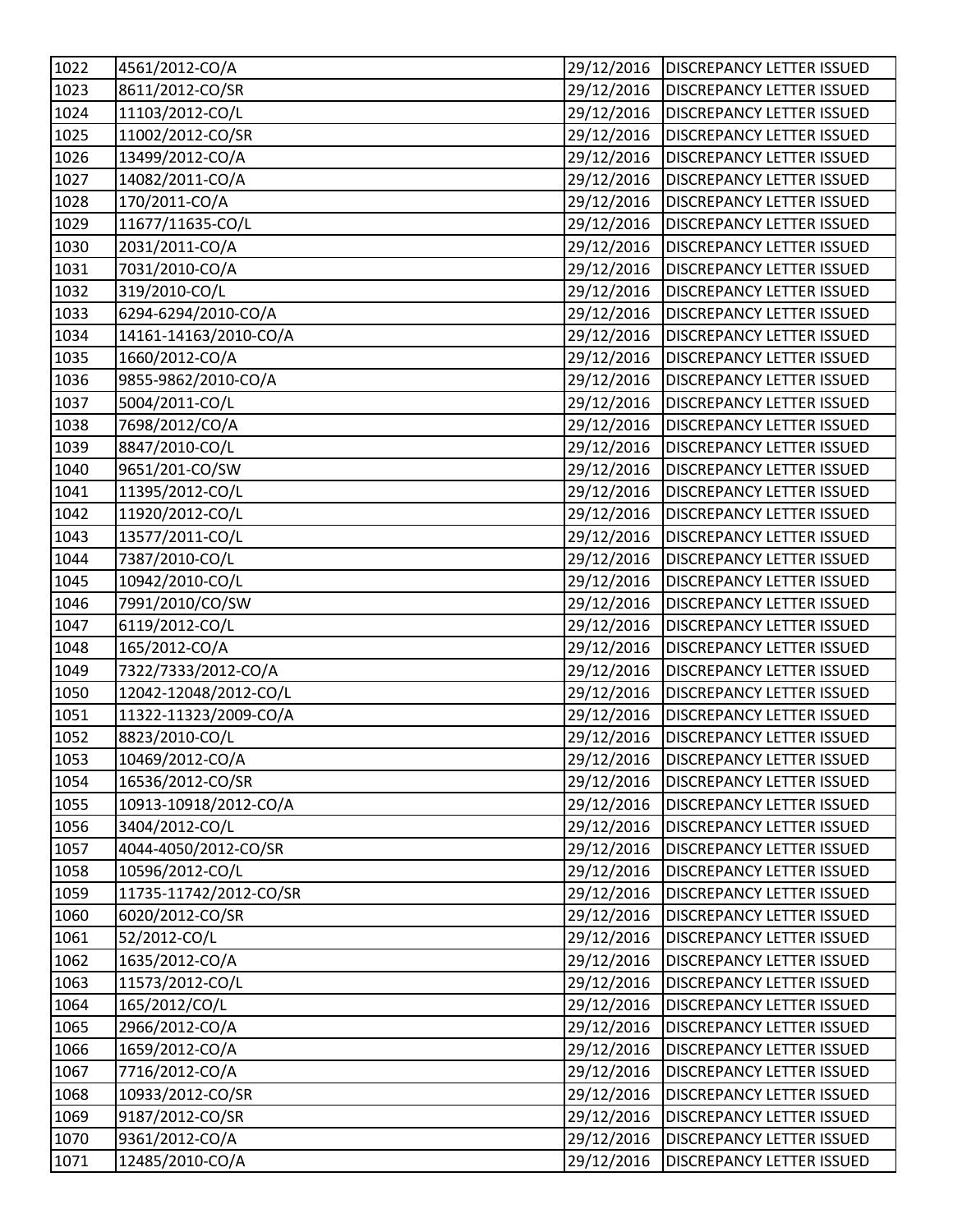| 1072 | 3742/2012-CO/L                                          | 29/12/2016 | <b>DISCREPANCY LETTER ISSUED</b>       |
|------|---------------------------------------------------------|------------|----------------------------------------|
| 1073 | 3369-3370/2012-CO/A                                     | 29/12/2016 | <b>DISCREPANCY LETTER ISSUED</b>       |
| 1074 | 16670-16671/2012-CO/L                                   | 29/12/2016 | <b>DISCREPANCY LETTER ISSUED</b>       |
| 1075 | 3446/2012-CO/A                                          | 29/12/2016 | <b>DISCREPANCY LETTER ISSUED</b>       |
| 1076 | 3442/2012-CO/A                                          | 29/12/2016 | <b>DISCREPANCY LETTER ISSUED</b>       |
| 1077 | 6116/2010-CO/A                                          | 30/12/2016 | <b>DISCREPANCY LETTER ISSUED</b>       |
| 1078 | 9607/2010-CO/A                                          | 30/12/2016 | <b>DISCREPANCY LETTER ISSUED</b>       |
| 1079 | 9030, 9031, 9032, 9033, 9034/2010-CO/SR                 | 30/12/2016 | <b>DISCREPANCY LETTER ISSUED</b>       |
| 1080 | 9185/2010-CO/A                                          | 30/12/2016 | <b>DISCREPANCY LETTER ISSUED</b>       |
| 1081 | 5901/2010-CO/A                                          | 30/12/2016 | <b>DISCREPANCY LETTER ISSUED</b>       |
| 1082 | 10693 & 10694/2010-CO/SR                                | 30/12/2016 | <b>DISCREPANCY LETTER ISSUED</b>       |
| 1083 | 6581/2010-CO/SR                                         | 30/12/2016 | <b>DISCREPANCY LETTER ISSUED</b>       |
| 1084 | 6582/2010-CO/A                                          | 30/12/2016 | <b>DISCREPANCY LETTER ISSUED</b>       |
| 1085 | 7565, 7566/2010-CO/L                                    | 30/12/2016 | <b>DISCREPANCY LETTER ISSUED</b>       |
| 1086 | 2489, 2490/2011-CO/L                                    | 30/12/2016 | <b>DISCREPANCY LETTER ISSUED</b>       |
| 1087 | 7979/2011-CO/L                                          | 30/12/2016 | <b>DISCREPANCY LETTER ISSUED</b>       |
| 1088 | 13494/2010-CO/L                                         | 30/12/2016 | <b>DISCREPANCY LETTER ISSUED</b>       |
| 1089 | 7407, 7408, 7409/2012-CO/SR                             | 30/12/2016 | <b>DISCREPANCY LETTER ISSUED</b>       |
| 1090 | 8142 - 8155/2012-CO/L                                   | 30/12/2016 | <b>DISCREPANCY LETTER ISSUED</b>       |
| 1091 | 14681/2012-CO/SW                                        | 30/12/2016 | <b>DISCREPANCY LETTER ISSUED</b>       |
| 1092 | 8837/2010-CO/L                                          | 30/12/2016 | <b>DISCREPANCY LETTER ISSUED</b>       |
| 1093 | 6393/2010-CO/SR                                         | 30/12/2016 | <b>DISCREPANCY LETTER ISSUED</b>       |
| 1094 | 2490/2010-CO/M                                          | 30/12/2016 | <b>DISCREPANCY LETTER ISSUED</b>       |
| 1095 | 6016/2010-CO/SR                                         | 30/12/2016 | <b>DISCREPANCY LETTER ISSUED</b>       |
| 1096 | 8994/2010-CO/SR                                         | 30/12/2016 | <b>DISCREPANCY LETTER ISSUED</b>       |
| 1097 | 3769/2010-CO/L                                          | 30/12/2016 | <b>DISCREPANCY LETTER ISSUED</b>       |
| 1098 | 6867 - 6874/2010-CO/A                                   | 30/12/2016 | <b>DISCREPANCY LETTER ISSUED</b>       |
| 1099 | 11336-11339/2010-CO/A                                   | 30/12/2016 | <b>DISCREPANCY LETTER ISSUED</b>       |
| 1100 | 943/2011-CO/A                                           | 30/12/2016 | <b>DISCREPANCY LETTER ISSUED</b>       |
| 1101 | 15496/2011-CO/L                                         | 30/12/2016 | <b>DISCREPANCY LETTER ISSUED</b>       |
| 1102 | 10358/2011-CO/A                                         | 30/12/2016 | <b>DISCREPANCY LETTER ISSUED</b>       |
| 1103 | 697/2011-CO/L                                           |            | 30/12/2016   DISCREPANCY LETTER ISSUED |
| 1104 | 15254/2011-CO/L                                         | 30/12/2016 | <b>DISCREPANCY LETTER ISSUED</b>       |
| 1105 | 9648/2011-CO/A                                          | 30/12/2016 | <b>DISCREPANCY LETTER ISSUED</b>       |
| 1106 | 5876/2011-CO/L                                          | 30/12/2016 | <b>DISCREPANCY LETTER ISSUED</b>       |
| 1107 | 6064, 6067/2011-CO/A                                    | 30/12/2016 | <b>DISCREPANCY LETTER ISSUED</b>       |
| 1108 | 3605/2011-CO/L                                          | 30/12/2016 | <b>DISCREPANCY LETTER ISSUED</b>       |
| 1109 | 827/2011-CO/A                                           | 30/12/2016 | <b>DISCREPANCY LETTER ISSUED</b>       |
| 1110 | 10446/2012-CO/CF                                        | 30/12/2016 | <b>DISCREPANCY LETTER ISSUED</b>       |
| 1111 | 7302/2011-CO/L                                          | 30/12/2016 | <b>DISCREPANCY LETTER ISSUED</b>       |
| 1112 | 8641/2011-CO/A                                          | 30/12/2016 | <b>DISCREPANCY LETTER ISSUED</b>       |
| 1113 | 9857/2011-CO/A                                          | 30/12/2016 | <b>DISCREPANCY LETTER ISSUED</b>       |
| 1114 | 2421/2011-CO/L                                          | 30/12/2016 | <b>DISCREPANCY LETTER ISSUED</b>       |
| 1115 | 12314/2011-CO/A                                         | 30/12/2016 | <b>DISCREPANCY LETTER ISSUED</b>       |
| 1116 | 6495/2011-CO/A                                          | 30/12/2016 | <b>DISCREPANCY LETTER ISSUED</b>       |
| 1117 | 2769/2012-CO/A                                          | 30/12/2016 | <b>DISCREPANCY LETTER ISSUED</b>       |
| 1118 | 11615, 11618, 11620, 11854, 11486, 11487, 11614, 11488, | 30/12/2016 | <b>DISCREPANCY LETTER ISSUED</b>       |
|      | 11491, 11494/2012-CO/L                                  |            |                                        |
| 1119 | 5068/2012-CO/A                                          | 30/12/2016 | <b>DISCREPANCY LETTER ISSUED</b>       |
| 1120 | 3483/2012-CO/L                                          | 30/12/2016 | <b>DISCREPANCY LETTER ISSUED</b>       |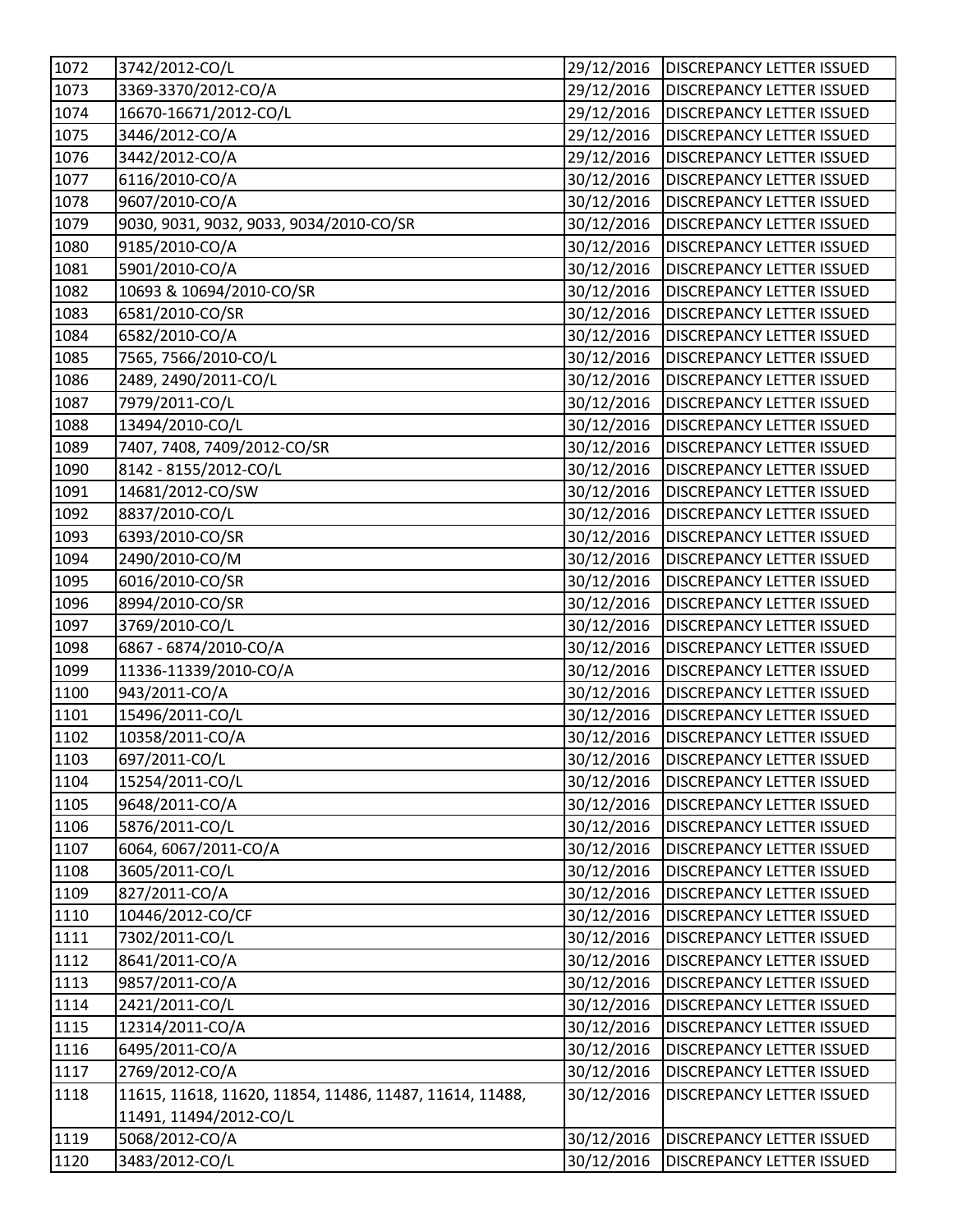| 1121             | 13324/2012-CO/A                                           | 30/12/2016 | <b>DISCREPANCY LETTER ISSUED</b> |
|------------------|-----------------------------------------------------------|------------|----------------------------------|
| 1122             | 2068/2012-CO/L                                            | 30/12/2016 | <b>DISCREPANCY LETTER ISSUED</b> |
| 1123             | 15192/2012-CO/A                                           | 30/12/2016 | <b>DISCREPANCY LETTER ISSUED</b> |
| 1124             | 10032/2012-CO/A                                           | 30/12/2016 | <b>DISCREPANCY LETTER ISSUED</b> |
| 1125             | 9633/2012-CO/L                                            | 30/12/2016 | <b>DISCREPANCY LETTER ISSUED</b> |
| 1126             | 10402/2012-CO/A                                           | 30/12/2016 | DISCREPANCY LETTER ISSUED        |
| 1127             | 15673 - 15675/2012-CO/L                                   | 30/12/2016 | <b>DISCREPANCY LETTER ISSUED</b> |
| 1128             | 3169/2012-CO/A                                            | 30/12/2016 | <b>DISCREPANCY LETTER ISSUED</b> |
| $\frac{1}{1129}$ | 16605/2012-CO/L                                           | 30/12/2016 | DISCREPANCY LETTER ISSUED        |
| 1130             | 14161/2012-CO/L                                           | 30/12/2016 | <b>DISCREPANCY LETTER ISSUED</b> |
| 1131             | 11630/2012-CO/A                                           | 30/12/2016 | <b>DISCREPANCY LETTER ISSUED</b> |
| 1132             | 4139 - 4142/2012-CO/CF                                    | 30/12/2016 | <b>DISCREPANCY LETTER ISSUED</b> |
| 1133             | 1346/2011-CO/A                                            | 30/12/2016 | <b>DISCREPANCY LETTER ISSUED</b> |
| 1134             | 5655/2011-CO/A                                            | 30/12/2016 | DISCREPANCY LETTER ISSUED        |
| 1135             | 16448/2012-CO/L                                           | 30/12/2016 | <b>DISCREPANCY LETTER ISSUED</b> |
| 1136             | 2164/2012-CO/SR                                           | 30/12/2016 | <b>DISCREPANCY LETTER ISSUED</b> |
| 1137             | 14597/2012-CO/L                                           | 30/12/2016 | <b>DISCREPANCY LETTER ISSUED</b> |
| 1138             | 6416/2011-CO/A                                            | 30/12/2016 | <b>DISCREPANCY LETTER ISSUED</b> |
| 1139             | 14007/2012-CO/A                                           | 30/12/2016 | DISCREPANCY LETTER ISSUED        |
| 1140             | 1633 - 1640/2011-CO/SR                                    | 30/12/2016 | <b>DISCREPANCY LETTER ISSUED</b> |
| 1141             | 4218/2012-CO/A                                            | 30/12/2016 | <b>DISCREPANCY LETTER ISSUED</b> |
| 1142             | 4319/2012-CO/A                                            | 30/12/2016 | <b>DISCREPANCY LETTER ISSUED</b> |
| 1143             | 1459/2012-CO/A                                            | 30/12/2016 | <b>DISCREPANCY LETTER ISSUED</b> |
| 1144             | 15867/2012-CO/L                                           | 30/12/2016 | DISCREPANCY LETTER ISSUED        |
| 1145             | 8229/2012-CO/A                                            | 30/12/2016 | DISCREPANCY LETTER ISSUED        |
| 1146             | 5564 - 5565/2011-CO/SR                                    | 30/12/2016 | <b>DISCREPANCY LETTER ISSUED</b> |
| 1147             | 7694/2011-CO/A                                            | 30/12/2016 | <b>DISCREPANCY LETTER ISSUED</b> |
| 1148             | 7683/2011-CO/L                                            | 30/12/2016 | <b>DISCREPANCY LETTER ISSUED</b> |
| 1149             | 2655-2656/2011-CO/SR                                      | 30/12/2016 | DISCREPANCY LETTER ISSUED        |
| 1150             | 8405/2010-CO/L                                            | 2/1/2017   | <b>DISCREPANCY LETTER ISSUED</b> |
| 1151             | 6763/2010-CO/A                                            | 2/1/2017   | <b>DISCREPANCY LETTER ISSUED</b> |
| 1152             | 9000/2010-CO/A                                            | 2/1/2017   | DISCREPANCY LETTER ISSUED        |
| 1153             | 6079-6080/2010-CO/L                                       | 2/1/2017   | <b>DISCREPANCY LETTER ISSUED</b> |
| 1154             | 1697/2010-CO/SW                                           | 2/1/2017   | DISCREPANCY LETTER ISSUED        |
| 1155             | 7287/2010-CO/L                                            | 2/1/2017   | DISCREPANCY LETTER ISSUED        |
| 1156             | 1894/2010-CO/A                                            | 2/1/2017   | DISCREPANCY LETTER ISSUED        |
| 1157             | 4859, 4860, 4861, 4862, 4863, 4864, 4865, 4866/2010-CO/CF | 2/1/2017   | <b>DISCREPANCY LETTER ISSUED</b> |
| 1158             | 5502, 5503, 5504, 5505/2011-CO/L                          | 2/1/2017   | DISCREPANCY LETTER ISSUED        |
| 1159             | 8249/2011-CO/SR                                           | 2/1/2017   | DISCREPANCY LETTER ISSUED        |
| 1160             | 10080/2011-CO/L                                           | 2/1/2017   | DISCREPANCY LETTER ISSUED        |
| 1161             | 814, 815/2011-CO/L                                        | 2/1/2017   | DISCREPANCY LETTER ISSUED        |
| 1162             | 8265/2011-CO/A                                            | 2/1/2017   | DISCREPANCY LETTER ISSUED        |
| 1163             | 5980/2010-CO/A                                            | 2/1/2017   | DISCREPANCY LETTER ISSUED        |
| 1164             | 7371, 7372/2010-CO/A                                      | 2/1/2017   | <b>DISCREPANCY LETTER ISSUED</b> |
| 1165             | 5239-5248/2012-CO/A                                       | 2/1/2017   | DISCREPANCY LETTER ISSUED        |
| 1166             | 13363/2011-CO/L                                           | 2/1/2017   | DISCREPANCY LETTER ISSUED        |
| 1167             | 3475/2011-CO/A                                            | 2/1/2017   | <b>DISCREPANCY LETTER ISSUED</b> |
| 1168             | 4104/2010-CO/L                                            | 2/1/2017   | DISCREPANCY LETTER ISSUED        |
| 1169             | 13577/2012-CO/A                                           | 2/1/2017   | DISCREPANCY LETTER ISSUED        |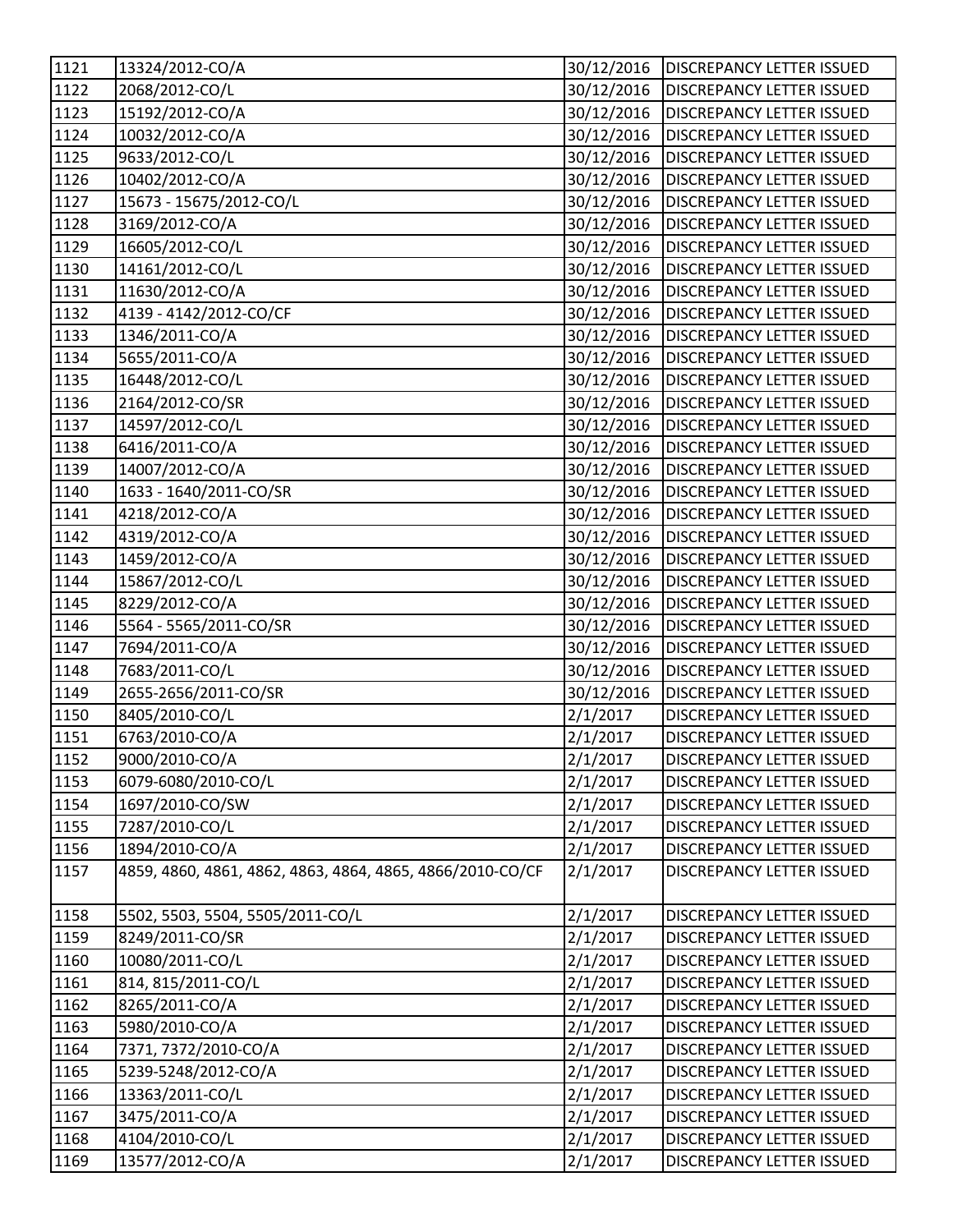| 1170 | 3149/201-CO/                      | 2/1/2017 | DISCREPANCY LETTER ISSUED        |
|------|-----------------------------------|----------|----------------------------------|
| 1171 | 16488/2012-CO/L                   | 2/1/2017 | DISCREPANCY LETTER ISSUED        |
| 1172 | 10424/2009-CO/L                   | 2/1/2017 | DISCREPANCY LETTER ISSUED        |
| 1173 | 5168/2012-CO/CF                   | 2/1/2017 | DISCREPANCY LETTER ISSUED        |
| 1174 | 8295 TO 8296/2011-CO/A            | 2/1/2017 | DISCREPANCY LETTER ISSUED        |
| 1175 | 194 TO 196/2012-CO/A              | 2/1/2017 | DISCREPANCY LETTER ISSUED        |
| 1176 | 902/2012-CO/A                     | 2/1/2017 | DISCREPANCY LETTER ISSUED        |
| 1177 | 9815/2009-CO/L                    | 2/1/2017 | DISCREPANCY LETTER ISSUED        |
| 1178 | 2578/2009-CO/A                    | 2/1/2017 | <b>DISCREPANCY LETTER ISSUED</b> |
| 1179 | 2040/2012-CO/A                    | 2/1/2017 | DISCREPANCY LETTER ISSUED        |
| 1180 | 9766/2012-CO/A                    | 2/1/2017 | DISCREPANCY LETTER ISSUED        |
| 1181 | 8613/2011-CO/A                    | 2/1/2017 | DISCREPANCY LETTER ISSUED        |
| 1182 | 11376-82/2011-CO/L                | 2/1/2017 | DISCREPANCY LETTER ISSUED        |
| 1183 | 10770/2009-CO/L                   | 2/1/2017 | DISCREPANCY LETTER ISSUED        |
| 1184 | 15594/2012-CO/L                   | 2/1/2017 | DISCREPANCY LETTER ISSUED        |
| 1185 | 11802/2009-CO/A                   | 2/1/2017 | <b>DISCREPANCY LETTER ISSUED</b> |
| 1186 | 8915/2009-C0/A                    | 2/1/2017 | DISCREPANCY LETTER ISSUED        |
| 1187 | 1481/2011-CO/A                    | 2/1/2017 | <b>DISCREPANCY LETTER ISSUED</b> |
| 1188 | 3342/2011-CO/A                    | 2/1/2017 | DISCREPANCY LETTER ISSUED        |
| 1189 | 10563/2012-CO/L                   | 2/1/2017 | DISCREPANCY LETTER ISSUED        |
| 1190 | 13753/2012-CO/L                   | 2/1/2017 | DISCREPANCY LETTER ISSUED        |
| 1191 | 7811/2010-CO/A                    | 2/1/2017 | DISCREPANCY LETTER ISSUED        |
| 1192 | 6143/2009-CO/L                    | 2/1/2017 | DISCREPANCY LETTER ISSUED        |
| 1193 | 11111/2012-CO/A                   | 2/1/2017 | DISCREPANCY LETTER ISSUED        |
| 1194 | 7818/2012-CO/A                    | 2/1/2017 | <b>DISCREPANCY LETTER ISSUED</b> |
| 1195 | 8551/2012-CO/A                    | 2/1/2017 | DISCREPANCY LETTER ISSUED        |
| 1196 | 11044/2012-CO/SR                  | 2/1/2017 | DISCREPANCY LETTER ISSUED        |
| 1197 | 3851/2009-CO/L                    | 2/1/2017 | DISCREPANCY LETTER ISSUED        |
| 1198 | 4436/2012-CO/SW                   | 2/1/2017 | DISCREPANCY LETTER ISSUED        |
| 1199 | 9567-9568/2009-CO/L               | 2/1/2017 | <b>DISCREPANCY LETTER ISSUED</b> |
| 1200 | 5271/2012-CO/M                    | 2/1/2017 | <b>DISCREPANCY LETTER ISSUED</b> |
| 1201 | 13565 TO 13573/2012-CO/A          | 2/1/2017 | DISCREPANCY LETTER ISSUED        |
| 1202 | 14807 - 14809/2011-CO/L           | 2/1/2017 | DISCREPANCY LETTER ISSUED        |
| 1203 | 7721/2012-CO/A                    | 2/1/2017 | DISCREPANCY LETTER ISSUED        |
| 1204 | 8306/2012-CO/A                    | 2/1/2017 | DISCREPANCY LETTER ISSUED        |
| 1205 | 5176, 5177/2011-CO/A              | 2/1/2017 | DISCREPANCY LETTER ISSUED        |
| 1206 | 2961/2009-CO/L                    | 2/1/2017 | DISCREPANCY LETTER ISSUED        |
| 1207 | 126/2009-CO/L                     | 2/1/2017 | DISCREPANCY LETTER ISSUED        |
| 1208 | 13632/2010-CO/L                   | 2/1/2017 | <b>DISCREPANCY LETTER ISSUED</b> |
| 1209 | 9029/2010-CO/A                    | 2/1/2017 | DISCREPANCY LETTER ISSUED        |
| 1210 | 15284/2012-CO/A                   | 2/1/2017 | DISCREPANCY LETTER ISSUED        |
| 1211 | 16548/2012-CO/CF                  | 2/1/2017 | DISCREPANCY LETTER ISSUED        |
| 1212 | 13626/2011-CO/L                   | 2/1/2017 | DISCREPANCY LETTER ISSUED        |
| 1213 | 460/2012-CO/A                     | 2/1/2017 | DISCREPANCY LETTER ISSUED        |
| 1214 | 792-800/2012-CO/L                 | 2/1/2017 | DISCREPANCY LETTER ISSUED        |
| 1215 | 952/2011-CO/L                     | 2/1/2017 | DISCREPANCY LETTER ISSUED        |
| 1216 | 1014/2010-CO/L                    | 2/1/2017 | DISCREPANCY LETTER ISSUED        |
| 1217 | 1013/2010-C0/L                    | 2/1/2017 | <b>DISCREPANCY LETTER ISSUED</b> |
| 1218 | 10223 - 10225/2010-CO/L           | 3/1/2017 | DISCREPANCY LETTER ISSUED        |
| 1219 | 2850, 2851, 2852, 2853/2010-CO/SW | 3/1/2017 | DISCREPANCY LETTER ISSUED        |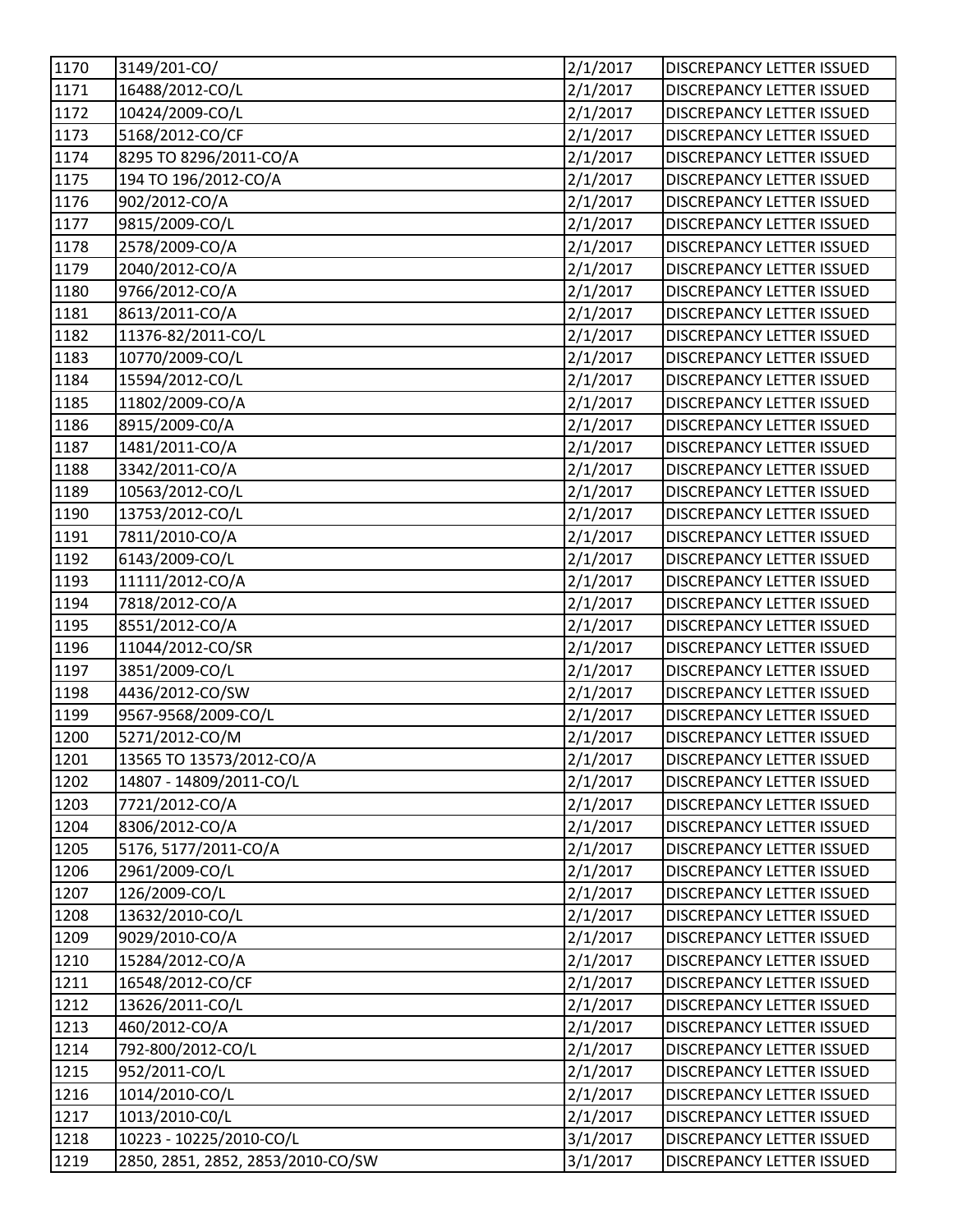| 1220 | 2528/2010-CO/SR                                     | 3/1/2017 | DISCREPANCY LETTER ISSUED        |
|------|-----------------------------------------------------|----------|----------------------------------|
| 1221 | 15394, 15395/2011-CO/A                              | 3/1/2017 | <b>DISCREPANCY LETTER ISSUED</b> |
| 1222 | 6921,6922/2011-CO/A                                 | 3/1/2017 | DISCREPANCY LETTER ISSUED        |
| 1223 | 5086/2011-CO/L                                      | 3/1/2017 | DISCREPANCY LETTER ISSUED        |
| 1224 | 2999/2011-CO/A                                      | 3/1/2017 | <b>DISCREPANCY LETTER ISSUED</b> |
| 1225 | 8613/2011-CO/L                                      | 3/1/2017 | <b>DISCREPANCY LETTER ISSUED</b> |
| 1226 | 2185-2186/2011-CO/L                                 | 3/1/2017 | <b>DISCREPANCY LETTER ISSUED</b> |
| 1227 | 15386/2012-CO/L                                     | 3/1/2017 | DISCREPANCY LETTER ISSUED        |
| 1228 | 1424/2010-CO/L                                      | 3/1/2017 | <b>DISCREPANCY LETTER ISSUED</b> |
| 1229 | 1109/2010-CO/L                                      | 3/1/2017 | <b>DISCREPANCY LETTER ISSUED</b> |
| 1230 | 412/2012-CO/SR                                      | 3/1/2017 | DISCREPANCY LETTER ISSUED        |
| 1231 | 3560/2012-CO/L                                      | 3/1/2017 | DISCREPANCY LETTER ISSUED        |
| 1232 | 4104-07/2012-CO/SR                                  | 3/1/2017 | DISCREPANCY LETTER ISSUED        |
| 1233 | 441/2010-CO/A                                       | 4/1/2017 | <b>DISCREPANCY LETTER ISSUED</b> |
| 1234 | 4867/2010-CO/A                                      | 4/1/2017 | <b>DISCREPANCY LETTER ISSUED</b> |
| 1235 | 2030/2011-CO/A                                      | 4/1/2017 | <b>DISCREPANCY LETTER ISSUED</b> |
| 1236 | 8149/2011-CO/L                                      | 4/1/2017 | DISCREPANCY LETTER ISSUED        |
| 1237 | 343/2011-CO/L                                       | 4/1/2017 | <b>DISCREPANCY LETTER ISSUED</b> |
| 1238 | 1480/2011-CO/A                                      | 4/1/2017 | DISCREPANCY LETTER ISSUED        |
| 1239 | 10208, 10209, 10210, 10211/2010-CO/SR               | 4/1/2017 | <b>DISCREPANCY LETTER ISSUED</b> |
| 1240 | 3129/2011-CO/A                                      | 4/1/2017 | DISCREPANCY LETTER ISSUED        |
| 1241 | 216A/2010-CO/L                                      | 4/1/2017 | DISCREPANCY LETTER ISSUED        |
| 1242 | 5780/10-CO/A                                        | 4/1/2017 | DISCREPANCY LETTER ISSUED        |
| 1243 | 2487/2010-CO/L                                      | 4/1/2017 | DISCREPANCY LETTER ISSUED        |
| 1244 | 9033/2010-CO/A                                      | 4/1/2017 | DISCREPANCY LETTER ISSUED        |
| 1245 | 11377/2010-CO/L                                     | 4/1/2017 | <b>DISCREPANCY LETTER ISSUED</b> |
| 1246 | 12145/2010-CO/L                                     | 4/1/2017 | <b>DISCREPANCY LETTER ISSUED</b> |
| 1247 | 315, 316/2010-CO/L                                  | 4/1/2017 | <b>DISCREPANCY LETTER ISSUED</b> |
| 1248 | 9061/2010-CO/L                                      | 4/1/2017 | <b>DISCREPANCY LETTER ISSUED</b> |
| 1249 | 11427/2010-CO/A                                     | 4/1/2017 | DISCREPANCY LETTER ISSUED        |
| 1250 | 3830/2010-CO/L                                      | 4/1/2017 | <b>DISCREPANCY LETTER ISSUED</b> |
| 1251 | 12295, 12297, 12292/2010-CO/SW/L                    | 4/1/2017 | <b>DISCREPANCY LETTER ISSUED</b> |
| 1252 | 9253/2010-CO/L                                      | 4/1/2017 | <b>DISCREPANCY LETTER ISSUED</b> |
| 1253 | 10083/2010-CO/A                                     | 4/1/2017 | <b>DISCREPANCY LETTER ISSUED</b> |
| 1254 | 13498/2010-CO/L                                     | 4/1/2017 | DISCREPANCY LETTER ISSUED        |
| 1255 | 3159/2011-CO/L                                      | 4/1/2017 | <b>DISCREPANCY LETTER ISSUED</b> |
| 1256 | 9783/2011-CO/L                                      | 4/1/2017 | <b>DISCREPANCY LETTER ISSUED</b> |
| 1257 | 14503/2011-CO/A                                     | 4/1/2017 | DISCREPANCY LETTER ISSUED        |
| 1258 | 7423/2011-CO/A                                      | 4/1/2017 | <b>DISCREPANCY LETTER ISSUED</b> |
| 1259 | 10712/2011-CO/L                                     | 4/1/2017 | DISCREPANCY LETTER ISSUED        |
| 1260 | 10469/2011-CO/A                                     | 4/1/2017 | DISCREPANCY LETTER ISSUED        |
| 1261 | 7394/2011-CO/L                                      | 4/1/2017 | DISCREPANCY LETTER ISSUED        |
| 1262 | 2534/2011-CO/L                                      | 4/1/2017 | DISCREPANCY LETTER ISSUED        |
| 1263 | 2693, 2694, 2695, 2696, 2697, 2698, 2699/2011-CO/SR | 4/1/2017 | <b>DISCREPANCY LETTER ISSUED</b> |
| 1264 | 6449, 6457/2011-CO/A                                | 4/1/2017 | DISCREPANCY LETTER ISSUED        |
| 1265 | 2253/2011-CO/A                                      | 4/1/2017 | DISCREPANCY LETTER ISSUED        |
| 1266 | 895/2011-CO/L                                       | 4/1/2017 | DISCREPANCY LETTER ISSUED        |
| 1267 | 15485, 15486/2011-CO/A                              | 4/1/2017 | DISCREPANCY LETTER ISSUED        |
| 1268 | 12219, 12220, 12221/2011-CO/SW                      | 4/1/2017 | DISCREPANCY LETTER ISSUED        |
| 1269 | 9060/2010-CO/L                                      | 4/1/2017 | DISCREPANCY LETTER ISSUED        |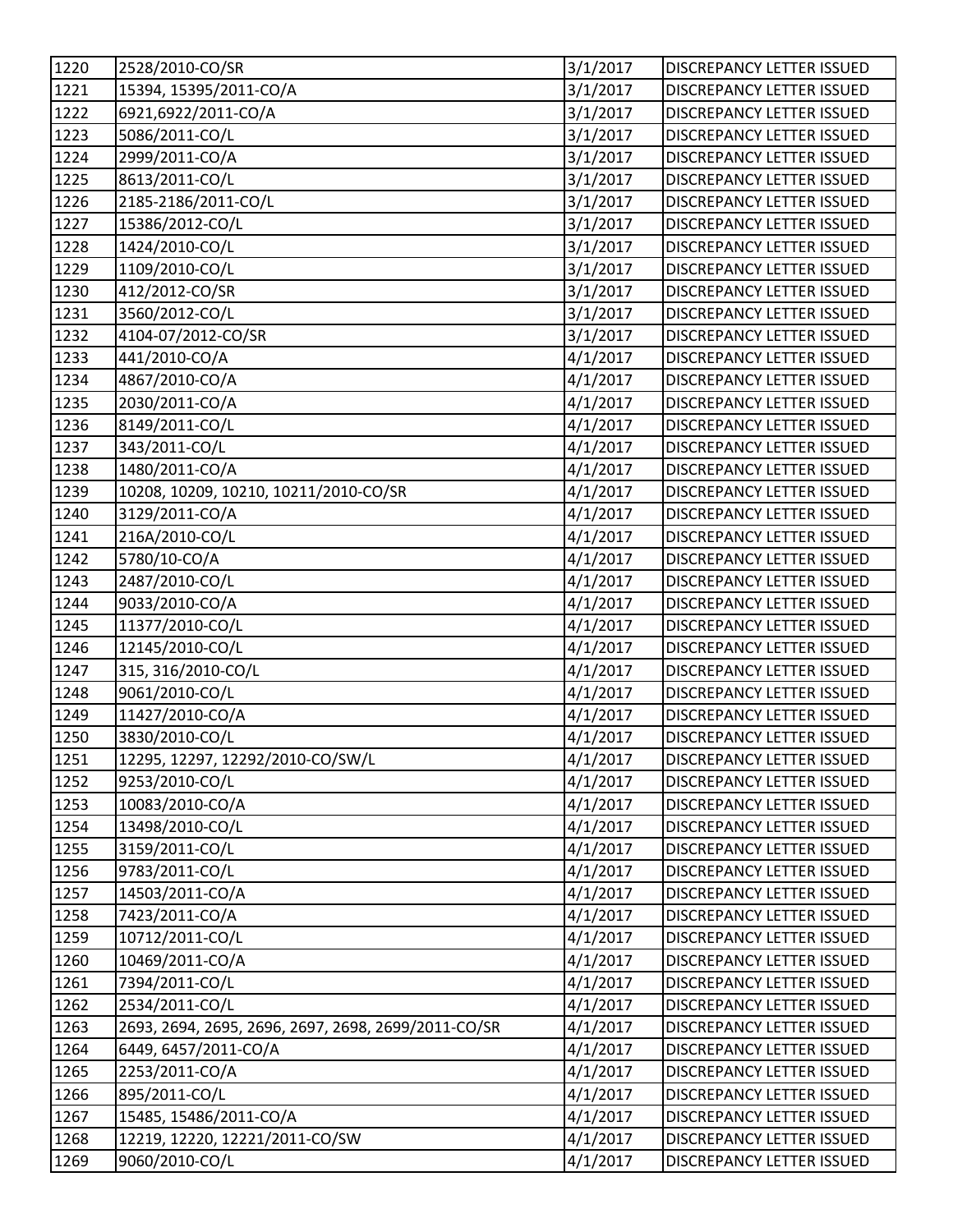| 1270                                                                         | 8937/2010-CO/CF                                         | 4/1/2017 | <b>DISCREPANCY LETTER ISSUED</b> |
|------------------------------------------------------------------------------|---------------------------------------------------------|----------|----------------------------------|
| 1271                                                                         | 13497/2010-CO/L                                         | 4/1/2017 | <b>DISCREPANCY LETTER ISSUED</b> |
| 1272                                                                         | 13499/2010-CO/L                                         | 4/1/2017 | DISCREPANCY LETTER ISSUED        |
| 1273                                                                         | 10284,10285, 10286/2010-CO/L                            | 4/1/2017 | DISCREPANCY LETTER ISSUED        |
| 1274                                                                         | 13487/2010-CO/L                                         | 4/1/2017 | DISCREPANCY LETTER ISSUED        |
| 1275                                                                         | 10891/2010-CO/A                                         | 4/1/2017 | <b>DISCREPANCY LETTER ISSUED</b> |
| 1276                                                                         | 5977/2010-CO/CF                                         | 4/1/2017 | <b>DISCREPANCY LETTER ISSUED</b> |
| 1277                                                                         | 4037/2010-CO/A                                          | 4/1/2017 | DISCREPANCY LETTER ISSUED        |
| 1278                                                                         | 8948/2010-CO/A                                          | 4/1/2017 | <b>DISCREPANCY LETTER ISSUED</b> |
| 1279                                                                         | 7881,7883/2010-CO/L                                     | 4/1/2017 | <b>DISCREPANCY LETTER ISSUED</b> |
| 1280                                                                         | 1418/2010-CO/A                                          | 4/1/2017 | <b>DISCREPANCY LETTER ISSUED</b> |
| 1281                                                                         | 7685/2010-CO/L                                          | 4/1/2017 | DISCREPANCY LETTER ISSUED        |
| 1282                                                                         | 2657/2010-CO/L                                          | 4/1/2017 | DISCREPANCY LETTER ISSUED        |
| 1283                                                                         | 7331/2010-CO/SW                                         | 4/1/2017 | DISCREPANCY LETTER ISSUED        |
| 1284                                                                         | 535, 536/2011-CO/L                                      | 4/1/2017 | <b>DISCREPANCY LETTER ISSUED</b> |
| 1285                                                                         | 1680/2011-CO/A                                          | 4/1/2017 | DISCREPANCY LETTER ISSUED        |
| 1286                                                                         | 6256/2011-CO/A                                          | 4/1/2017 | <b>DISCREPANCY LETTER ISSUED</b> |
| 1287                                                                         | 9743, 9744, 9745, 9746, 9747, 9748, 9749/2011-CO/L      | 4/1/2017 | DISCREPANCY LETTER ISSUED        |
| 1288                                                                         | 1123, 1124/2011-CO/L                                    | 4/1/2017 | DISCREPANCY LETTER ISSUED        |
| 1289                                                                         | 9833, 9836, 9837, 9838/2011-CO/CF                       | 4/1/2017 | <b>DISCREPANCY LETTER ISSUED</b> |
| 1290                                                                         | 14392/2011-CO/L                                         | 4/1/2017 | DISCREPANCY LETTER ISSUED        |
| 1291                                                                         | 12048/2011-CO/L                                         | 4/1/2017 | <b>DISCREPANCY LETTER ISSUED</b> |
| 1292                                                                         | 9654/2011-CO/A                                          | 4/1/2017 | DISCREPANCY LETTER ISSUED        |
| 1293                                                                         | 12225/2011-CO/CF                                        | 4/1/2017 | <b>DISCREPANCY LETTER ISSUED</b> |
| 1294                                                                         | 13952/2011-CO/A                                         | 4/1/2017 | <b>DISCREPANCY LETTER ISSUED</b> |
| 1295                                                                         | 10413, 10414, 10415, 10416, 10417, 10418, 10419, 10420, | 4/1/2017 | DISCREPANCY LETTER ISSUED        |
|                                                                              | 10421, 10422, 10423, 10424/2011-CO/SR                   |          |                                  |
|                                                                              |                                                         |          |                                  |
|                                                                              | 3376/2011-CO/A                                          | 4/1/2017 | DISCREPANCY LETTER ISSUED        |
|                                                                              | 456, 457/2011-CO/L                                      | 4/1/2017 | DISCREPANCY LETTER ISSUED        |
|                                                                              | 12685/2011-CO/SR                                        | 4/1/2017 | <b>DISCREPANCY LETTER ISSUED</b> |
|                                                                              | 1016, 1017, 1018, 1019, 1020/2011-CO/SW                 | 4/1/2017 | <b>DISCREPANCY LETTER ISSUED</b> |
| 1296<br>1297<br>1298<br>1299<br>1300                                         | 3326/2011-CO/A                                          | 4/1/2017 | DISCREPANCY LETTER ISSUED        |
| 1301                                                                         | 9684/2011-CO/SW                                         | 4/1/2017 | <b>DISCREPANCY LETTER ISSUED</b> |
| 1302                                                                         | 8759/2011-CO/SR                                         | 4/1/2017 | DISCREPANCY LETTER ISSUED        |
|                                                                              | 5686/2011-CO/A                                          | 4/1/2017 | <b>DISCREPANCY LETTER ISSUED</b> |
|                                                                              | 10658/2011-CO/A                                         | 4/1/2017 | DISCREPANCY LETTER ISSUED        |
|                                                                              | 5355/2011-CO/L                                          | 4/1/2017 | <b>DISCREPANCY LETTER ISSUED</b> |
|                                                                              | 2303/2011-CO/A                                          | 4/1/2017 | <b>DISCREPANCY LETTER ISSUED</b> |
|                                                                              | 12545/2011-CO/A                                         | 4/1/2017 | <b>DISCREPANCY LETTER ISSUED</b> |
|                                                                              | 14022/2011-CO/A                                         | 4/1/2017 | <b>DISCREPANCY LETTER ISSUED</b> |
|                                                                              | 13314/2011-CO/A                                         | 4/1/2017 | DISCREPANCY LETTER ISSUED        |
|                                                                              | 13360/2011-CO/L                                         | 4/1/2017 | DISCREPANCY LETTER ISSUED        |
|                                                                              | 13692, 13691/2011-CO/L                                  | 4/1/2017 | <b>DISCREPANCY LETTER ISSUED</b> |
| 1303<br>1304<br>1305<br>1306<br>1307<br>1308<br>1309<br>1310<br>1311<br>1312 | 5590, 5591, 5592, 5600, 5601/2011-CO/L                  | 4/1/2017 | <b>DISCREPANCY LETTER ISSUED</b> |
|                                                                              | 9553/2011-CO/A                                          | 4/1/2017 | <b>DISCREPANCY LETTER ISSUED</b> |
| 1313<br>1314                                                                 | 8495/2011-CO/A                                          | 4/1/2017 | DISCREPANCY LETTER ISSUED        |
|                                                                              | 882/2011-CO/A                                           | 4/1/2017 | <b>DISCREPANCY LETTER ISSUED</b> |
| 1315<br>1316                                                                 | 6961/2011-CO/L                                          | 4/1/2017 | <b>DISCREPANCY LETTER ISSUED</b> |
| 1317                                                                         | 15502/2011-CO/L                                         | 4/1/2017 | <b>DISCREPANCY LETTER ISSUED</b> |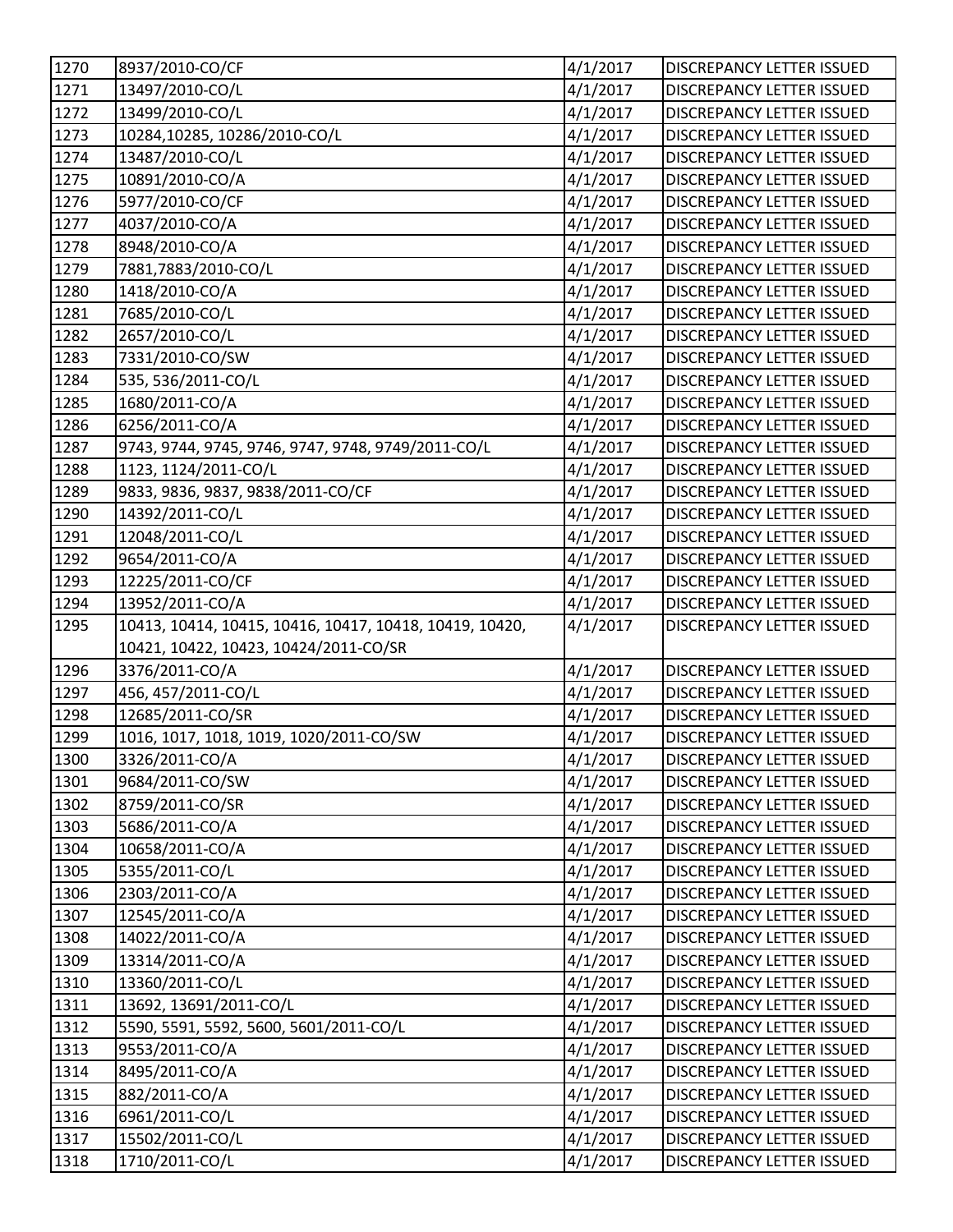| 1319 | 5247/2011-CO/CF                                            | 4/1/2017 | <b>DISCREPANCY LETTER ISSUED</b> |
|------|------------------------------------------------------------|----------|----------------------------------|
| 1320 | 12101/2011-CO/A                                            | 4/1/2017 | <b>DISCREPANCY LETTER ISSUED</b> |
| 1321 | 1681/2011-CO/A                                             | 4/1/2017 | DISCREPANCY LETTER ISSUED        |
| 1322 | 7602/2011-CO/L                                             | 4/1/2017 | DISCREPANCY LETTER ISSUED        |
| 1323 | 6770/2011-CO/A                                             | 4/1/2017 | DISCREPANCY LETTER ISSUED        |
| 1324 | 8145/2011-CO/A                                             | 4/1/2017 | DISCREPANCY LETTER ISSUED        |
| 1325 | 6291/2011-CO/SW                                            | 4/1/2017 | <b>DISCREPANCY LETTER ISSUED</b> |
| 1326 | 5450, 5451/2011-CO/SW                                      | 4/1/2017 | DISCREPANCY LETTER ISSUED        |
| 1327 | 9510, 9511, 9513, 9514, 9523, 9524/2011-CO/A               | 4/1/2017 | DISCREPANCY LETTER ISSUED        |
| 1328 | 9105, 9107, 9108, 9109, 9110, 9111, 9112, 9113, 9114/2011- | 4/1/2017 | DISCREPANCY LETTER ISSUED        |
|      | CO/L                                                       |          |                                  |
| 1329 | 3035, 3036, 3037, 3038, 3039/2011-CO/L                     | 4/1/2017 | <b>DISCREPANCY LETTER ISSUED</b> |
| 1330 | 5576, 5577, 5579, 5580/2011-CO/SW                          | 4/1/2017 | DISCREPANCY LETTER ISSUED        |
| 1331 | 230/2011-CO/L                                              | 4/1/2017 | <b>DISCREPANCY LETTER ISSUED</b> |
| 1332 | 8918/2011-CO/L                                             | 4/1/2017 | <b>DISCREPANCY LETTER ISSUED</b> |
| 1333 | 6263, 6264/2011-CO/SW                                      | 4/1/2017 | <b>DISCREPANCY LETTER ISSUED</b> |
| 1334 | 12647, 12648, 12649, 12650, 12651, 12653/2011-CO/L         | 4/1/2017 | DISCREPANCY LETTER ISSUED        |
| 1335 | 6573/2011-CO/A                                             | 4/1/2017 | DISCREPANCY LETTER ISSUED        |
| 1336 | 5166/2011-CO/A                                             | 4/1/2017 | <b>DISCREPANCY LETTER ISSUED</b> |
| 1337 | 1172/2011-CO/A                                             | 4/1/2017 | <b>DISCREPANCY LETTER ISSUED</b> |
| 1338 | 9301/2011-CO/A                                             | 4/1/2017 | DISCREPANCY LETTER ISSUED        |
| 1339 | 14261, 14262, 14264, 14268/2011-CO/CF                      | 4/1/2017 | DISCREPANCY LETTER ISSUED        |
| 1340 | 2428/2011-CO/L                                             | 4/1/2017 | DISCREPANCY LETTER ISSUED        |
| 1341 | 3899, 3900/2011-CO/A                                       | 4/1/2017 | DISCREPANCY LETTER ISSUED        |
| 1342 | 13669/2011-CO/L                                            | 4/1/2017 | <b>DISCREPANCY LETTER ISSUED</b> |
| 1343 | 3517/2011-CO/L                                             | 4/1/2017 | DISCREPANCY LETTER ISSUED        |
| 1344 | 12117/2011-CO/A                                            | 4/1/2017 | <b>DISCREPANCY LETTER ISSUED</b> |
| 1345 | 5140/2011-CO/A                                             | 4/1/2017 | DISCREPANCY LETTER ISSUED        |
| 1346 | 9201/2011-CO/L                                             | 4/1/2017 | DISCREPANCY LETTER ISSUED        |
| 1347 | 3749/2011-CO/A                                             | 4/1/2017 | <b>DISCREPANCY LETTER ISSUED</b> |
| 1348 | 5282/2011-CO/L                                             | 4/1/2017 | <b>DISCREPANCY LETTER ISSUED</b> |
| 1349 | 12285/2011-CO/A                                            | 4/1/2017 | DISCREPANCY LETTER ISSUED        |
| 1350 | 15028/2011-CO/L                                            | 4/1/2017 | <b>DISCREPANCY LETTER ISSUED</b> |
| 1351 | 524-2011-CO/SW                                             | 4/1/2017 | <b>DISCREPANCY LETTER ISSUED</b> |
| 1352 | 159/2011-CO/A                                              | 4/1/2017 | <b>DISCREPANCY LETTER ISSUED</b> |
| 1353 | 239/2011-CO/L                                              | 4/1/2017 | <b>DISCREPANCY LETTER ISSUED</b> |
| 1354 | 12466/2010-CO/L                                            | 4/1/2017 | DISCREPANCY LETTER ISSUED        |
| 1355 | 867/2011-CO/L                                              | 4/1/2017 | <b>DISCREPANCY LETTER ISSUED</b> |
| 1356 | 5667/2011-CO/A                                             | 4/1/2017 | <b>DISCREPANCY LETTER ISSUED</b> |
| 1357 | 8618-8620/2012-CO/SR                                       | 4/1/2017 | <b>DISCREPANCY LETTER ISSUED</b> |
| 1358 | 12207/2011-CO/CF                                           | 4/1/2017 | DISCREPANCY LETTER ISSUED        |
| 1359 | 12206/2011-CO/A                                            | 4/1/2017 | DISCREPANCY LETTER ISSUED        |
| 1360 | 5200-5201/2011-CO/A                                        | 4/1/2017 | <b>DISCREPANCY LETTER ISSUED</b> |
| 1361 | 13364/2011-CO/L                                            | 4/1/2017 | <b>DISCREPANCY LETTER ISSUED</b> |
| 1362 | 5325/2011-CO/L                                             | 4/1/2017 | <b>DISCREPANCY LETTER ISSUED</b> |
| 1363 | 3522/2011-CO/A                                             | 4/1/2017 | DISCREPANCY LETTER ISSUED        |
| 1364 | 6918/2011-CO/A                                             | 4/1/2017 | DISCREPANCY LETTER ISSUED        |
| 1365 | 13281/2011-CO/A                                            | 4/1/2017 | <b>DISCREPANCY LETTER ISSUED</b> |
| 1366 | 9473A-9498A/2011-CO/A                                      | 4/1/2017 | <b>DISCREPANCY LETTER ISSUED</b> |
| 1367 | 6102/2011-CO/L                                             | 4/1/2017 | DISCREPANCY LETTER ISSUED        |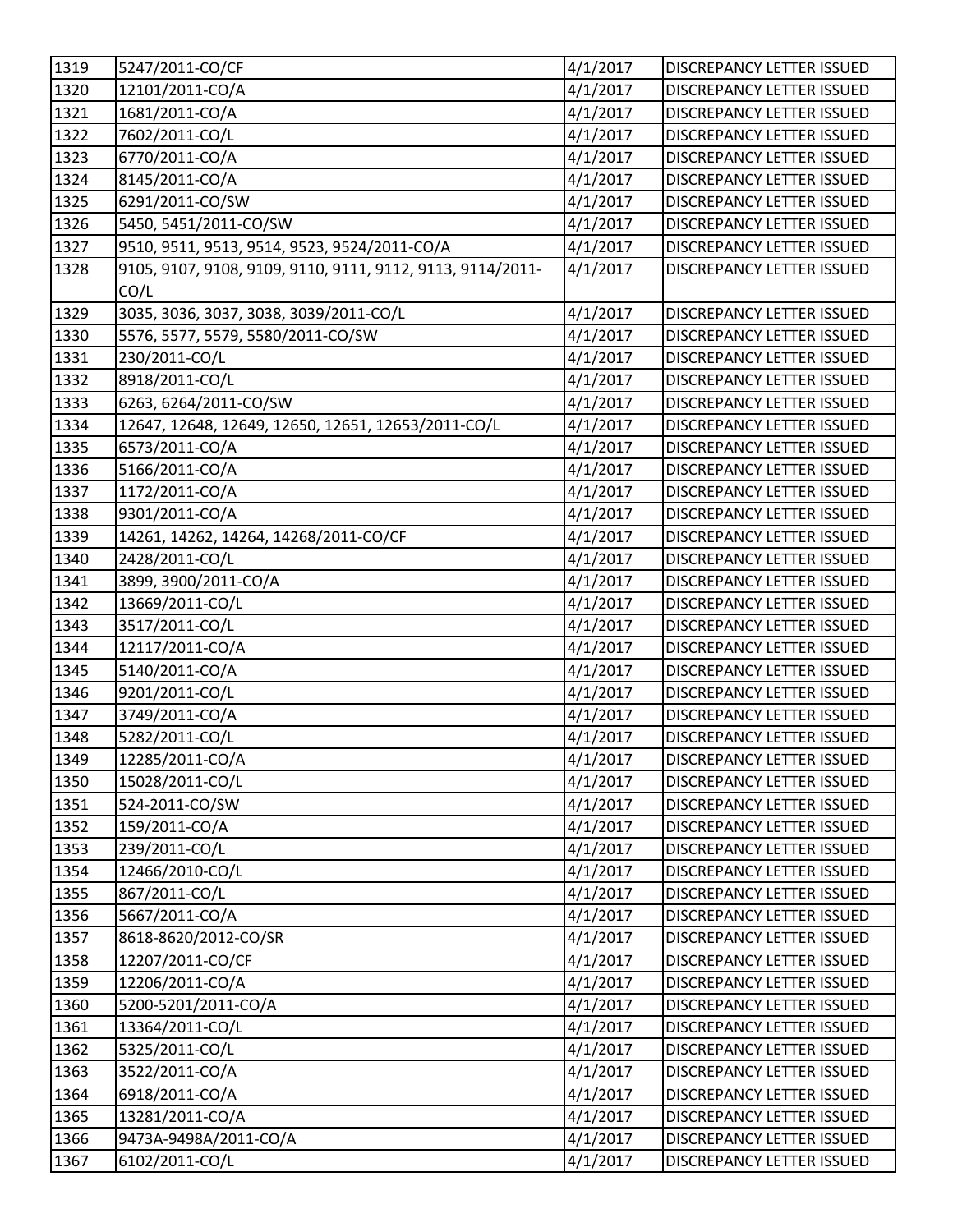| 1368 | 5174/2012-CO/CF             | 4/1/2017 | <b>DISCREPANCY LETTER ISSUED</b> |
|------|-----------------------------|----------|----------------------------------|
| 1369 | 12090/2012-CO/A             | 4/1/2017 | <b>DISCREPANCY LETTER ISSUED</b> |
| 1370 | 8958/2012-CO/SR             | 4/1/2017 | DISCREPANCY LETTER ISSUED        |
| 1371 | 14583/2012-CO/SR            | 4/1/2017 | DISCREPANCY LETTER ISSUED        |
| 1372 | 3226 TO 3232/2012-CO/SR     | 4/1/2017 | DISCREPANCY LETTER ISSUED        |
| 1373 | 14533/2012-CO/SR            | 4/1/2017 | <b>DISCREPANCY LETTER ISSUED</b> |
| 1374 | 13434/2010-CO/L             | 4/1/2017 | <b>DISCREPANCY LETTER ISSUED</b> |
| 1375 | 110001/2012-CO/SR           | 4/1/2017 | <b>DISCREPANCY LETTER ISSUED</b> |
| 1376 | 6126/2012-CO/A              | 4/1/2017 | DISCREPANCY LETTER ISSUED        |
| 1377 | 8066,8067/2011-CO/L         | 4/1/2017 | <b>DISCREPANCY LETTER ISSUED</b> |
| 1378 | 4680/2012-CO/A              | 4/1/2017 | <b>DISCREPANCY LETTER ISSUED</b> |
| 1379 | 566/2012-CO/CF              | 4/1/2017 | DISCREPANCY LETTER ISSUED        |
| 1380 | 564-565/2012-CO/A           | 4/1/2017 | <b>DISCREPANCY LETTER ISSUED</b> |
| 1381 | 888-889/2012-CO/L           | 4/1/2017 | DISCREPANCY LETTER ISSUED        |
| 1382 | 11834/2012-CO/L             | 4/1/2017 | <b>DISCREPANCY LETTER ISSUED</b> |
| 1383 | 16509/2012-CO/CF            | 4/1/2017 | <b>DISCREPANCY LETTER ISSUED</b> |
| 1384 | 1204/2011-CO/A              | 4/1/2017 | <b>DISCREPANCY LETTER ISSUED</b> |
| 1385 | 7197/2011-CO/L              | 4/1/2017 | DISCREPANCY LETTER ISSUED        |
| 1386 | 62/2011-CO/SW               | 4/1/2017 | DISCREPANCY LETTER ISSUED        |
| 1387 | 11336/2012-CO/SW            | 4/1/2017 | <b>DISCREPANCY LETTER ISSUED</b> |
| 1388 | 16034/2012-CO/SR            | 4/1/2017 | DISCREPANCY LETTER ISSUED        |
| 1389 | 1873/2012-CO/L              | 4/1/2017 | <b>DISCREPANCY LETTER ISSUED</b> |
| 1390 | 14014/2012-CO/A             | 4/1/2017 | DISCREPANCY LETTER ISSUED        |
| 1391 | 13505/2012-CO/L             | 4/1/2017 | DISCREPANCY LETTER ISSUED        |
| 1392 | 456/2012-CO/L               | 4/1/2017 | DISCREPANCY LETTER ISSUED        |
| 1393 | 15705-15710/2012-CO/A       | 4/1/2017 | <b>DISCREPANCY LETTER ISSUED</b> |
| 1394 | 3874/2011-CO/L              | 4/1/2017 | <b>DISCREPANCY LETTER ISSUED</b> |
| 1395 | 11678/2010-CO/L             | 4/1/2017 | <b>DISCREPANCY LETTER ISSUED</b> |
| 1396 | 10450/2010-CO/L             | 4/1/2017 | <b>DISCREPANCY LETTER ISSUED</b> |
| 1397 | 5743, 5745/2010-CO/L        | 4/1/2017 | DISCREPANCY LETTER ISSUED        |
| 1398 | 8588 - 8589/2010-CO/A       | 4/1/2017 | <b>DISCREPANCY LETTER ISSUED</b> |
| 1399 | 2426/2012-CO/SW             | 4/1/2017 | DISCREPANCY LETTER ISSUED        |
| 1400 | 11761/2010-CO/SR            | 4/1/2017 | <b>DISCREPANCY LETTER ISSUED</b> |
| 1401 | 11632/2010-CO/L             | 4/1/2017 | <b>DISCREPANCY LETTER ISSUED</b> |
| 1402 | 11419/2010-CO/L             | 4/1/2017 | <b>DISCREPANCY LETTER ISSUED</b> |
| 1403 | 15327&15328/2012-CO/A       | 4/1/2017 | DISCREPANCY LETTER ISSUED        |
| 1404 | 11788/2010-CO/L             | 4/1/2017 | DISCREPANCY LETTER ISSUED        |
| 1405 | 14267/2011-CO/CF            | 4/1/2017 | <b>DISCREPANCY LETTER ISSUED</b> |
| 1406 | 13159,13161&13162/2012-CO/A | 4/1/2017 | <b>DISCREPANCY LETTER ISSUED</b> |
| 1407 | 6845/2012-CO/L              | 4/1/2017 | <b>DISCREPANCY LETTER ISSUED</b> |
| 1408 | 15484/2012-CO/SR            | 4/1/2017 | DISCREPANCY LETTER ISSUED        |
| 1409 | 9059/2012-CO/A              | 4/1/2017 | DISCREPANCY LETTER ISSUED        |
| 1410 | 15648/2012-CO/A             | 4/1/2017 | <b>DISCREPANCY LETTER ISSUED</b> |
| 1411 | 3537/2012-CO/L              | 4/1/2017 | <b>DISCREPANCY LETTER ISSUED</b> |
| 1412 | 8792 TO 8794/2012-CO/SR/CF  | 4/1/2017 | <b>DISCREPANCY LETTER ISSUED</b> |
| 1413 | 16051/2012-CO/A             | 4/1/2017 | DISCREPANCY LETTER ISSUED        |
| 1414 | 6777 & 6778/2011-CO/A       | 4/1/2017 | <b>DISCREPANCY LETTER ISSUED</b> |
| 1415 | 2556/2011-CO/A              | 4/1/2017 | <b>DISCREPANCY LETTER ISSUED</b> |
| 1416 | 14146/2011-CO/A             | 4/1/2017 | <b>DISCREPANCY LETTER ISSUED</b> |
| 1417 | 1127/2011-CO/L              | 4/1/2017 | DISCREPANCY LETTER ISSUED        |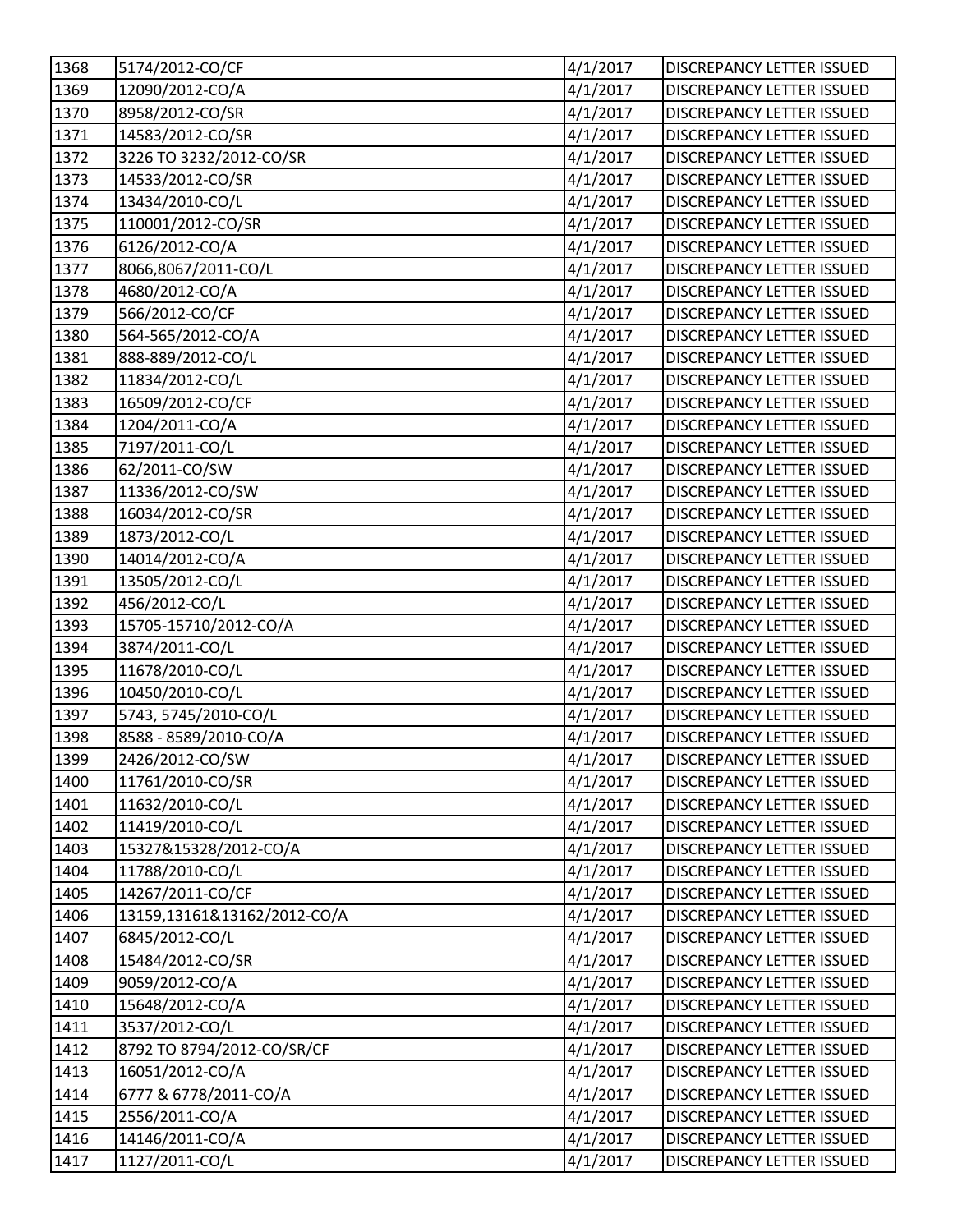| 1418               | 13728/2011-CO/SW            | 4/1/2017 | <b>DISCREPANCY LETTER ISSUED</b> |
|--------------------|-----------------------------|----------|----------------------------------|
| 1419               | 1080/2011-CO/L              | 4/1/2017 | <b>DISCREPANCY LETTER ISSUED</b> |
| 1420               | 13455/2011-CO/A             | 4/1/2017 | DISCREPANCY LETTER ISSUED        |
| 1421               | 10575/2011-CO/A             | 4/1/2017 | DISCREPANCY LETTER ISSUED        |
| 1422               | 15946/2012-CO/L             | 4/1/2017 | DISCREPANCY LETTER ISSUED        |
| 1423               | 5527/2012-CO/A              | 4/1/2017 | <b>DISCREPANCY LETTER ISSUED</b> |
| 1424               | 554/2012-CO/A               | 4/1/2017 | <b>DISCREPANCY LETTER ISSUED</b> |
| 1425               | 9646/2012-CO/A              | 4/1/2017 | DISCREPANCY LETTER ISSUED        |
| 1426               | 5884/2011-CO/A              | 4/1/2017 | DISCREPANCY LETTER ISSUED        |
| 1427               | 10583/2012-CO/A             | 4/1/2017 | <b>DISCREPANCY LETTER ISSUED</b> |
| 1428               | 7594 TO 7600/2012-CO/SR     | 4/1/2017 | <b>DISCREPANCY LETTER ISSUED</b> |
| 1429               | 11927/2012-CO/L             | 4/1/2017 | DISCREPANCY LETTER ISSUED        |
| 1430               | 12059-12060/2010-CO/A       | 4/1/2017 | DISCREPANCY LETTER ISSUED        |
| 1431               | 948/2012-CO/L               | 4/1/2017 | DISCREPANCY LETTER ISSUED        |
| 1432               | 11218/2012-CO/L             | 4/1/2017 | <b>DISCREPANCY LETTER ISSUED</b> |
| 1433               | 544/2012-CO/L               | 4/1/2017 | DISCREPANCY LETTER ISSUED        |
| 1434               | 1647/2012-CO/L              | 4/1/2017 | <b>DISCREPANCY LETTER ISSUED</b> |
| 1435               | 3656 TO 3665/2010-CO/SW     | 4/1/2017 | DISCREPANCY LETTER ISSUED        |
| 1436               | 4539 TO 4546/2012-CO/SR     | 4/1/2017 | <b>DISCREPANCY LETTER ISSUED</b> |
| 1437               | 5400&5402/2012-CO/L         | 4/1/2017 | <b>DISCREPANCY LETTER ISSUED</b> |
| $\overline{1}$ 438 | 2007/2012/CO/A              | 4/1/2017 | DISCREPANCY LETTER ISSUED        |
| 1439               | 11366/2012-CO/A             | 4/1/2017 | <b>DISCREPANCY LETTER ISSUED</b> |
| 1440               | 16012/2012-CO/L             | 4/1/2017 | <b>DISCREPANCY LETTER ISSUED</b> |
| 1441               | 12052/2011-CO/L             | 4/1/2017 | <b>DISCREPANCY LETTER ISSUED</b> |
| 1442               | 7090/2012-CO/A              | 4/1/2017 | <b>DISCREPANCY LETTER ISSUED</b> |
| 1443               | 6070/2012-CO/A              | 4/1/2017 | <b>DISCREPANCY LETTER ISSUED</b> |
| 1444               | 5596 TO 5559/2011-CO/SW     | 4/1/2017 | <b>DISCREPANCY LETTER ISSUED</b> |
| 1445               | 1413-1414/2012-CO/L         | 4/1/2017 | <b>DISCREPANCY LETTER ISSUED</b> |
| 1446               | 2080/2011-CO/L              | 4/1/2017 | <b>DISCREPANCY LETTER ISSUED</b> |
| 1447               | 15825/2012-CO/A             | 4/1/2017 | DISCREPANCY LETTER ISSUED        |
| 1448               | 8259/2011-CO/A              | 4/1/2017 | <b>DISCREPANCY LETTER ISSUED</b> |
| 1449               | 11208/2012-CO/A             | 4/1/2017 | DISCREPANCY LETTER ISSUED        |
| 1450               | 7037&7038/2012-CO/L         | 4/1/2017 | <b>DISCREPANCY LETTER ISSUED</b> |
| 1451               | 11856,11857/2011-CO/SR      | 4/1/2017 | DISCREPANCY LETTER ISSUED        |
| 1452               | 9536 TO 9545/2011-CO/A      | 4/1/2017 | <b>DISCREPANCY LETTER ISSUED</b> |
| 1453               | 8246/2011-CO/SR             | 4/1/2017 | DISCREPANCY LETTER ISSUED        |
| 1454               | 3651/2011-CO/A              | 4/1/2017 | <b>DISCREPANCY LETTER ISSUED</b> |
| 1455               | 11973/2011-CO/A             | 4/1/2017 | <b>DISCREPANCY LETTER ISSUED</b> |
| 1456               | 11649/2011-CO/A             | 4/1/2017 | <b>DISCREPANCY LETTER ISSUED</b> |
| 1457               | 16322 TO 16330/2012-CO/A    | 4/1/2017 | <b>DISCREPANCY LETTER ISSUED</b> |
| 1458               | 5754/2011-CO/A              | 4/1/2017 | DISCREPANCY LETTER ISSUED        |
| 1459               | 9022-9025/2011-CO/A         | 4/1/2017 | DISCREPANCY LETTER ISSUED        |
| 1460               | 5327/2011-CO/A              | 4/1/2017 | <b>DISCREPANCY LETTER ISSUED</b> |
| 1461               | 13558,13559,13560/2011-CO/L | 4/1/2017 | <b>DISCREPANCY LETTER ISSUED</b> |
| 1462               | 13546/2011-CO/L             | 4/1/2017 | <b>DISCREPANCY LETTER ISSUED</b> |
| 1463               | 3594 TO 3597/2010-CO/A      | 4/1/2017 | DISCREPANCY LETTER ISSUED        |
| 1464               | 9211/2010-CO/SR             | 4/1/2017 | DISCREPANCY LETTER ISSUED        |
| 1465               | 7700, 7702/2010-CO/A        | 4/1/2017 | <b>DISCREPANCY LETTER ISSUED</b> |
| 1466               | 5703/2010-CO/SW             | 4/1/2017 | <b>DISCREPANCY LETTER ISSUED</b> |
| 1467               | 8914/2011-CO/L              | 4/1/2017 | DISCREPANCY LETTER ISSUED        |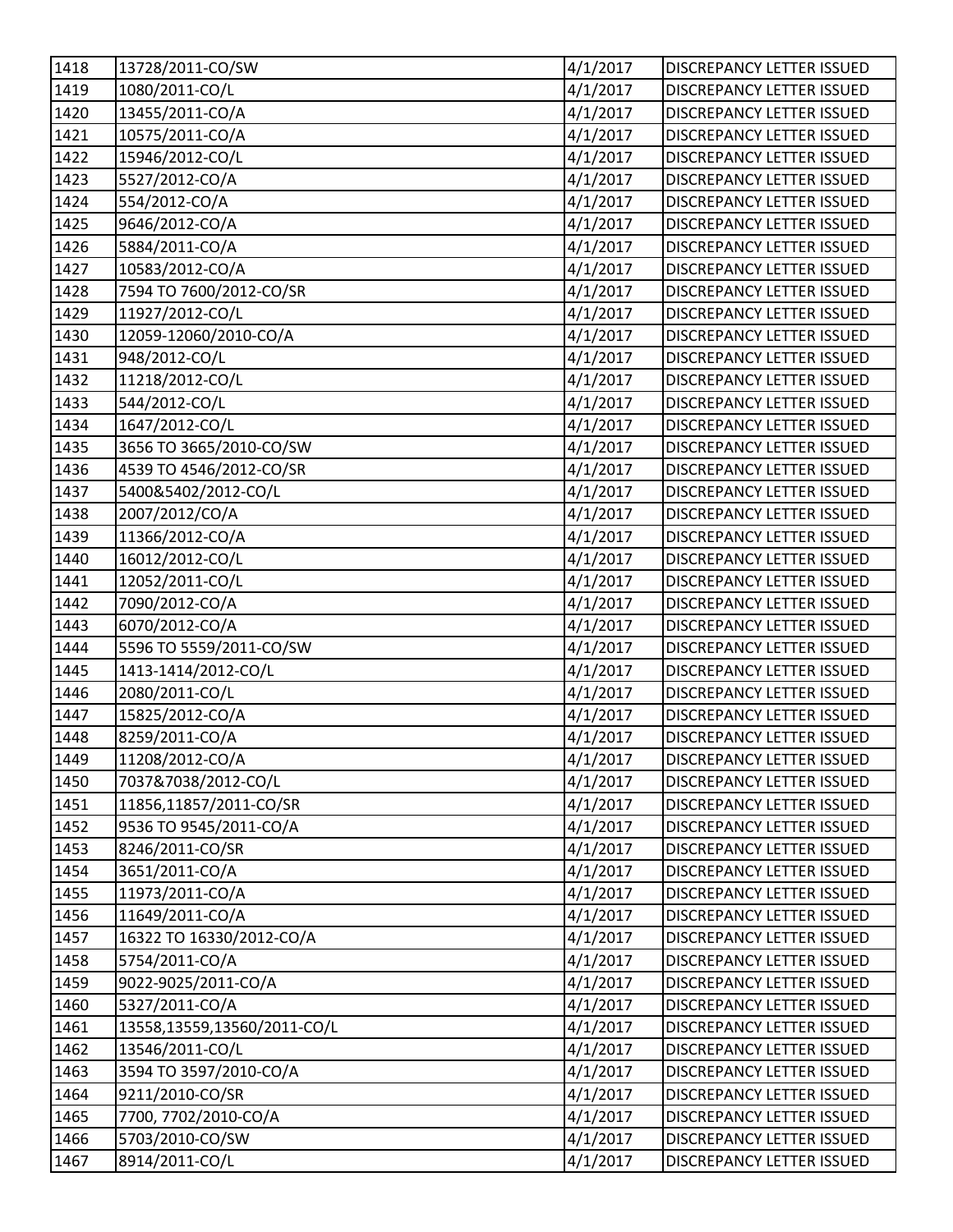| 1468               | 7679/2011-CO/L          | 4/1/2017 | <b>DISCREPANCY LETTER ISSUED</b> |
|--------------------|-------------------------|----------|----------------------------------|
| 1469               | 12051-12052/2010-CO/A   | 4/1/2017 | <b>DISCREPANCY LETTER ISSUED</b> |
| 1470               | 010064/2010-CO/L        | 4/1/2017 | <b>DISCREPANCY LETTER ISSUED</b> |
| 1471               | 13331/2011-CO/M         | 4/1/2017 | DISCREPANCY LETTER ISSUED        |
| 1472               | 15285/2011-CO/A         | 4/1/2017 | <b>DISCREPANCY LETTER ISSUED</b> |
| 1473               | 911/2011-CO/A           | 4/1/2017 | <b>DISCREPANCY LETTER ISSUED</b> |
| 1474               | 10191/2011-CO/SW        | 4/1/2017 | <b>DISCREPANCY LETTER ISSUED</b> |
| 1475               | 8187 & 8183/2010-CO/L   | 4/1/2017 | <b>DISCREPANCY LETTER ISSUED</b> |
| 1476               | 12587/2010-CO/A         | 4/1/2017 | DISCREPANCY LETTER ISSUED        |
| 1477               | 6769/2010-CO/A          | 4/1/2017 | <b>DISCREPANCY LETTER ISSUED</b> |
| 1478               | 8846/2010-CO/L          | 4/1/2017 | <b>DISCREPANCY LETTER ISSUED</b> |
| 1479               | 9237/2010-CO/L          | 4/1/2017 | DISCREPANCY LETTER ISSUED        |
| 1480               | 2985/2010-CO/L          | 4/1/2017 | DISCREPANCY LETTER ISSUED        |
| 1481               | 15610,15611/2012-CO/SR  | 4/1/2017 | DISCREPANCY LETTER ISSUED        |
| 1482               | 7625/2012-CO/A          | 4/1/2017 | <b>DISCREPANCY LETTER ISSUED</b> |
| 1483               | 16450, 16451/2012-CO/A  | 4/1/2017 | <b>DISCREPANCY LETTER ISSUED</b> |
| 1484               | 13664/2010-CO/L         | 4/1/2017 | DISCREPANCY LETTER ISSUED        |
| 1485               | 1559/2010-CO/L          | 4/1/2017 | DISCREPANCY LETTER ISSUED        |
| 1486               | 6378-6388/2010-CO/A     | 4/1/2017 | <b>DISCREPANCY LETTER ISSUED</b> |
| 1487               | 11645/2010-CO/L         | 4/1/2017 | <b>DISCREPANCY LETTER ISSUED</b> |
| $\overline{1}$ 488 | 1084/2010-CO/L          | 4/1/2017 | DISCREPANCY LETTER ISSUED        |
| 1489               | 9816/2011-CO/CF         | 4/1/2017 | <b>DISCREPANCY LETTER ISSUED</b> |
| 1490               | 5011-5012/2011-CO/A     | 4/1/2017 | DISCREPANCY LETTER ISSUED        |
| 1491               | 5014/2011-CO/A          | 4/1/2017 | <b>DISCREPANCY LETTER ISSUED</b> |
| 1492               | 10470-10474/2011-CO/SR  | 4/1/2017 | <b>DISCREPANCY LETTER ISSUED</b> |
| 1493               | 8959/2011-CO/L          | 4/1/2017 | <b>DISCREPANCY LETTER ISSUED</b> |
| 1494               | 13922 & 13923/2010-CO/A | 4/1/2017 | <b>DISCREPANCY LETTER ISSUED</b> |
| 1495               | 6788/2010-CO/L          | 4/1/2017 | DISCREPANCY LETTER ISSUED        |
| 1496               | 948/2012-CO/L           | 4/1/2017 | <b>DISCREPANCY LETTER ISSUED</b> |
| 1497               | 7036/2012-CO/A          | 4/1/2017 | DISCREPANCY LETTER ISSUED        |
| 1498               | 6262/2012-CO/L          | 4/1/2017 | <b>DISCREPANCY LETTER ISSUED</b> |
| 1499               | 498/2012-CO/L           | 4/1/2017 | DISCREPANCY LETTER ISSUED        |
| 1500               | 4235-4242/2012-CO/SR    | 4/1/2017 | <b>DISCREPANCY LETTER ISSUED</b> |
| 1501               | 2781/2012-CO/A          | 4/1/2017 | <b>DISCREPANCY LETTER ISSUED</b> |
| 1502               | 13308/2012-CO/L         | 4/1/2017 | <b>DISCREPANCY LETTER ISSUED</b> |
| 1503               | 10173/2012-CO/L         | 4/1/2017 | DISCREPANCY LETTER ISSUED        |
| 1504               | 16139/2012-CO/SR        | 4/1/2017 | DISCREPANCY LETTER ISSUED        |
| 1505               | 8621 TO 8624/2012-CO/SR | 4/1/2017 | <b>DISCREPANCY LETTER ISSUED</b> |
| 1506               | 14129/2012-CO/L         | 4/1/2017 | <b>DISCREPANCY LETTER ISSUED</b> |
| 1507               | 14430,14431/2012-CO/SR  | 4/1/2017 | <b>DISCREPANCY LETTER ISSUED</b> |
| 1508               | 2533/2012-CO/L          | 4/1/2017 | <b>DISCREPANCY LETTER ISSUED</b> |
| 1509               | 11315/2012-CO/A         | 4/1/2017 | DISCREPANCY LETTER ISSUED        |
| 1510               | 14314/2012-CO/L         | 4/1/2017 | <b>DISCREPANCY LETTER ISSUED</b> |
| 1511               | 7854/2012-CO/A          | 4/1/2017 | <b>DISCREPANCY LETTER ISSUED</b> |
| 1512               | 15446/2012-CO/L         | 4/1/2017 | <b>DISCREPANCY LETTER ISSUED</b> |
| 1513               | 7315/2012-CO/A          | 4/1/2017 | DISCREPANCY LETTER ISSUED        |
| 1514               | 14414-14424/2012-CO/L   | 4/1/2017 | <b>DISCREPANCY LETTER ISSUED</b> |
| 1515               | 382/2010-CO/L           | 4/1/2017 | <b>DISCREPANCY LETTER ISSUED</b> |
| 1516               | 14556/2012-CO/L         | 4/1/2017 | <b>DISCREPANCY LETTER ISSUED</b> |
| 1517               | 4368/2010-CO/L          | 4/1/2017 | DISCREPANCY LETTER ISSUED        |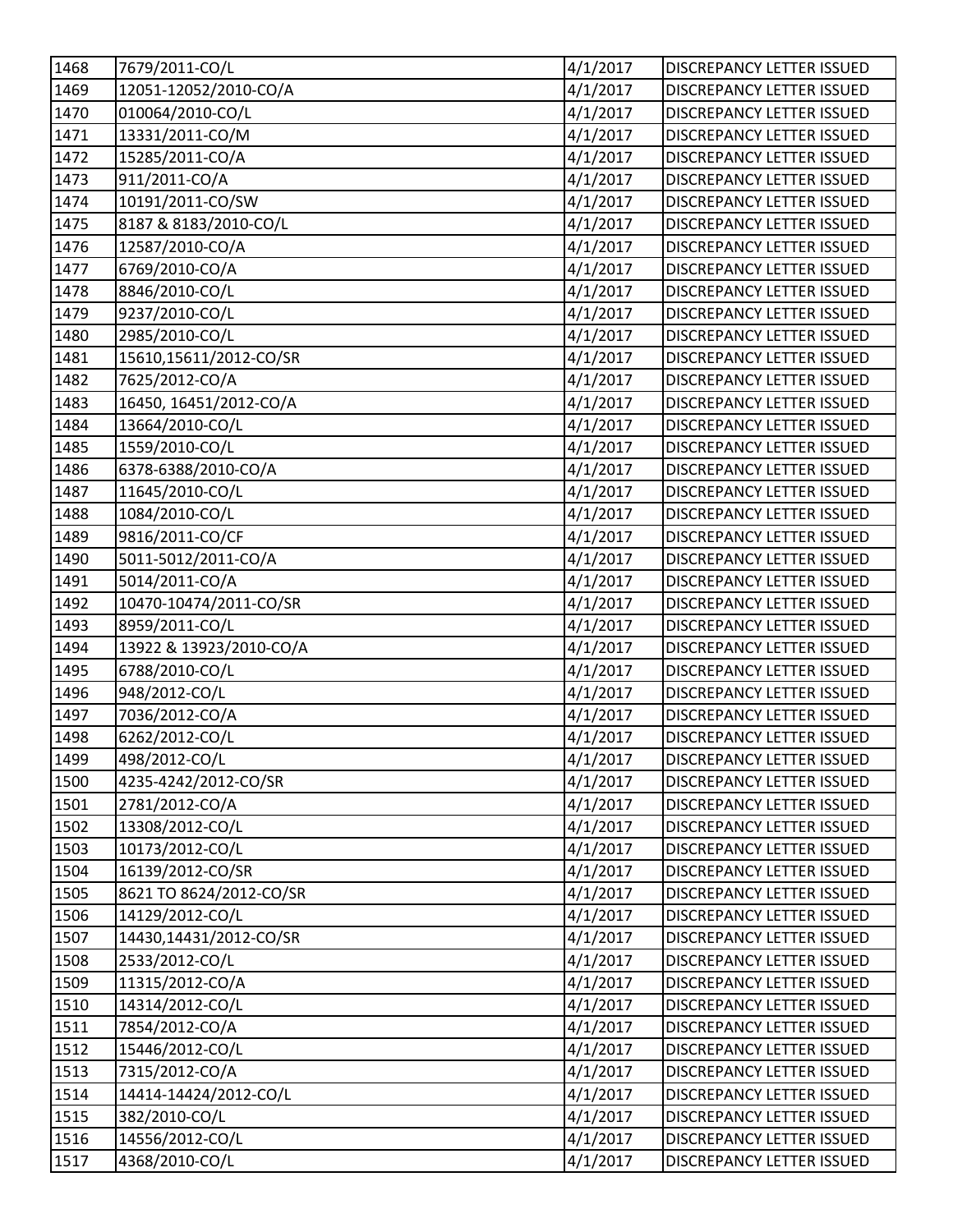| 1518 | 1162/21010-CO/SW                                 | 4/1/2017 | <b>DISCREPANCY LETTER ISSUED</b> |
|------|--------------------------------------------------|----------|----------------------------------|
| 1519 | 901/2011-CO/L                                    | 4/1/2017 | <b>DISCREPANCY LETTER ISSUED</b> |
| 1520 | 7303/2012/CO/L                                   | 4/1/2017 | DISCREPANCY LETTER ISSUED        |
| 1521 | 8788-8790/2012-CO/A                              | 4/1/2017 | DISCREPANCY LETTER ISSUED        |
| 1522 | 11553-11554/2011-CO/A/L                          | 4/1/2017 | <b>DISCREPANCY LETTER ISSUED</b> |
| 1523 | 5566/2012-CO/A                                   | 4/1/2017 | <b>DISCREPANCY LETTER ISSUED</b> |
| 1524 | 11307/2009-CO/L                                  | 4/1/2017 | <b>DISCREPANCY LETTER ISSUED</b> |
| 1525 | 8435/2010-CO/L                                   | 4/1/2017 | DISCREPANCY LETTER ISSUED        |
| 1526 | 8777 - 8786/2012-CO/L                            | 4/1/2017 | DISCREPANCY LETTER ISSUED        |
| 1527 | 283/2012-CO/A                                    | 4/1/2017 | <b>DISCREPANCY LETTER ISSUED</b> |
| 1528 | 3423/2012-CO/A                                   | 4/1/2017 | <b>DISCREPANCY LETTER ISSUED</b> |
| 1529 | 4076, 4072/2012-CO/SR                            | 4/1/2017 | DISCREPANCY LETTER ISSUED        |
| 1530 | 14232/2012-CO/CF                                 | 4/1/2017 | DISCREPANCY LETTER ISSUED        |
| 1531 | 6021/2011-CO/L                                   | 4/1/2017 | DISCREPANCY LETTER ISSUED        |
| 1532 | 5818/2012-CO/SW                                  | 4/1/2017 | <b>DISCREPANCY LETTER ISSUED</b> |
| 1533 | 8034-8041/2011-CO/SR                             | 4/1/2017 | DISCREPANCY LETTER ISSUED        |
| 1534 | 1013-1015/2012-CO/SR                             | 4/1/2017 | <b>DISCREPANCY LETTER ISSUED</b> |
| 1535 | 4220/2012-CO/A                                   | 4/1/2017 | DISCREPANCY LETTER ISSUED        |
| 1536 | 5934/2012-CO/L                                   | 4/1/2017 | <b>DISCREPANCY LETTER ISSUED</b> |
| 1537 | 13267, 13272/2012-CO/L                           | 4/1/2017 | <b>DISCREPANCY LETTER ISSUED</b> |
| 1538 | 7250/2012-CO/A                                   | 4/1/2017 | DISCREPANCY LETTER ISSUED        |
| 1539 | 7795/2012-CO/A                                   | 4/1/2017 | <b>DISCREPANCY LETTER ISSUED</b> |
| 1540 | 1696/2012-CO/A                                   | 4/1/2017 | <b>DISCREPANCY LETTER ISSUED</b> |
| 1541 | 8797 - 8801/2012-CO/A                            | 4/1/2017 | <b>DISCREPANCY LETTER ISSUED</b> |
| 1542 | 11864/2010-CO/L                                  | 4/1/2017 | DISCREPANCY LETTER ISSUED        |
| 1543 | 1243 - 1267/2012-CO/SR                           | 4/1/2017 | <b>DISCREPANCY LETTER ISSUED</b> |
| 1544 | 1674/2012-CO/L                                   | 4/1/2017 | <b>DISCREPANCY LETTER ISSUED</b> |
| 1545 | 10432-10435/2012-CO/A                            | 4/1/2017 | <b>DISCREPANCY LETTER ISSUED</b> |
| 1546 | 15026/2012-CO/A                                  | 4/1/2017 | DISCREPANCY LETTER ISSUED        |
| 1547 | 16027/2012-CO/A                                  | 4/1/2017 | DISCREPANCY LETTER ISSUED        |
| 1548 | 65, 83, 101/2012-CO/CF                           | 4/1/2017 | <b>DISCREPANCY LETTER ISSUED</b> |
| 1549 | 4389/2010-CO/L                                   | 5/1/2017 | DISCREPANCY LETTER ISSUED        |
| 1550 | 13385/2010-CO/L                                  | 5/1/2017 | <b>DISCREPANCY LETTER ISSUED</b> |
| 1551 | 701/2011-CO/L                                    | 5/1/2017 | DISCREPANCY LETTER ISSUED        |
| 1552 | 12898, 12899, 12900, 12901, 12902, 12903, 12904, | 5/1/2017 | DISCREPANCY LETTER ISSUED        |
|      | 12905/2010-CO/SW                                 |          |                                  |
| 1553 | 1025/2010-CO/SW                                  | 5/1/2017 | DISCREPANCY LETTER ISSUED        |
| 1554 | 1207/2010-CO/SR                                  | 5/1/2017 | DISCREPANCY LETTER ISSUED        |
| 1555 | 13821/2010-CO/L                                  | 5/1/2017 | DISCREPANCY LETTER ISSUED        |
| 1556 | 10616/2010-CO/L                                  | 5/1/2017 | <b>DISCREPANCY LETTER ISSUED</b> |
| 1557 | 7275/2010-CO/L                                   | 5/1/2017 | DISCREPANCY LETTER ISSUED        |
| 1558 | 6986, 6987, 6988, 6989/2010-CO/L                 | 5/1/2017 | DISCREPANCY LETTER ISSUED        |
| 1559 | 11965, 11966, 11967, 11968/2010-CO/A             | 5/1/2017 | DISCREPANCY LETTER ISSUED        |
| 1560 | 317, 318/2010-CO/L                               | 5/1/2017 | DISCREPANCY LETTER ISSUED        |
| 1561 | 5195/2010-CO/A                                   | 5/1/2017 | <b>DISCREPANCY LETTER ISSUED</b> |
| 1562 | 6902/2011-CO/A                                   | 5/1/2017 | DISCREPANCY LETTER ISSUED        |
| 1563 | 5506, 5507, 5499, 5500, 5501/2011-CO/L           | 5/1/2017 | DISCREPANCY LETTER ISSUED        |
| 1564 | 6027/2011-CO/CF                                  | 5/1/2017 | <b>DISCREPANCY LETTER ISSUED</b> |
| 1565 | 11445/2011-CO/L                                  | 5/1/2017 | DISCREPANCY LETTER ISSUED        |
| 1566 | 7300/2011-CO/L                                   | 5/1/2017 | DISCREPANCY LETTER ISSUED        |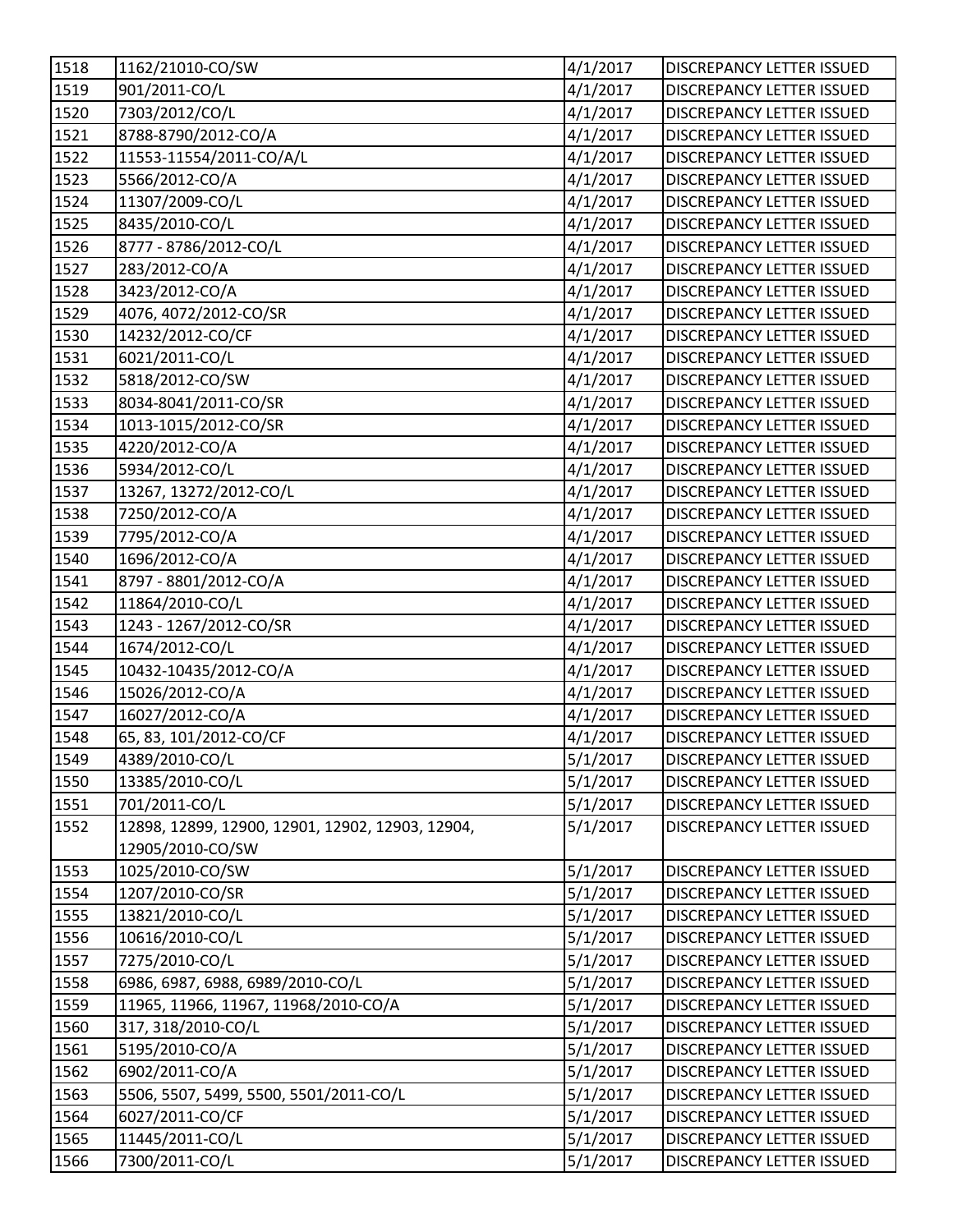| 1567 | 2742/2011-CO/A                                              | 5/1/2017 | <b>DISCREPANCY LETTER ISSUED</b> |
|------|-------------------------------------------------------------|----------|----------------------------------|
| 1568 | 9468/2011-CO/CF                                             | 5/1/2017 | <b>DISCREPANCY LETTER ISSUED</b> |
| 1569 | 5365/2011-CO/A                                              | 5/1/2017 | DISCREPANCY LETTER ISSUED        |
| 1570 | 8411/2011-CO/L                                              | 5/1/2017 | <b>DISCREPANCY LETTER ISSUED</b> |
| 1571 | 3091, 3092, 3093, 3094, 3095, 3096, 3097, 3098, 3099, 3100, | 5/1/2017 | DISCREPANCY LETTER ISSUED        |
|      | 3101/2011-CO/SR                                             |          |                                  |
| 1572 | 9656, 9657, 9658, 9659, 9660, 9661, 9662, 9663, 9664,       | 5/1/2017 | <b>DISCREPANCY LETTER ISSUED</b> |
|      | 9665/2011-CO/CF                                             |          |                                  |
| 1573 | 10526/2011-CO/A                                             | 5/1/2017 | DISCREPANCY LETTER ISSUED        |
| 1574 | 4145/2011-CO/SR                                             | 5/1/2017 | <b>DISCREPANCY LETTER ISSUED</b> |
| 1575 | 1631/2011-CO/A                                              | 5/1/2017 | DISCREPANCY LETTER ISSUED        |
| 1576 | 11310/2012-CO/A                                             | 5/1/2017 | DISCREPANCY LETTER ISSUED        |
| 1577 | 3417-3418/2012-CO/L                                         | 5/1/2017 | DISCREPANCY LETTER ISSUED        |
| 1578 | 473/2012-CO/SR                                              | 5/1/2017 | DISCREPANCY LETTER ISSUED        |
| 1579 | 4732/2012-CO/L                                              | 5/1/2017 | DISCREPANCY LETTER ISSUED        |
| 1580 | 5374/2012-CO/L                                              | 5/1/2017 | <b>DISCREPANCY LETTER ISSUED</b> |
| 1581 | 3248/2012-CO/L                                              | 5/1/2017 | DISCREPANCY LETTER ISSUED        |
| 1582 | 3743/2012-CO/L                                              | 5/1/2017 | DISCREPANCY LETTER ISSUED        |
| 1583 | 2957-2959/2012-CO/SR                                        | 5/1/2017 | <b>DISCREPANCY LETTER ISSUED</b> |
| 1584 | 4433/2012-CO/A                                              | 5/1/2017 | <b>DISCREPANCY LETTER ISSUED</b> |
| 1585 | 5179/2012-CO/A                                              | 5/1/2017 | DISCREPANCY LETTER ISSUED        |
| 1586 | 7638/2012-CO/A                                              | 5/1/2017 | <b>DISCREPANCY LETTER ISSUED</b> |
| 1587 | 4681/2012-CO/A                                              | 5/1/2017 | DISCREPANCY LETTER ISSUED        |
| 1588 | 7284/2012-CO/A                                              | 5/1/2017 | DISCREPANCY LETTER ISSUED        |
| 1589 | 4668/2012-CO/A                                              | 5/1/2017 | <b>DISCREPANCY LETTER ISSUED</b> |
| 1590 | 9650/2012-CO/SW                                             | 5/1/2017 | DISCREPANCY LETTER ISSUED        |
| 1591 | 15016/2012-CO/A                                             | 5/1/2017 | <b>DISCREPANCY LETTER ISSUED</b> |
| 1592 | 3454/2012-CO/L                                              | 5/1/2017 | DISCREPANCY LETTER ISSUED        |
| 1593 | 10100/2012-CO/SR                                            | 5/1/2017 | <b>DISCREPANCY LETTER ISSUED</b> |
| 1594 | 10466/2012-CO/A                                             | 5/1/2017 | <b>DISCREPANCY LETTER ISSUED</b> |
| 1595 | 15579/2012-CO/A                                             | 5/1/2017 | DISCREPANCY LETTER ISSUED        |
| 1596 | 16255/2012-CO/SR                                            | 5/1/2017 | <b>DISCREPANCY LETTER ISSUED</b> |
| 1597 | 16015/2012-CO/L                                             | 5/1/2017 | <b>DISCREPANCY LETTER ISSUED</b> |
| 1598 | 14330/2012-CO/L                                             | 5/1/2017 | DISCREPANCY LETTER ISSUED        |
| 1599 | 14403/2012-CO/A                                             | 5/1/2017 | <b>DISCREPANCY LETTER ISSUED</b> |
| 1600 | 10919/2012-CO/L                                             | 5/1/2017 | <b>DISCREPANCY LETTER ISSUED</b> |
| 1601 | 14656 - 14658/2012-CO/A                                     | 5/1/2017 | <b>DISCREPANCY LETTER ISSUED</b> |
| 1602 | 7784-7788/2012-CO/A                                         | 5/1/2017 | <b>DISCREPANCY LETTER ISSUED</b> |
| 1603 | 16262-16264, 16267-16273, 16275-16280, 16274/2012-CO/SR     | 5/1/2017 | DISCREPANCY LETTER ISSUED        |
| 1604 | 7443/2012-CO/CF                                             | 5/1/2017 | <b>DISCREPANCY LETTER ISSUED</b> |
| 1605 | 6205/2012-CO/SR                                             | 5/1/2017 | DISCREPANCY LETTER ISSUED        |
| 1606 | 11414/2012-CO/L                                             | 5/1/2017 | DISCREPANCY LETTER ISSUED        |
| 1607 | 13634/2012-CO/A                                             | 5/1/2017 | <b>DISCREPANCY LETTER ISSUED</b> |
| 1608 | 14186/2012-CO/L                                             | 5/1/2017 | <b>DISCREPANCY LETTER ISSUED</b> |
| 1609 | 10633/2012-CO/SR                                            | 5/1/2017 | DISCREPANCY LETTER ISSUED        |
| 1610 | 13811/2012-CO/L                                             | 5/1/2017 | DISCREPANCY LETTER ISSUED        |
| 1611 | 2051/2012-CO/L                                              | 5/1/2017 | <b>DISCREPANCY LETTER ISSUED</b> |
| 1612 | 14837/2012-CO/A                                             | 5/1/2017 | <b>DISCREPANCY LETTER ISSUED</b> |
| 1613 | 15237/2012-CO/SR                                            | 5/1/2017 | DISCREPANCY LETTER ISSUED        |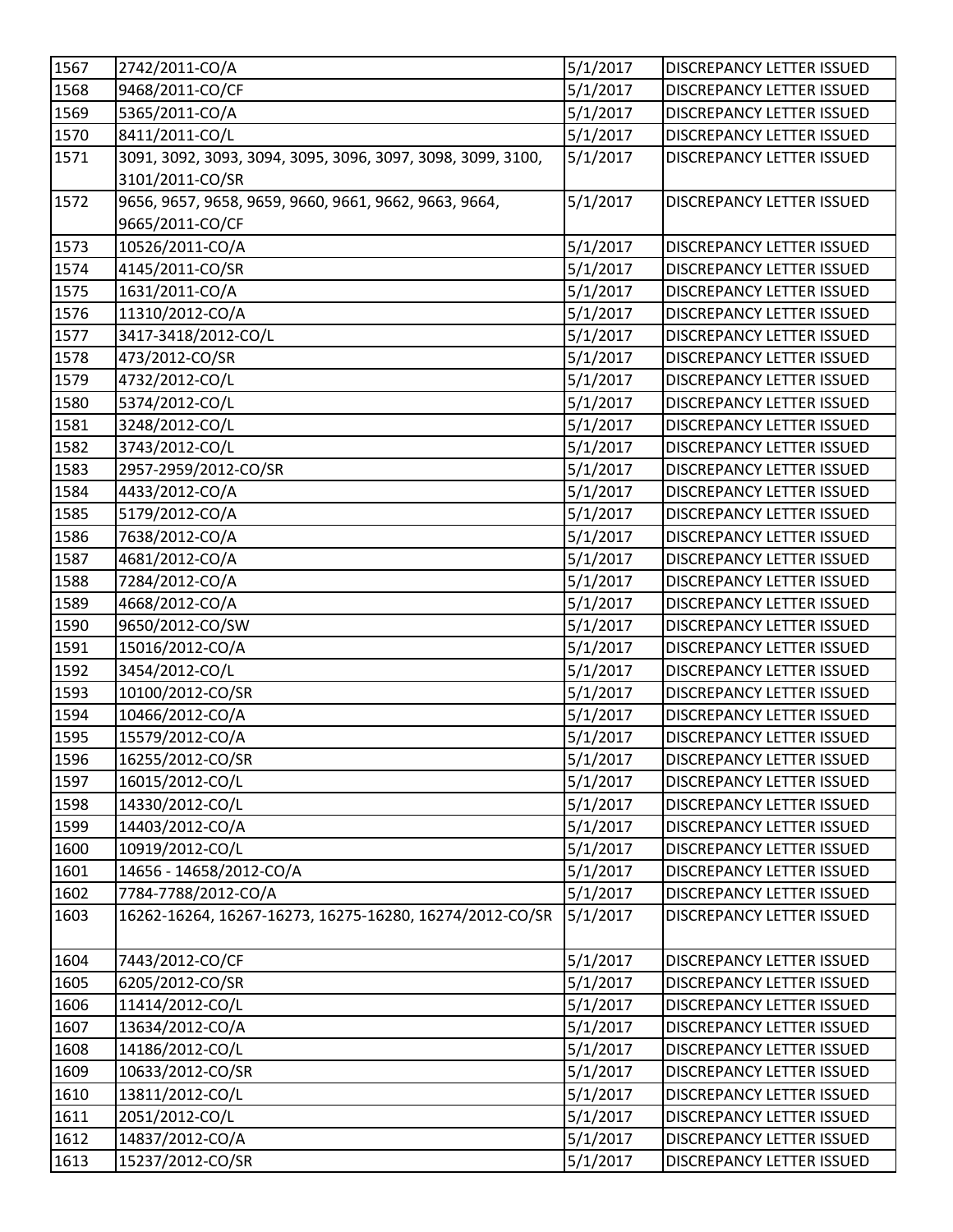| 1614              | 5968/2012-CO/L                  | 5/1/2017 | <b>DISCREPANCY LETTER ISSUED</b> |
|-------------------|---------------------------------|----------|----------------------------------|
| 1615              | 6129/2011-CO/L                  | 5/1/2017 | <b>DISCREPANCY LETTER ISSUED</b> |
| 1616              | 6202/2012-CO/SR                 | 5/1/2017 | DISCREPANCY LETTER ISSUED        |
| 1617              | 14259/2012-CO/L                 | 5/1/2017 | DISCREPANCY LETTER ISSUED        |
| 1618              | 13637/2012-CO/A                 | 5/1/2017 | DISCREPANCY LETTER ISSUED        |
| $\overline{1619}$ | 15670/2012-CO/L                 | 5/1/2017 | DISCREPANCY LETTER ISSUED        |
| 1620              | 150-151/2011-CO/L               | 5/1/2017 | DISCREPANCY LETTER ISSUED        |
| 1621              | 8279/2012-CO/L                  | 5/1/2017 | DISCREPANCY LETTER ISSUED        |
| 1622              | 15726/2012-CO/A                 | 5/1/2017 | DISCREPANCY LETTER ISSUED        |
| 1623              | 15120/2012-CO/A                 | 5/1/2017 | <b>DISCREPANCY LETTER ISSUED</b> |
| 1624              | 9339/2012-CO/SW                 | 5/1/2017 | <b>DISCREPANCY LETTER ISSUED</b> |
| 1625              | 312/2012-CO/L                   | 5/1/2017 | DISCREPANCY LETTER ISSUED        |
| 1626              | 15347-15356/2012-CO/L           | 5/1/2017 | DISCREPANCY LETTER ISSUED        |
| 1627              | 2922/2010-CO/A                  | 5/1/2017 | <b>DISCREPANCY LETTER ISSUED</b> |
| 1628              | 7883-7891/2011-CO/L             | 5/1/2017 | <b>DISCREPANCY LETTER ISSUED</b> |
| 1629              | 972-973/2010-CO/L               | 5/1/2017 | DISCREPANCY LETTER ISSUED        |
| 1630              | 11868/2010-CO/A                 | 5/1/2017 | DISCREPANCY LETTER ISSUED        |
| 1631              | 7150, 7179, 7183/2011-CO/A      | 5/1/2017 | DISCREPANCY LETTER ISSUED        |
| 1632              | 7790/2010-CO/L                  | 5/1/2017 | DISCREPANCY LETTER ISSUED        |
| 1633              | 11870/2012-CO/A                 | 5/1/2017 | <b>DISCREPANCY LETTER ISSUED</b> |
| 1634              | 11123/2011-CO/L                 | 5/1/2017 | <b>DISCREPANCY LETTER ISSUED</b> |
| 1635              | 8875-8891, 8893-8898/2011-CO/SR | 5/1/2017 | DISCREPANCY LETTER ISSUED        |
| 1636              | 15211, 15212/2011-CO/A          | 5/1/2017 | DISCREPANCY LETTER ISSUED        |
| 1637              | 9764/2011-CO/L                  | 5/1/2017 | DISCREPANCY LETTER ISSUED        |
| 1638              | 10506/2011-CO/A                 | 5/1/2017 | DISCREPANCY LETTER ISSUED        |
| 1639              | 6592/2011-CO/L                  | 5/1/2017 | DISCREPANCY LETTER ISSUED        |
| 1640              | 193/2011-CO/A                   | 5/1/2017 | <b>DISCREPANCY LETTER ISSUED</b> |
| 1641              | 6619/2011-CO/SW                 | 5/1/2017 | DISCREPANCY LETTER ISSUED        |
| 1642              | 7551/2011-CO/A                  | 5/1/2017 | <b>DISCREPANCY LETTER ISSUED</b> |
| 1643              | 993/2011-CO/A                   | 5/1/2017 | <b>DISCREPANCY LETTER ISSUED</b> |
| 1644              | 12305-12307/2011-CO/A           | 5/1/2017 | DISCREPANCY LETTER ISSUED        |
| 1645              | 4023-4031/2011-CO/L             | 5/1/2017 | DISCREPANCY LETTER ISSUED        |
| 1646              | 2122/2011-CO/A                  | 5/1/2017 | <b>DISCREPANCY LETTER ISSUED</b> |
| 1647              | 5758/2011-CO/L                  | 5/1/2017 | DISCREPANCY LETTER ISSUED        |
| 1648              | 10007-10008/2011-CO/A           | 5/1/2017 | <b>DISCREPANCY LETTER ISSUED</b> |
| 1649              | 4946/2011-CO/SW                 | 5/1/2017 | DISCREPANCY LETTER ISSUED        |
| 1650              | 6809-6813/2011-CO/A             | 5/1/2017 | DISCREPANCY LETTER ISSUED        |
| 1651              | 10442/2011-CO/A                 | 5/1/2017 | DISCREPANCY LETTER ISSUED        |
| 1652              | 3635/2011-CO/L                  | 5/1/2017 | <b>DISCREPANCY LETTER ISSUED</b> |
| 1653              | 2992/2010-COSW                  | 5/1/2017 | <b>DISCREPANCY LETTER ISSUED</b> |
| 1654              | 8463-8466/2010-CO/SR            | 5/1/2017 | DISCREPANCY LETTER ISSUED        |
| 1655              | 594/2010-CO/SW                  | 5/1/2017 | DISCREPANCY LETTER ISSUED        |
| 1656              | 13627/2010-CO/A                 | 5/1/2017 | <b>DISCREPANCY LETTER ISSUED</b> |
| 1657              | 2459-2460/2010-CO/L             | 5/1/2017 | <b>DISCREPANCY LETTER ISSUED</b> |
| 1658              | 2874/2011-CO/A                  | 5/1/2017 | <b>DISCREPANCY LETTER ISSUED</b> |
| 1659              | 15052/2011-CO/A                 | 5/1/2017 | DISCREPANCY LETTER ISSUED        |
| 1660              | 12666/2011-CO/L                 | 5/1/2017 | DISCREPANCY LETTER ISSUED        |
| 1661              | 12539/2011-CO/A                 | 5/1/2017 | <b>DISCREPANCY LETTER ISSUED</b> |
| 1662              | 9431-9432/2010-CO/CF            | 5/1/2017 | <b>DISCREPANCY LETTER ISSUED</b> |
| 1663              | 1076/2010-CO/L                  | 5/1/2017 | DISCREPANCY LETTER ISSUED        |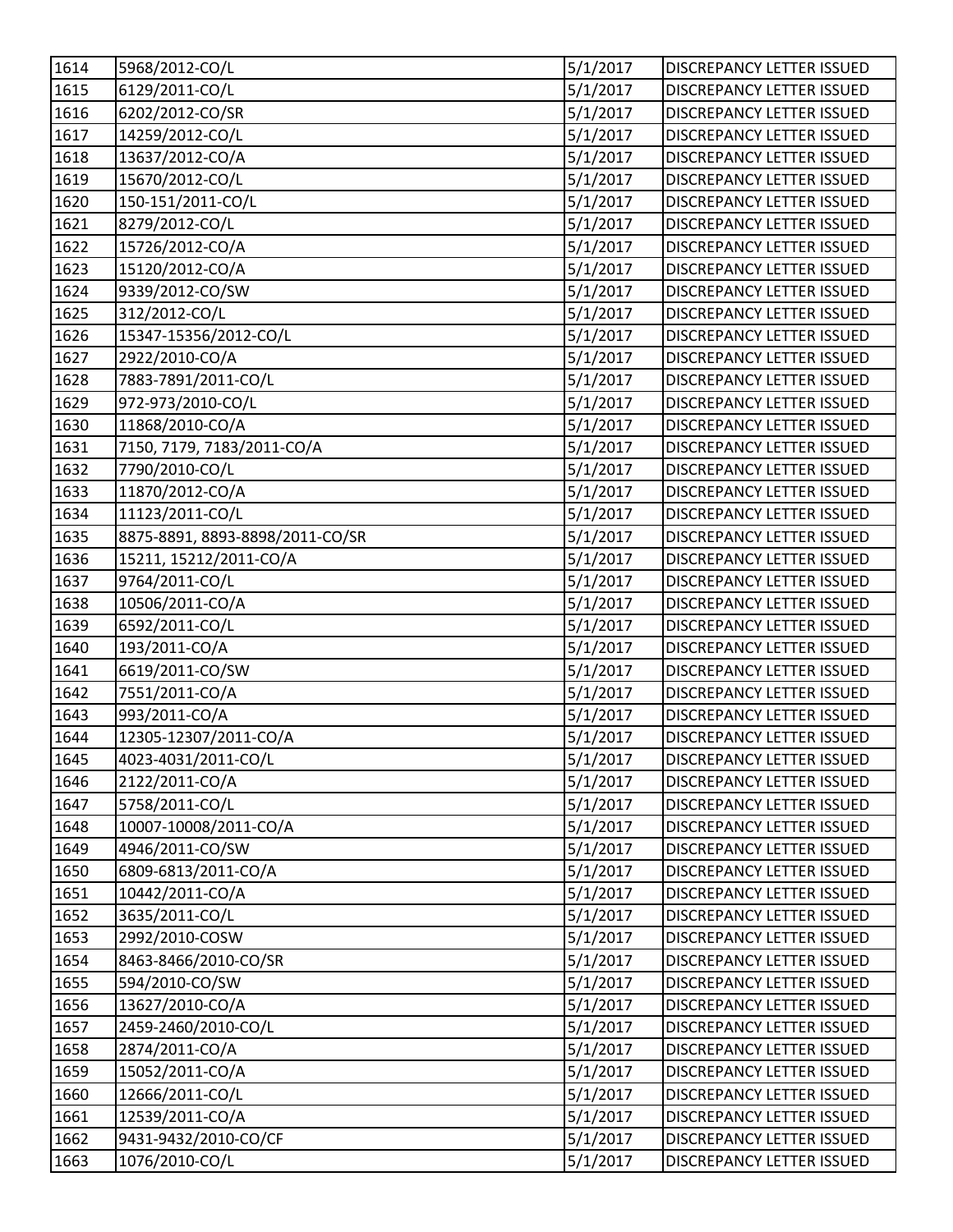| 1664 | 3432-2010-CO/A        | 5/1/2017             | <b>DISCREPANCY LETTER ISSUED</b> |
|------|-----------------------|----------------------|----------------------------------|
| 1665 | 3767/2010/CO/L        | 5/1/2017             | <b>DISCREPANCY LETTER ISSUED</b> |
| 1666 | 4780-4781/2012-CO/L   | 5/1/2017             | <b>DISCREPANCY LETTER ISSUED</b> |
| 1667 | 13131/2011/CO/L       | 5/1/2017             | DISCREPANCY LETTER ISSUED        |
| 1668 | 9674/9675/2012/CO/A   | 5/1/2017             | DISCREPANCY LETTER ISSUED        |
| 1669 | 4621/2010/CO/L        | 5/1/2017             | DISCREPANCY LETTER ISSUED        |
| 1670 | 2917-2919/2010/CO/A   | 5/1/2017             | DISCREPANCY LETTER ISSUED        |
| 1671 | 8054/2010-CO/L        | 5/1/2017             | DISCREPANCY LETTER ISSUED        |
| 1672 | 1620/2012-CO/L        | 5/1/2017             | DISCREPANCY LETTER ISSUED        |
| 1673 | 14788-89/2012-CO/L    | 5/1/2017             | <b>DISCREPANCY LETTER ISSUED</b> |
| 1674 | 10742/2010-CO/SR      | 5/1/2017             | <b>DISCREPANCY LETTER ISSUED</b> |
| 1675 | 9209-21/2011-CO/A     | 5/1/2017             | DISCREPANCY LETTER ISSUED        |
| 1676 | 968-974/2011-CO/L     | 5/1/2017             | DISCREPANCY LETTER ISSUED        |
| 1677 | 8226/2011-CO/L        | 5/1/2017             | <b>DISCREPANCY LETTER ISSUED</b> |
| 1678 | 6588/2011-CO/A        | 5/1/2017             | DISCREPANCY LETTER ISSUED        |
| 1679 | 15290-95/2011-CO/L    | 5/1/2017             | <b>DISCREPANCY LETTER ISSUED</b> |
| 1680 | 99/2010-CO/A          | 5/1/2017             | DISCREPANCY LETTER ISSUED        |
| 1681 | 1844/2010-CO/A        | 5/1/2017             | DISCREPANCY LETTER ISSUED        |
| 1682 | 2520/2011-CO/A        | 5/1/2017             | DISCREPANCY LETTER ISSUED        |
| 1683 | 6585/2011-CO/A        | 5/1/2017             | <b>DISCREPANCY LETTER ISSUED</b> |
| 1684 | 7425/2011-CO/A        | 5/1/2017             | <b>DISCREPANCY LETTER ISSUED</b> |
| 1685 | 8218/2011-CO/A        | 5/1/2017             | DISCREPANCY LETTER ISSUED        |
| 1686 | 520/2011-CO/L         | 5/1/2017             | DISCREPANCY LETTER ISSUED        |
| 1687 | 12386/2011-CO/A       | 5/1/2017             | DISCREPANCY LETTER ISSUED        |
| 1688 | 14741/2011-CO/A       | 5/1/2017             | <b>DISCREPANCY LETTER ISSUED</b> |
| 1689 | 5902/2010-CO/L        | 5/1/2017             | <b>DISCREPANCY LETTER ISSUED</b> |
| 1690 | 13660/2010/CO/L       | 5/1/2017             | <b>DISCREPANCY LETTER ISSUED</b> |
| 1691 | 11469/2010-CO/SW      | 5/1/2017             | DISCREPANCY LETTER ISSUED        |
| 1692 | 12096-97/2010/CO/A    | 5/1/2017             | DISCREPANCY LETTER ISSUED        |
| 1693 | 12146/2010-CO/SW      | 5/1/2017             | <b>DISCREPANCY LETTER ISSUED</b> |
| 1694 | 4610/2010-CO/A        | 5/1/2017             | <b>DISCREPANCY LETTER ISSUED</b> |
| 1695 | 1187/2010-CO/A        | $\frac{1}{5/1/2017}$ | DISCREPANCY LETTER ISSUED        |
| 1696 | 12379/2010-CO/A       | 5/1/2017             | <b>DISCREPANCY LETTER ISSUED</b> |
| 1697 | 694-47/2012-CO/L      | 5/1/2017             | DISCREPANCY LETTER ISSUED        |
| 1698 | 9129-38/2011          | 5/1/2017             | <b>DISCREPANCY LETTER ISSUED</b> |
| 1699 | 6079-80/2010-CO/L     | 5/1/2017             | DISCREPANCY LETTER ISSUED        |
| 1700 | 792-800/2011-CO/L     | 5/1/2017             | <b>DISCREPANCY LETTER ISSUED</b> |
| 1701 | 12605-12606/2011-CO/L | 5/1/2017             | DISCREPANCY LETTER ISSUED        |
| 1702 | 5228/2012-CO/L        | 5/1/2017             | <b>DISCREPANCY LETTER ISSUED</b> |
| 1703 | 10595/2012-CO/L       | 5/1/2017             | <b>DISCREPANCY LETTER ISSUED</b> |
| 1704 | 8963/8964/2012-CO/L   | 5/1/2017             | DISCREPANCY LETTER ISSUED        |
| 1705 | 7653/2012-CO/A        | 5/1/2017             | DISCREPANCY LETTER ISSUED        |
| 1706 | 2683/2012-CO/A        | 5/1/2017             | <b>DISCREPANCY LETTER ISSUED</b> |
| 1707 | 8927-CO/A             | 5/1/2017             | <b>DISCREPANCY LETTER ISSUED</b> |
| 1708 | 7584/2011-CO/A        | 5/1/2017             | <b>DISCREPANCY LETTER ISSUED</b> |
| 1709 | 9417/2011/CO/L        | 5/1/2017             | DISCREPANCY LETTER ISSUED        |
| 1710 | 11081-11083/2011-CO/A | 5/1/2017             | DISCREPANCY LETTER ISSUED        |
| 1711 | 1735/2011-CO/L        | 5/1/2017             | <b>DISCREPANCY LETTER ISSUED</b> |
| 1712 | 15120/2011-CO/L       | 5/1/2017             | <b>DISCREPANCY LETTER ISSUED</b> |
| 1713 | 253-259/2011-CO/A     | 5/1/2017             | DISCREPANCY LETTER ISSUED        |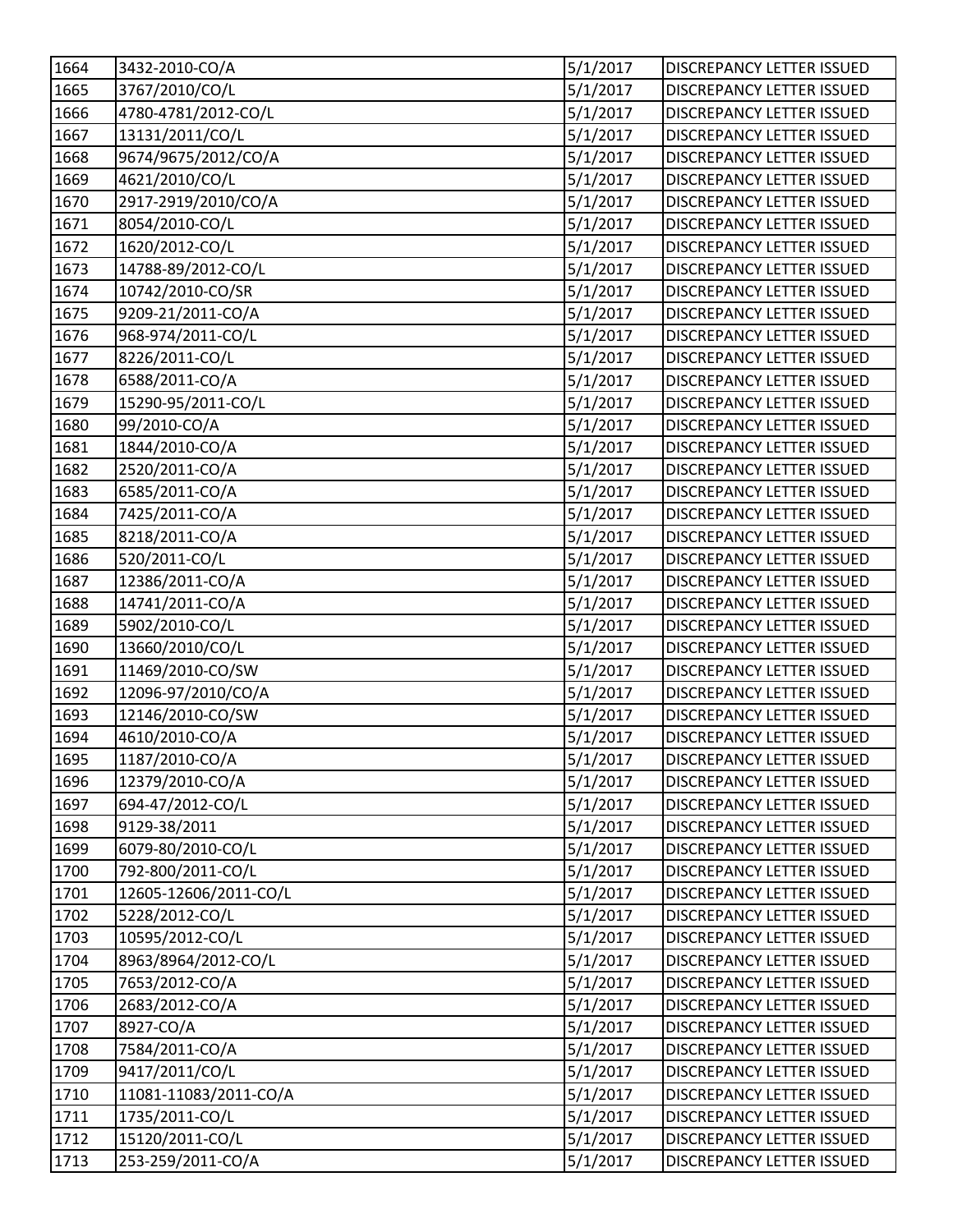| 1714   | 83/2011-CO/A          | 5/1/2017             | DISCREPANCY LETTER ISSUED        |
|--------|-----------------------|----------------------|----------------------------------|
| 1715   | 13763/2012-CO/SR      | 5/1/2017             | <b>DISCREPANCY LETTER ISSUED</b> |
| 1716   | 14833/2012-CO/SR      | 5/1/2017             | <b>DISCREPANCY LETTER ISSUED</b> |
| 1717   | 11390/2012-CO/L       | 5/1/2017             | DISCREPANCY LETTER ISSUED        |
| 1718   | 15802/2012-CO/A       | 5/1/2017             | DISCREPANCY LETTER ISSUED        |
| 1719   | 2711/2012-CO/A        | 5/1/2017             | DISCREPANCY LETTER ISSUED        |
| 1720   | 1479/2012-CO/L        | 5/1/2017             | DISCREPANCY LETTER ISSUED        |
| 1721   | 11727-11734-CO/SR     | 5/1/2017             | DISCREPANCY LETTER ISSUED        |
| 1722   | 10857-10860/2012-CO/A | 5/1/2017             | DISCREPANCY LETTER ISSUED        |
| 1723   | 11823-11825/2012-CO/A | 5/1/2017             | <b>DISCREPANCY LETTER ISSUED</b> |
| 1724   | 13478-87/2011-CO/L    | 5/1/2017             | <b>DISCREPANCY LETTER ISSUED</b> |
| 1725   | 4622/2012-CO/A        | 5/1/2017             | DISCREPANCY LETTER ISSUED        |
| 1726   | 9601/2012-CO/L        | 5/1/2017             | DISCREPANCY LETTER ISSUED        |
| 1727   | 14766/2012-CO/L       | 5/1/2017             | <b>DISCREPANCY LETTER ISSUED</b> |
| 1728   | 7100/2012-CO/SR       | 5/1/2017             | <b>DISCREPANCY LETTER ISSUED</b> |
| 1729   | 10807/2010-CO/A       | 5/1/2017             | <b>DISCREPANCY LETTER ISSUED</b> |
| 1730   | 12920/2010/CO/A       | 5/1/2017             | DISCREPANCY LETTER ISSUED        |
| 1731   | 11534/2010-CO/A       | 5/1/2017             | DISCREPANCY LETTER ISSUED        |
| 1732   | 12053-12054/2010-CO/L | 5/1/2017             | DISCREPANCY LETTER ISSUED        |
| 1733   | 617/2010-CO/A         | 5/1/2017             | <b>DISCREPANCY LETTER ISSUED</b> |
| 1734   | 12794/2010-CO/L       | 5/1/2017             | <b>DISCREPANCY LETTER ISSUED</b> |
| 1735   | 6948/2010-CO/A        | 5/1/2017             | DISCREPANCY LETTER ISSUED        |
| 1736   | 13881/2010-CO/SW      | 5/1/2017             | DISCREPANCY LETTER ISSUED        |
| $1737$ | 1409/2010-CO/L        | 5/1/2017             | DISCREPANCY LETTER ISSUED        |
| 1738   | 7667-7671/2010-CO/SR  | 5/1/2017             | <b>DISCREPANCY LETTER ISSUED</b> |
| 1739   | 973/2010-CO/L         | 5/1/2017             | DISCREPANCY LETTER ISSUED        |
| 1740   | 8908/2010-CO/A        | 5/1/2017             | <b>DISCREPANCY LETTER ISSUED</b> |
| 1741   | 12078-12079/2010-CO/L | 5/1/2017             | DISCREPANCY LETTER ISSUED        |
| 1742   | 11538/2010-CO/A       | 5/1/2017             | <b>DISCREPANCY LETTER ISSUED</b> |
| 1743   | 314/2010-CO/L         | 5/1/2017             | <b>DISCREPANCY LETTER ISSUED</b> |
| 1744   | 3623/2010-CO/A        | 5/1/2017             | DISCREPANCY LETTER ISSUED        |
| 1745   | 3623/2010-CO/A        | $\frac{1}{5/1/2017}$ | DISCREPANCY LETTER ISSUED        |
| 1746   | 11814/2010-CO/A       | 5/1/2017             | <b>DISCREPANCY LETTER ISSUED</b> |
| 1747   | 10485/2010-CO/A       | 5/1/2017             | DISCREPANCY LETTER ISSUED        |
| 1748   | 12845/2010-CO/A       | 5/1/2017             | <b>DISCREPANCY LETTER ISSUED</b> |
| 1749   | 10214/2010-CO/L       | 5/1/2017             | <b>DISCREPANCY LETTER ISSUED</b> |
| 1750   | 1711/2010-CO/L        | 5/1/2017             | DISCREPANCY LETTER ISSUED        |
| 1751   | 13092/2010-CO/L       | 5/1/2017             | DISCREPANCY LETTER ISSUED        |
| 1752   | 10436/2010-CO/L       | 5/1/2017             | <b>DISCREPANCY LETTER ISSUED</b> |
| 1753   | 11862/210-CO/L        | 5/1/2017             | <b>DISCREPANCY LETTER ISSUED</b> |
| 1754   | 12276/2010-CO/SR      | 5/1/2017             | DISCREPANCY LETTER ISSUED        |
| 1755   | 8397/2010-CO/A        | 5/1/2017             | DISCREPANCY LETTER ISSUED        |
| 1756   | 10215/2010-CO/A       | 5/1/2017             | <b>DISCREPANCY LETTER ISSUED</b> |
| 1757   | 8334/2010-CO/CF       | 5/1/2017             | <b>DISCREPANCY LETTER ISSUED</b> |
| 1758   | 11631/2010-CO/L       | 5/1/2017             | DISCREPANCY LETTER ISSUED        |
| 1759   | 9556/2010-CO/SR       | 5/1/2017             | DISCREPANCY LETTER ISSUED        |
| 1760   | 12876/2010-CO/L       | 5/1/2017             | DISCREPANCY LETTER ISSUED        |
| 1761   | 279/2010-CO/L         | 5/1/2017             | <b>DISCREPANCY LETTER ISSUED</b> |
| 1762   | 8468/2010-CO/A        | 5/1/2017             | DISCREPANCY LETTER ISSUED        |
| 1763   | 11815/2010-CO/A       | 5/1/2017             | DISCREPANCY LETTER ISSUED        |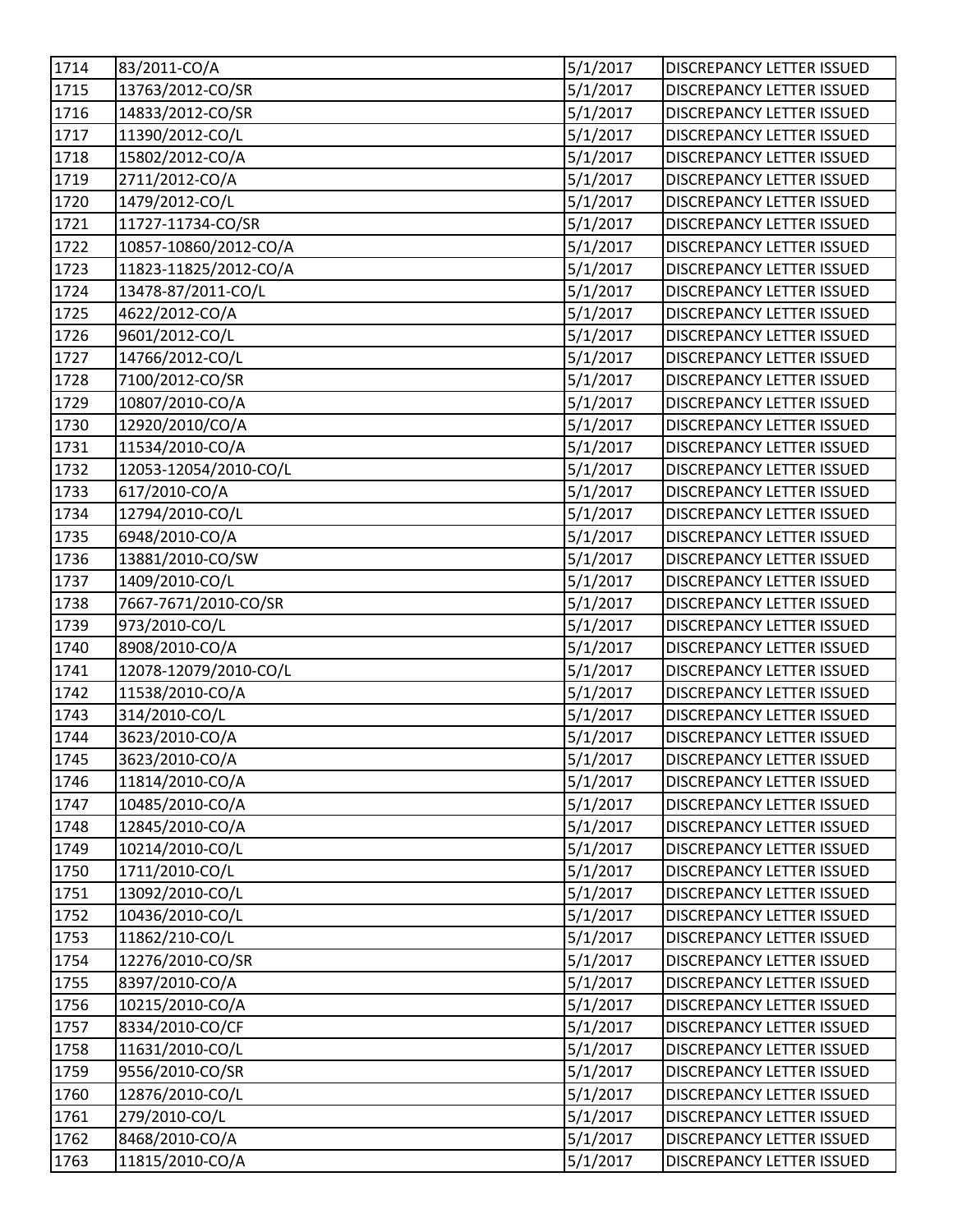| 1764 | 12383/2010-CO/L                                           | 5/1/2017 | DISCREPANCY LETTER ISSUED        |
|------|-----------------------------------------------------------|----------|----------------------------------|
| 1765 | 1135/2010-CO/SW                                           | 5/1/2017 | <b>DISCREPANCY LETTER ISSUED</b> |
| 1766 | 13768/2010-CO/A                                           | 5/1/2017 | DISCREPANCY LETTER ISSUED        |
| 1767 | 13325/2010-CO/A                                           | 5/1/2017 | DISCREPANCY LETTER ISSUED        |
| 1768 | 11572/2010-CO/CF                                          | 6/1/2017 | <b>DISCREPANCY LETTER ISSUED</b> |
| 1769 | 6530/2010-CO/A                                            | 6/1/2017 | <b>DISCREPANCY LETTER ISSUED</b> |
| 1770 | 1705/2010-CO/L                                            | 6/1/2017 | DISCREPANCY LETTER ISSUED        |
| 1771 | 6693/2011-CO/L                                            | 6/1/2017 | DISCREPANCY LETTER ISSUED        |
| 1772 | 1391, 1392/2011-CO/A                                      | 6/1/2017 | DISCREPANCY LETTER ISSUED        |
| 1773 | 11392, 11393/2011-CO/A                                    | 6/1/2017 | <b>DISCREPANCY LETTER ISSUED</b> |
| 1774 | 3972/2011-CO/A                                            | 6/1/2017 | <b>DISCREPANCY LETTER ISSUED</b> |
| 1775 | 14641/2011-CO/A                                           | 6/1/2017 | DISCREPANCY LETTER ISSUED        |
| 1776 | 3979/2011-CO/A                                            | 6/1/2017 | DISCREPANCY LETTER ISSUED        |
| 1777 | 10408/2011-CO/L                                           | 6/1/2017 | DISCREPANCY LETTER ISSUED        |
| 1778 | 11676, 11677, 11678, 11679, 11684, 11685, 11686/2011-CO/L | 6/1/2017 | <b>DISCREPANCY LETTER ISSUED</b> |
|      |                                                           |          |                                  |
| 1779 | 11396/2011-CO/SR                                          | 6/1/2017 | <b>DISCREPANCY LETTER ISSUED</b> |
| 1780 | 343/2011-CO/A                                             | 6/1/2017 | DISCREPANCY LETTER ISSUED        |
| 1781 | 14069/2010-CO/A                                           | 6/1/2017 | DISCREPANCY LETTER ISSUED        |
| 1782 | 11630/2010-CO/L                                           | 6/1/2017 | <b>DISCREPANCY LETTER ISSUED</b> |
| 1783 | 2576/2011-CO/SR                                           | 6/1/2017 | DISCREPANCY LETTER ISSUED        |
| 1784 | 12372/2010-CO/SR                                          | 6/1/2017 | DISCREPANCY LETTER ISSUED        |
| 1785 | 6477/2010-CO/L                                            | 6/1/2017 | DISCREPANCY LETTER ISSUED        |
| 1786 | 15527/2011-CO/L                                           | 6/1/2017 | DISCREPANCY LETTER ISSUED        |
| 1787 | 2004/2011-CO/L                                            | 6/1/2017 | DISCREPANCY LETTER ISSUED        |
| 1788 | 11333/2012-CO/A                                           | 6/1/2017 | DISCREPANCY LETTER ISSUED        |
| 1789 | 14842/2012-CO/L                                           | 6/1/2017 | <b>DISCREPANCY LETTER ISSUED</b> |
| 1790 | 12038/2012-CO/L                                           | 6/1/2017 | <b>DISCREPANCY LETTER ISSUED</b> |
| 1791 | 9367/2012-CO/A                                            | 6/1/2017 | DISCREPANCY LETTER ISSUED        |
| 1792 | 8599/2012-CO/L                                            | 6/1/2017 | DISCREPANCY LETTER ISSUED        |
| 1793 | 13875, 13965/2012-CO/A                                    | 6/1/2017 | <b>DISCREPANCY LETTER ISSUED</b> |
| 1794 | 7851/2012-CO/A                                            | 6/1/2017 | DISCREPANCY LETTER ISSUED        |
| 1795 | 7823-7832/2012-CO/A                                       | 6/1/2017 | <b>DISCREPANCY LETTER ISSUED</b> |
| 1796 | 14338/2012-CO/CF                                          | 6/1/2017 | DISCREPANCY LETTER ISSUED        |
| 1797 | 10504/2012-CO/L                                           | 6/1/2017 | <b>DISCREPANCY LETTER ISSUED</b> |
| 1798 | 4988/2012-CO/A                                            | 6/1/2017 | <b>DISCREPANCY LETTER ISSUED</b> |
| 1799 | 15939/2012-CO/A                                           | 6/1/2017 | <b>DISCREPANCY LETTER ISSUED</b> |
| 1800 | 65, 83, 101/2012-CO/CF                                    | 6/1/2017 | <b>DISCREPANCY LETTER ISSUED</b> |
| 1801 | 16535/2012-CO/L                                           | 6/1/2017 | <b>DISCREPANCY LETTER ISSUED</b> |
| 1802 | 2761/2012-CO/L                                            | 6/1/2017 | <b>DISCREPANCY LETTER ISSUED</b> |
| 1803 | 10040/2012-CO/A                                           | 6/1/2017 | DISCREPANCY LETTER ISSUED        |
| 1804 | 9975/2012-CO/SR                                           | 6/1/2017 | DISCREPANCY LETTER ISSUED        |
| 1805 | 15668/2012-CO/L                                           | 6/1/2017 | <b>DISCREPANCY LETTER ISSUED</b> |
| 1806 | 14705-14711/2012-CO/SR                                    | 6/1/2017 | <b>DISCREPANCY LETTER ISSUED</b> |
| 1807 | 3743/2010-CO/CF                                           | 6/1/2017 | <b>DISCREPANCY LETTER ISSUED</b> |
| 1808 | 3807/2011-CO/L                                            | 6/1/2017 | DISCREPANCY LETTER ISSUED        |
| 1809 | 3393-3394/2011-CO/SW                                      | 6/1/2017 | <b>DISCREPANCY LETTER ISSUED</b> |
| 1810 | 12588/2010-CO/A                                           | 6/1/2017 | <b>DISCREPANCY LETTER ISSUED</b> |
| 1811 | 4745 - 4773/2010-CO/A                                     | 6/1/2017 | <b>DISCREPANCY LETTER ISSUED</b> |
| 1812 | 11625/2012-CO/SR                                          | 6/1/2017 | DISCREPANCY LETTER ISSUED        |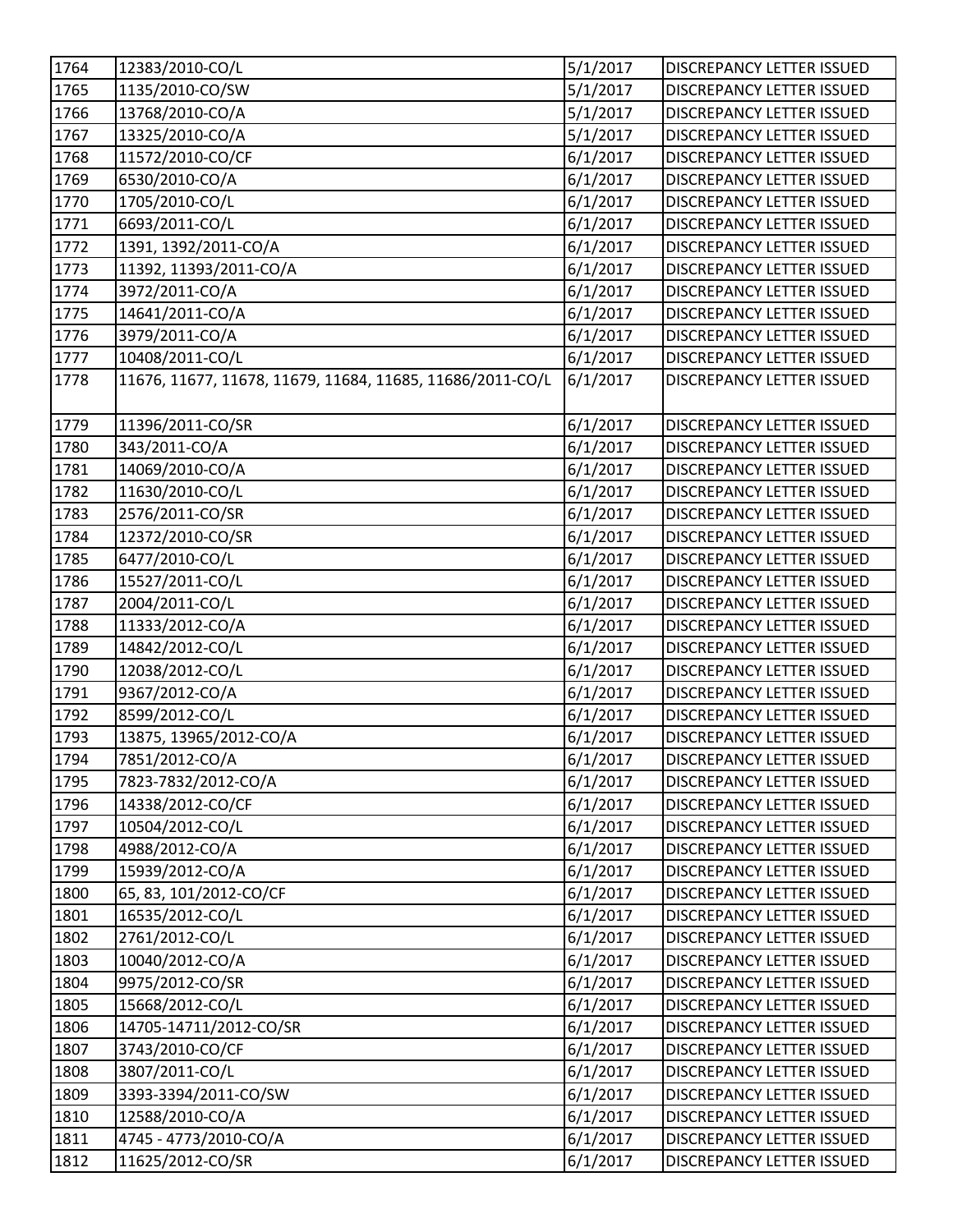| 1813 | 10744/2012-CO/L                              | 6/1/2017 | <b>DISCREPANCY LETTER ISSUED</b> |
|------|----------------------------------------------|----------|----------------------------------|
| 1814 | 4065/2012-CO/SR                              | 6/1/2017 | <b>DISCREPANCY LETTER ISSUED</b> |
| 1815 | 1158/2012-CO/L                               | 6/1/2017 | DISCREPANCY LETTER ISSUED        |
| 1816 | 1143/2012-CO/L                               | 6/1/2017 | DISCREPANCY LETTER ISSUED        |
| 1817 | 16689/2012-CO/L                              | 6/1/2017 | <b>DISCREPANCY LETTER ISSUED</b> |
| 1818 | 13838-13840/2012-CO/L                        | 6/1/2017 | <b>DISCREPANCY LETTER ISSUED</b> |
| 1819 | 16419-16421/2012-CO/CF                       | 6/1/2017 | <b>DISCREPANCY LETTER ISSUED</b> |
| 1820 | 10799/2012-CO/SW                             | 6/1/2017 | DISCREPANCY LETTER ISSUED        |
| 1821 | 11410/2012-CO/L                              | 6/1/2017 | <b>DISCREPANCY LETTER ISSUED</b> |
| 1822 | 6127/2012-CO/SR                              | 6/1/2017 | <b>DISCREPANCY LETTER ISSUED</b> |
| 1823 | 10729/2012-CO/L                              | 6/1/2017 | <b>DISCREPANCY LETTER ISSUED</b> |
| 1824 | 13555/2012-CO/L                              | 6/1/2017 | DISCREPANCY LETTER ISSUED        |
| 1825 | 15166/2012-CO/L                              | 6/1/2017 | <b>DISCREPANCY LETTER ISSUED</b> |
| 1826 | 2206/2012-CO/L                               | 6/1/2017 | DISCREPANCY LETTER ISSUED        |
| 1827 | 977/2012-CO/CF                               | 6/1/2017 | <b>DISCREPANCY LETTER ISSUED</b> |
| 1828 | 740/2012-CO/A                                | 6/1/2017 | <b>DISCREPANCY LETTER ISSUED</b> |
| 1829 | 2693/2012-CO/A                               | 6/1/2017 | DISCREPANCY LETTER ISSUED        |
| 1830 | 4996/2012-CO/CF                              | 6/1/2017 | DISCREPANCY LETTER ISSUED        |
| 1831 | 1622/2012-CO/L                               | 6/1/2017 | DISCREPANCY LETTER ISSUED        |
| 1832 | 1722/2012-CO/SR                              | 6/1/2017 | <b>DISCREPANCY LETTER ISSUED</b> |
| 1833 | 4982/2012-CO/A                               | 6/1/2017 | DISCREPANCY LETTER ISSUED        |
| 1834 | 9729/2012-CO/L                               | 6/1/2017 | <b>DISCREPANCY LETTER ISSUED</b> |
| 1835 | 3348/2012-CO/L                               | 6/1/2017 | DISCREPANCY LETTER ISSUED        |
| 1836 | 10684/2012-CO/L                              | 6/1/2017 | <b>DISCREPANCY LETTER ISSUED</b> |
| 1837 | 4773, 4674, 4676, 4677, 4678, 5177/2012-CO/A | 6/1/2017 | <b>DISCREPANCY LETTER ISSUED</b> |
| 1838 | 2782-2783/2012-CO/A                          | 6/1/2017 | <b>DISCREPANCY LETTER ISSUED</b> |
| 1839 | 833/2012-CO/L                                | 6/1/2017 | <b>DISCREPANCY LETTER ISSUED</b> |
| 1840 | 15163/2012-CO/SR                             | 6/1/2017 | DISCREPANCY LETTER ISSUED        |
| 1841 | 1534/2012-CO/L                               | 6/1/2017 | <b>DISCREPANCY LETTER ISSUED</b> |
| 1842 | 15015/2012-CO/A                              | 6/1/2017 | DISCREPANCY LETTER ISSUED        |
| 1843 | 8961, 8962/2012-CO/L                         | 6/1/2017 | <b>DISCREPANCY LETTER ISSUED</b> |
| 1844 | 1637-1641/2012-CO/SR                         | 6/1/2017 | DISCREPANCY LETTER ISSUED        |
| 1845 | 15033/2012-CO/A                              | 6/1/2017 | <b>DISCREPANCY LETTER ISSUED</b> |
| 1846 | 11818, 11820/2012-CO/A                       | 6/1/2017 | DISCREPANCY LETTER ISSUED        |
| 1847 | 11874/2012-CO/A                              | 6/1/2017 | <b>DISCREPANCY LETTER ISSUED</b> |
| 1848 | 4410/2012-CO/A                               | 6/1/2017 | <b>DISCREPANCY LETTER ISSUED</b> |
| 1849 | 15700/2012-CO/A                              | 6/1/2017 | <b>DISCREPANCY LETTER ISSUED</b> |
| 1850 | 10413/2012-CO/A                              | 6/1/2017 | <b>DISCREPANCY LETTER ISSUED</b> |
| 1851 | 11115/2012-CO/SR                             | 6/1/2017 | <b>DISCREPANCY LETTER ISSUED</b> |
| 1852 | 14515/2012-CO/A                              | 6/1/2017 | <b>DISCREPANCY LETTER ISSUED</b> |
| 1853 | 11821/2012-CO/A                              | 6/1/2017 | DISCREPANCY LETTER ISSUED        |
| 1854 | 13604/2012-CO/SR                             | 6/1/2017 | DISCREPANCY LETTER ISSUED        |
| 1855 | 14619/2012-CO/SR                             | 6/1/2017 | <b>DISCREPANCY LETTER ISSUED</b> |
| 1856 | 12250, 12251/2011-CO/A                       | 6/1/2017 | <b>DISCREPANCY LETTER ISSUED</b> |
| 1857 | 14605, 14614/2012-CO/CF                      | 6/1/2017 | <b>DISCREPANCY LETTER ISSUED</b> |
| 1858 | 11203/2012-CO/L                              | 6/1/2017 | DISCREPANCY LETTER ISSUED        |
| 1859 | 10983/2010-CO/A                              | 6/1/2017 | <b>DISCREPANCY LETTER ISSUED</b> |
| 1860 | 8382/2010-CO/CF                              | 6/1/2017 | <b>DISCREPANCY LETTER ISSUED</b> |
| 1861 | 1601-1608/2012-CO/SR                         | 6/1/2017 | <b>DISCREPANCY LETTER ISSUED</b> |
| 1862 | 5834/2012-CO/A                               | 6/1/2017 | DISCREPANCY LETTER ISSUED        |